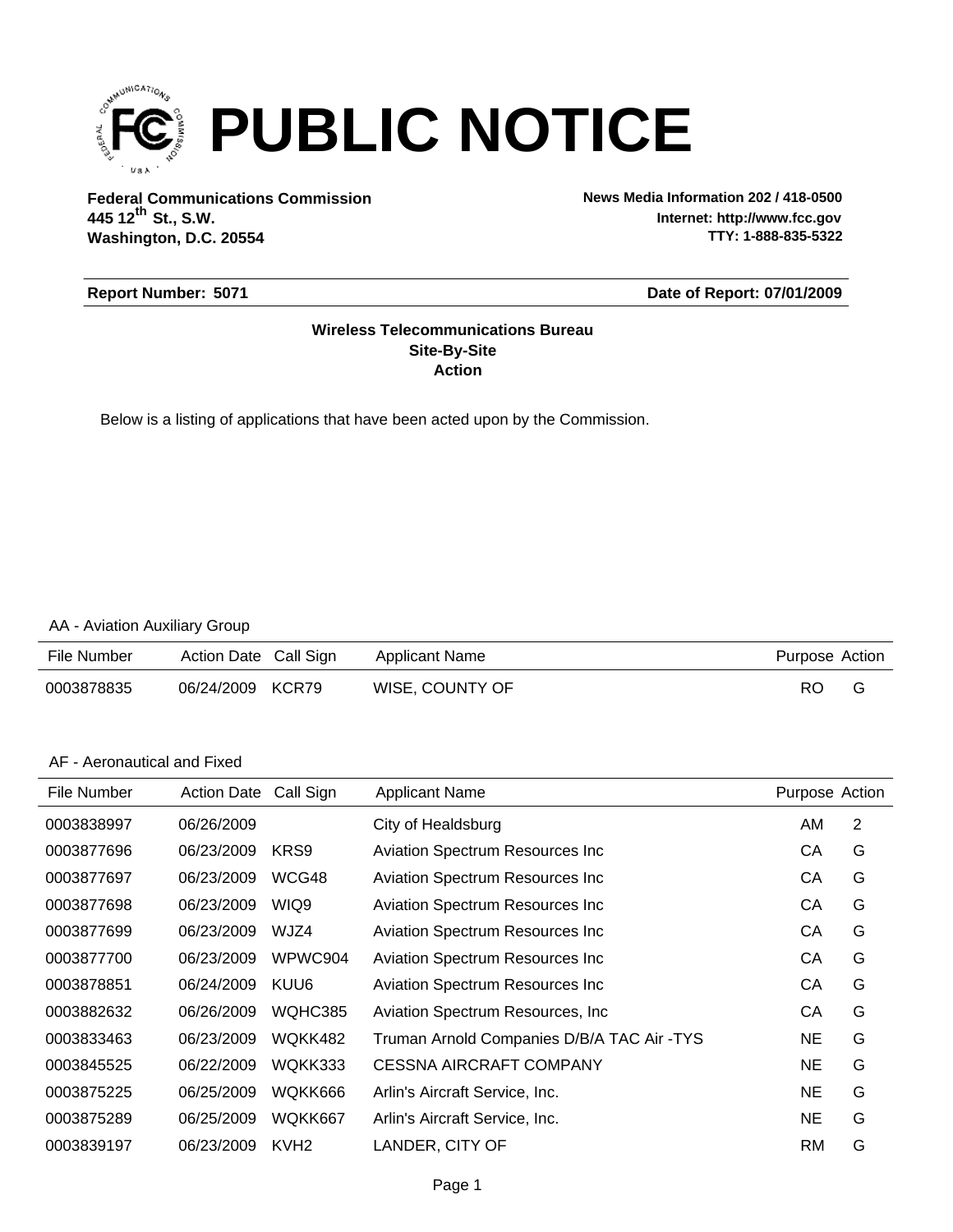## AF - Aeronautical and Fixed

| File Number | Action Date Call Sign |         | <b>Applicant Name</b>                | Purpose Action |   |
|-------------|-----------------------|---------|--------------------------------------|----------------|---|
| 0003833670  | 06/23/2009            | KRW2    | BREVARD, COUNTY OF                   | RO.            | G |
| 0003861467  | 06/27/2009            | WQAK282 | <b>Emivest Aerospace Corporation</b> | RO.            | D |
| 0003877960  | 06/23/2009            | WQBA815 | Contrail Aviation, Inc.              | RO.            | G |
| 0003884139  | 06/27/2009            | KFV4    | F.I.T. Aviation, LLC                 | RO.            | G |

# AI - Aural Intercity Relay

| File Number | Action Date Call Sign |               | Applicant Name                            | Purpose Action |   |
|-------------|-----------------------|---------------|-------------------------------------------|----------------|---|
| 0003850924  | 06/23/2009            | WOKK472       | RED WOLF BROADCASTING CORPORATION         | AM.            | G |
| 0003879843  | 06/25/2009            | WLJ566        | AMFM RADIO LICENSES, L.L.C.               | CА             | G |
| 0003879872  | 06/25/2009            | <b>WLO903</b> | CLEAR CHANNEL BROADCASTING LICENSES, INC. | CА             | G |

# AR - Aviation Radionavigation

| File Number | Action Date Call Sign |         | Applicant Name           | Purpose Action |  |
|-------------|-----------------------|---------|--------------------------|----------------|--|
| 0003731033  | 06/27/2009            | WPZM375 | Airport Board of Control | RO             |  |

### AS - Aural Studio Transmitter Link

| File Number | <b>Action Date</b> | Call Sign         | <b>Applicant Name</b>                          | Purpose Action |   |
|-------------|--------------------|-------------------|------------------------------------------------|----------------|---|
| 0003759943  | 06/22/2009         | WQKK361           | WORLD RADIO LINK, INCORPORATED                 | AM             | G |
| 0003834586  | 06/22/2009         | WQKK362           | <b>QANTUM OF FLORENCE LICENSE COMPANY, LLC</b> | AM             | G |
| 0003878368  | 06/23/2009         | <b>WLO357</b>     | MINNESOTA PUBLIC RADIO                         | СA             | G |
| 0003879870  | 06/25/2009         | <b>WLF225</b>     | CLEAR CHANNEL BROADCASTING LICENSES, INC.      | CA             | G |
| 0003879871  | 06/25/2009         | <b>WLG419</b>     | CLEAR CHANNEL BROADCASTING LICENSES, INC.      | CA             | G |
| 0003879877  | 06/25/2009         | <b>WBG551</b>     | CLEAR CHANNEL BROADCASTING LICENSES, INC.      | СA             | G |
| 0003879878  | 06/25/2009         | <b>WHS440</b>     | CLEAR CHANNEL BROADCASTING LICENSES, INC.      | CA             | G |
| 0003879879  | 06/25/2009         | <b>WHY938</b>     | CLEAR CHANNEL BROADCASTING LICENSES, INC.      | CA             | G |
| 0003879880  | 06/25/2009         | WLC <sub>20</sub> | CLEAR CHANNEL BROADCASTING LICENSES, INC.      | СA             | G |
| 0003879881  | 06/25/2009         | <b>WLD545</b>     | CLEAR CHANNEL BROADCASTING LICENSES, INC.      | CA             | G |
| 0003855069  | 06/25/2009         | <b>WMG331</b>     | CENTRAL OZARK RADIO NETWORK, INC.              | MD             | G |
| 0003855448  | 06/25/2009         | WPNH622           | <b>GRENAX BROADCASTING II, LLC</b>             | MD             | G |
| 0003854876  | 06/25/2009         | WQKK723           | MISSOURI OZARKS RADIO NETWORK, INC.            | NE.            | G |
| 0003854904  | 06/25/2009         | WQKK724           | MISSOURI OZARKS RADIO NETWORK, INC.            | NE.            | G |
| 0003855815  | 06/25/2009         | WQKK671           | HISPANIC TARGET MEDIA, INC.                    | NE             | G |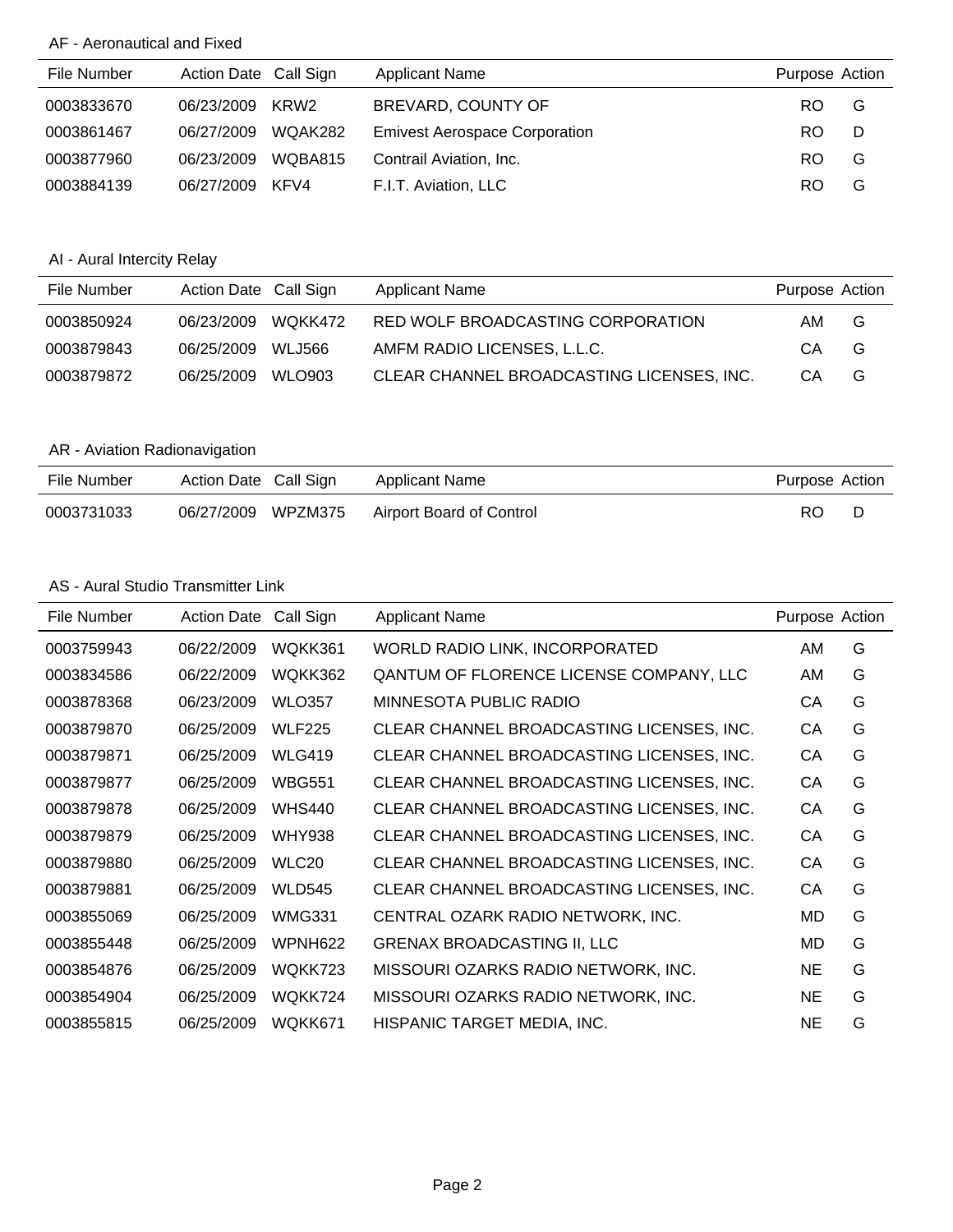## CD - Paging and Radiotelephone

| File Number | Action Date Call Sign | Applicant Name       | Purpose Action |     |
|-------------|-----------------------|----------------------|----------------|-----|
| 0003836600  | 06/23/2009 WRD379     | JOPLIN BEEPERS, INC. | RO.            | - G |
| 0003836639  | 06/23/2009 KUC903     | JOPLIN BEEPERS, INC. | RO.            | G   |

| File Number | Action Date Call Sign |               | <b>Applicant Name</b>                   | Purpose Action |   |
|-------------|-----------------------|---------------|-----------------------------------------|----------------|---|
| 0003743219  | 06/23/2009            | <b>WLM874</b> | Los Angeles SMSA LIMITED PARTNERSHIP    | AM             | G |
| 0003791439  | 06/23/2009            | WQEL374       | FiberTower Network Services Corp.       | AM             | G |
| 0003803517  | 06/23/2009            | WQKA830       | AT&T CORP.                              | AM             | G |
| 0003815182  | 06/23/2009            | <b>WLW642</b> | <b>CELLCO PARTNERSHIP</b>               | AM             | G |
| 0003822943  | 06/23/2009            | WQKK420       | <b>Wireless Communications Ventures</b> | AM             | G |
| 0003823692  | 06/23/2009            | WQKK439       | TELECOM TRANSPORT MANAGEMENT, INC.      | AM             | G |
| 0003823696  | 06/23/2009            | WQKK429       | TELECOM TRANSPORT MANAGEMENT, INC.      | AM             | G |
| 0003830322  | 06/23/2009            | WQKK414       | <b>Towerstream Corp</b>                 | AM             | G |
| 0003831507  | 06/23/2009            | WQHW891       | <b>Towerstream Corp</b>                 | AM             | G |
| 0003833408  | 06/24/2009            | WQKK561       | TELECOM TRANSPORT MANAGEMENT, INC.      | AM             | G |
| 0003833688  | 06/23/2009            | WQKK446       | Royal Street BTA 262, LLC               | AM             | G |
| 0003839464  | 06/24/2009            | <b>WMN242</b> | Cellular, Inc. Financial Corporation    | AM             | G |
| 0003840336  | 06/25/2009            | WQIH623       | St. Lawrence Seaway RSA                 | AM             | G |
| 0003878755  | 06/24/2009            | <b>WMG822</b> | SunCom Wireless License Company, LLC    | CA             | G |
| 0003878831  | 06/24/2009            | WQIL605       | <b>Upstate Cellular Network</b>         | CA             | G |
| 0003878837  | 06/24/2009            | WQIL606       | <b>Upstate Cellular Network</b>         | CA             | G |
| 0003882020  | 06/25/2009            | WQHL891       | FiberTower Network Services Corp.       | CA             | G |
| 0003882084  | 06/25/2009            | WQIB733       | FiberTower Network Services Corp.       | CA             | G |
| 0003882551  | 06/26/2009            | <b>WDU557</b> | Sierra Communications Southwest, Inc.   | CA             | G |
| 0003882552  | 06/26/2009            | <b>WDU560</b> | Sierra Communications Southwest, Inc.   | CA             | G |
| 0003883161  | 06/26/2009            | WQIB740       | FiberTower Network Services Corp.       | CA             | G |
| 0003883181  | 06/26/2009            | WQIC334       | FiberTower Network Services Corp.       | CA             | G |
| 0003883221  | 06/26/2009            | WPOM517       | <b>Qwest Corporation</b>                | CA             | G |
| 0003883289  | 06/26/2009            | WPQT875       | <b>Qwest Corporation</b>                | CA             | G |
| 0003884046  | 06/27/2009            | KMJ96         | AT&T COMMUNICATIONS OF CALIFORNIA, INC. | CA             | G |
| 0003884047  | 06/27/2009            | <b>WHO204</b> | AT&T COMMUNICATIONS OF CALIFORNIA, INC. | CA             | G |
| 0003884048  | 06/27/2009            | <b>WHO219</b> | AT&T COMMUNICATIONS OF CALIFORNIA, INC. | CA             | G |
| 0003884049  | 06/27/2009            | <b>WHR427</b> | AT&T COMMUNICATIONS OF CALIFORNIA, INC. | CA             | G |
| 0003884675  | 06/27/2009            | WQIC502       | FiberTower Network Services Corp.       | CA             | G |
| 0003884704  | 06/27/2009            | WQIE528       | FiberTower Network Services Corp.       | CA             | G |
| 0003884795  | 06/27/2009            | WQID915       | FiberTower Network Services Corp.       | CA             | G |
| 0003885008  | 06/27/2009            | WPNB586       | NEW CINGULAR WIRELESS PCS, LLC          | CA             | G |
| 0003885009  | 06/27/2009            | <b>WLT472</b> | NEW CINGULAR WIRELESS PCS, LLC          | CA             | G |
| 0003803513  | 06/23/2009            | WQJX781       | AT&T CORP.                              | MD             | G |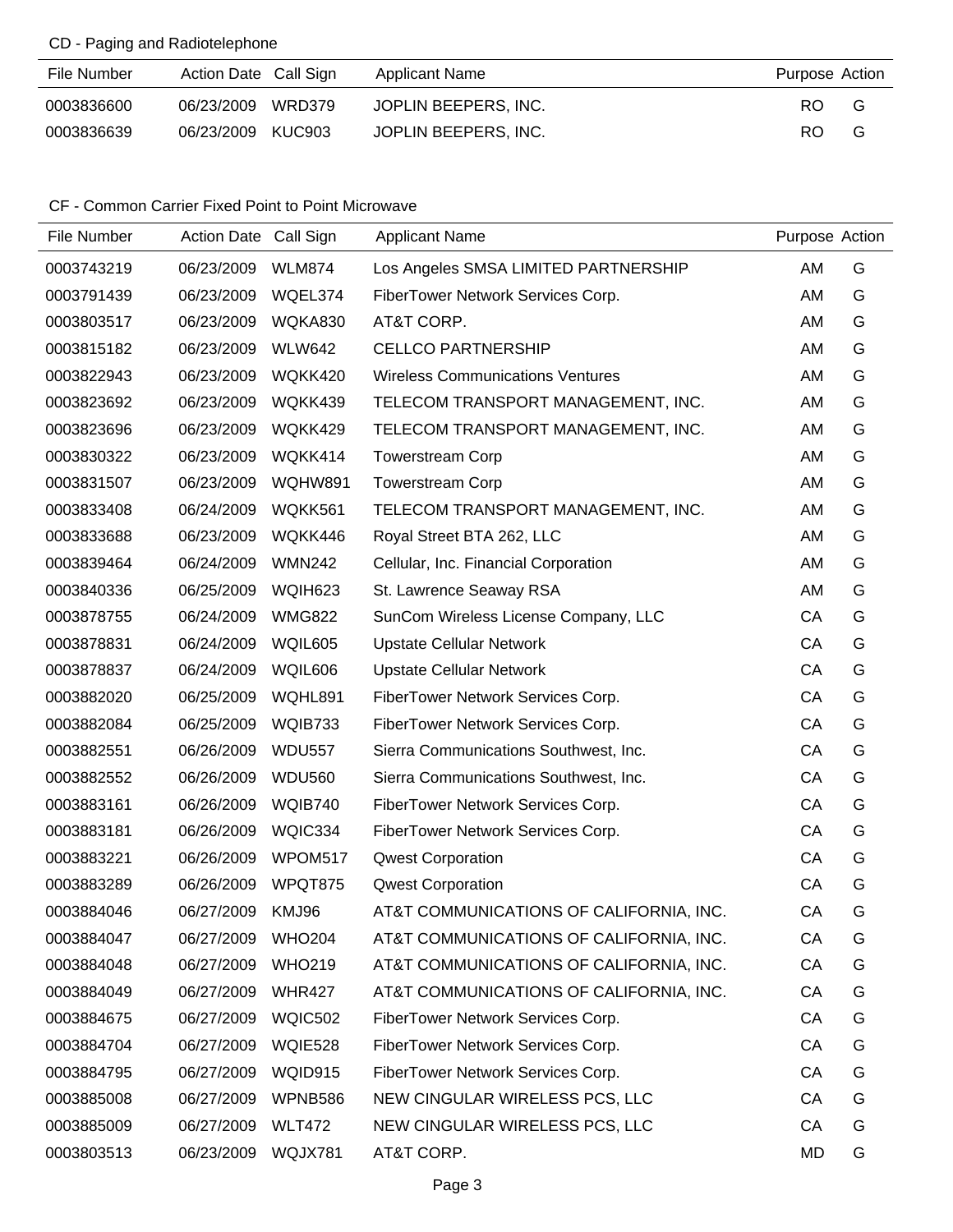| File Number | Action Date Call Sign |                | <b>Applicant Name</b>                 | Purpose Action |   |
|-------------|-----------------------|----------------|---------------------------------------|----------------|---|
| 0003803520  | 06/23/2009            | WQJN963        | AT&T CORP.                            | MD             | G |
| 0003832770  | 06/23/2009            | <b>WMT669</b>  | WWC Holding Co., Inc.                 | MD             | G |
| 0003832772  | 06/23/2009            | WPNB599        | WWC Holding Co., Inc.                 | MD             | G |
| 0003832774  | 06/23/2009            | <b>WMR548</b>  | WWC Holding Co., Inc.                 | <b>MD</b>      | G |
| 0003832982  | 06/23/2009            | <b>WLS612</b>  | Alltel Communications, LLC            | MD             | G |
| 0003832984  | 06/23/2009            | <b>WMJ854</b>  | Alltel Communications, LLC            | <b>MD</b>      | G |
| 0003833292  | 06/23/2009            | WQFX832        | Sacramento Valley Limited Partnership | MD             | G |
| 0003833347  | 06/23/2009            | <b>WMQ477</b>  | <b>CELLCO PARTNERSHIP</b>             | MD             | G |
| 0003833707  | 06/23/2009            | <b>WMS728</b>  | Verizon Wireless (VAW) LLC            | <b>MD</b>      | G |
| 0003833718  | 06/23/2009            | <b>WLL322</b>  | Verizon Wireless (VAW) LLC            | MD             | G |
| 0003833734  | 06/23/2009            | <b>WMS414</b>  | Verizon Wireless (VAW) LLC            | MD             | G |
| 0003833757  | 06/23/2009            | <b>WLM958</b>  | Verizon Wireless (VAW) LLC            | MD             | G |
| 0003833915  | 06/23/2009            | <b>WMJ202</b>  | LOS ANGELES SMSA LIMITED PARTNERSHIP  | MD             | G |
| 0003833930  | 06/23/2009            | <b>WHA747</b>  | Los Angeles SMSA Limited Partnership  | MD             | G |
| 0003833945  | 06/23/2009            | <b>WMT888</b>  | LOS ANGELES SMSA LIMITED PARTNERSHIP  | MD             | G |
| 0003833957  | 06/23/2009            | WQBN514        | Pocketinet Communications Inc.        | MD             | G |
| 0003834024  | 06/23/2009            | <b>WLV903</b>  | Los Angeles SMSA Limited Partnership  | MD             | G |
| 0003834042  | 06/25/2009            | WQKB401        | AT&T CORP.                            | MD             | G |
| 0003834085  | 06/23/2009            | WQIY751        | Telecom Transport Management, Inc.    | MD             | G |
| 0003834126  | 06/23/2009            | WQFR827        | Pocketinet Communications Inc.        | MD             | G |
| 0003834128  | 06/23/2009            | WQJR391        | Telecom Transport Management, Inc.    | MD             | G |
| 0003834223  | 06/23/2009            | WQHY628        | Telecom Transport Management, Inc.    | MD             | G |
| 0003834235  | 06/23/2009            | WQJS311        | Telecom Transport Management, Inc.    | MD             | G |
| 0003834983  | 06/23/2009            | WHB54          | Navajo Communications Company, Inc.   | <b>MD</b>      | G |
| 0003834995  | 06/23/2009            | WQAD397        | San Antonio MTA, L.P.                 | <b>MD</b>      | G |
| 0003835001  | 06/23/2009            | <b>WAH598</b>  | Navajo Communications Company, Inc.   | <b>MD</b>      | G |
| 0003835077  | 06/23/2009            | WPZX503        | San Antonio MTA, L.P.                 | MD             | G |
| 0003835323  | 06/23/2009            | WQGP470        | San Antonio MTA, L.P.                 | MD             | G |
| 0003835851  | 06/23/2009            | WQJL415        | Business Only Broadband, LLC          | MD             | G |
| 0003835854  | 06/23/2009            | <b>WQIJ529</b> | Business Only Broadband, LLC          | MD             | G |
| 0003835858  | 06/23/2009            | WQKD828        | STELERA WIRELESS, LLC                 | MD             | G |
| 0003835860  | 06/23/2009            | WQKD822        | STELERA WIRELESS, LLC                 | MD             | G |
| 0003835863  | 06/23/2009            | WQKD824        | STELERA WIRELESS, LLC                 | <b>MD</b>      | G |
| 0003835931  | 06/23/2009            | <b>WLL481</b>  | WWC License L.L.C.                    | <b>MD</b>      | G |
| 0003835936  | 06/23/2009            | <b>WHC905</b>  | Los Angeles SMSA Limited Partnership  | MD             | G |
| 0003835938  | 06/23/2009            | WQBE822        | WWC License L.L.C.                    | MD             | G |
| 0003835941  | 06/23/2009            | <b>WMR297</b>  | WWC License L.L.C.                    | MD             | G |
| 0003835943  | 06/23/2009            | <b>WLV480</b>  | Los Angeles SMSA Limited Partnership  | MD             | G |
| 0003836614  | 06/23/2009            | WQEM901        | T-Mobile License LLC                  | MD             | G |
| 0003838453  | 06/23/2009            | WPQP470        | Cybertel Cellular Telephone Company   | MD             | G |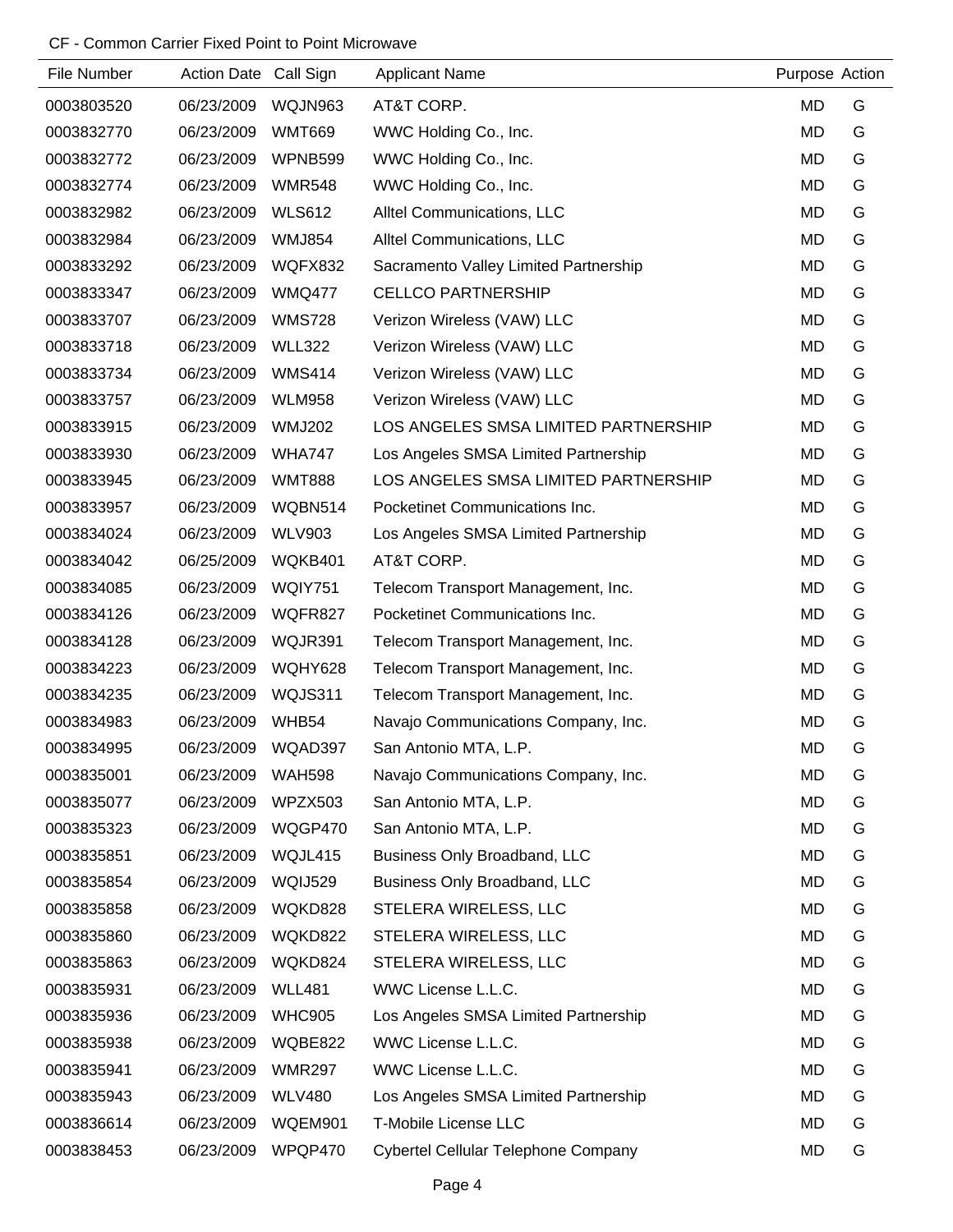| File Number | <b>Action Date</b> | Call Sign      | <b>Applicant Name</b>                      | Purpose Action |   |
|-------------|--------------------|----------------|--------------------------------------------|----------------|---|
| 0003838486  | 06/23/2009         | WPQP471        | Cybertel Cellular Telephone Company        | <b>MD</b>      | G |
| 0003838953  | 06/23/2009         | <b>WMS359</b>  | Colorado RSA No. 3 Limited Partnership     | <b>MD</b>      | G |
| 0003839381  | 06/23/2009         | <b>WQFS921</b> | Wasatch Utah RSA No. 2 Limited Partnership | MD             | G |
| 0003839532  | 06/24/2009         | WQJU858        | Telecom Transport Management, Inc.         | <b>MD</b>      | G |
| 0003839540  | 06/24/2009         | WQJU711        | Telecom Transport Management, Inc.         | <b>MD</b>      | G |
| 0003839545  | 06/24/2009         | WQJU856        | Telecom Transport Management, Inc.         | <b>MD</b>      | G |
| 0003839548  | 06/24/2009         | WQIQ367        | Telecom Transport Management, Inc.         | <b>MD</b>      | G |
| 0003839594  | 06/24/2009         | WQJU221        | Telecom Transport Management, Inc.         | <b>MD</b>      | G |
| 0003839600  | 06/24/2009         | WQJT326        | Telecom Transport Management, Inc.         | <b>MD</b>      | G |
| 0003839608  | 06/24/2009         | WQJU713        | Telecom Transport Management, Inc.         | <b>MD</b>      | G |
| 0003839650  | 06/24/2009         | <b>WLL483</b>  | WWC License L.L.C.                         | <b>MD</b>      | G |
| 0003839653  | 06/24/2009         | <b>WMR300</b>  | WWC License L.L.C.                         | <b>MD</b>      | G |
| 0003840178  | 06/24/2009         | <b>WFY848</b>  | PUERTO RICO TELEPHONE COMPANY, INC.        | <b>MD</b>      | G |
| 0003840209  | 06/25/2009         | <b>WQJW818</b> | <b>Towerstream Corp</b>                    | <b>MD</b>      | G |
| 0003840217  | 06/25/2009         | <b>WQJW820</b> | <b>Towerstream Corp</b>                    | <b>MD</b>      | G |
| 0003840226  | 06/24/2009         | WQJE340        | Telecom Transport Management, Inc.         | <b>MD</b>      | G |
| 0003840236  | 06/24/2009         | WQJV625        | Telecom Transport Management, Inc.         | <b>MD</b>      | G |
| 0003840353  | 06/25/2009         | <b>WLV551</b>  | ILLINOIS RSA 1 LIMITED PARTNERSHIP         | <b>MD</b>      | G |
| 0003840356  | 06/25/2009         | WPOS385        | GTE Wireless of the Midwest Incorporated   | MD             | G |
| 0003840360  | 06/25/2009         | <b>WLN859</b>  | GTE WIRELESS OF THE MIDWEST INCORPORATED   | <b>MD</b>      | G |
| 0003840496  | 06/25/2009         | WWY89          | PUERTO RICO TELEPHONE COMPANY, INC.        | <b>MD</b>      | G |
| 0003840517  | 06/25/2009         | <b>WMK367</b>  | LOS ANGELES SMSA LIMITED PARTNERSHIP       | MD             | G |
| 0003860408  | 06/24/2009         | WQDF525        | Conterra Ultra Broadband, LLC              | <b>MD</b>      | D |
| 0003682656  | 06/24/2009         | WQKK555        | Alaska DigiTel, L.L.C.                     | <b>NE</b>      | G |
| 0003682661  | 06/24/2009         | WQKK556        | Alaska DigiTel, L.L.C.                     | <b>NE</b>      | G |
| 0003682672  | 06/24/2009         | WQKK557        | Alaska DigiTel, L.L.C.                     | <b>NE</b>      | G |
| 0003803514  | 06/23/2009         | WQKK464        | AT&T CORP.                                 | <b>NE</b>      | G |
| 0003803515  | 06/23/2009         | WQKK465        | AT&T CORP.                                 | <b>NE</b>      | G |
| 0003803518  | 06/23/2009         | WQKK463        | AT&T CORP.                                 | <b>NE</b>      | G |
| 0003803521  | 06/23/2009         | WQKK461        | AT&T CORP.                                 | <b>NE</b>      | G |
| 0003825658  | 06/23/2009         | WQKK462        | AT&T CORP.                                 | <b>NE</b>      | G |
| 0003831454  | 06/24/2009         |                | Color Broadband Communications Inc.        | <b>NE</b>      | D |
| 0003831455  | 06/24/2009         |                | Color Broadband Communications Inc.        | <b>NE</b>      | D |
| 0003831456  | 06/24/2009         |                | Color Broadband Communications Inc.        | <b>NE</b>      | D |
| 0003832781  | 06/23/2009         | WQKK442        | Alltel New License Sub LLC                 | <b>NE</b>      | G |
| 0003833011  | 06/23/2009         | WQKK428        | Alltel New License Sub LLC                 | <b>NE</b>      | G |
| 0003833231  | 06/23/2009         | WQKK430        | TELECOM TRANSPORT MANAGEMENT, INC.         | <b>NE</b>      | G |
| 0003833234  | 06/23/2009         | WQKK431        | TELECOM TRANSPORT MANAGEMENT, INC.         | <b>NE</b>      | G |
| 0003833335  | 06/23/2009         | WQKK415        | Sacramento Valley Limited Partnership      | <b>NE</b>      | G |
| 0003833383  | 06/23/2009         | WQKK432        | TELECOM TRANSPORT MANAGEMENT, INC.         | <b>NE</b>      | G |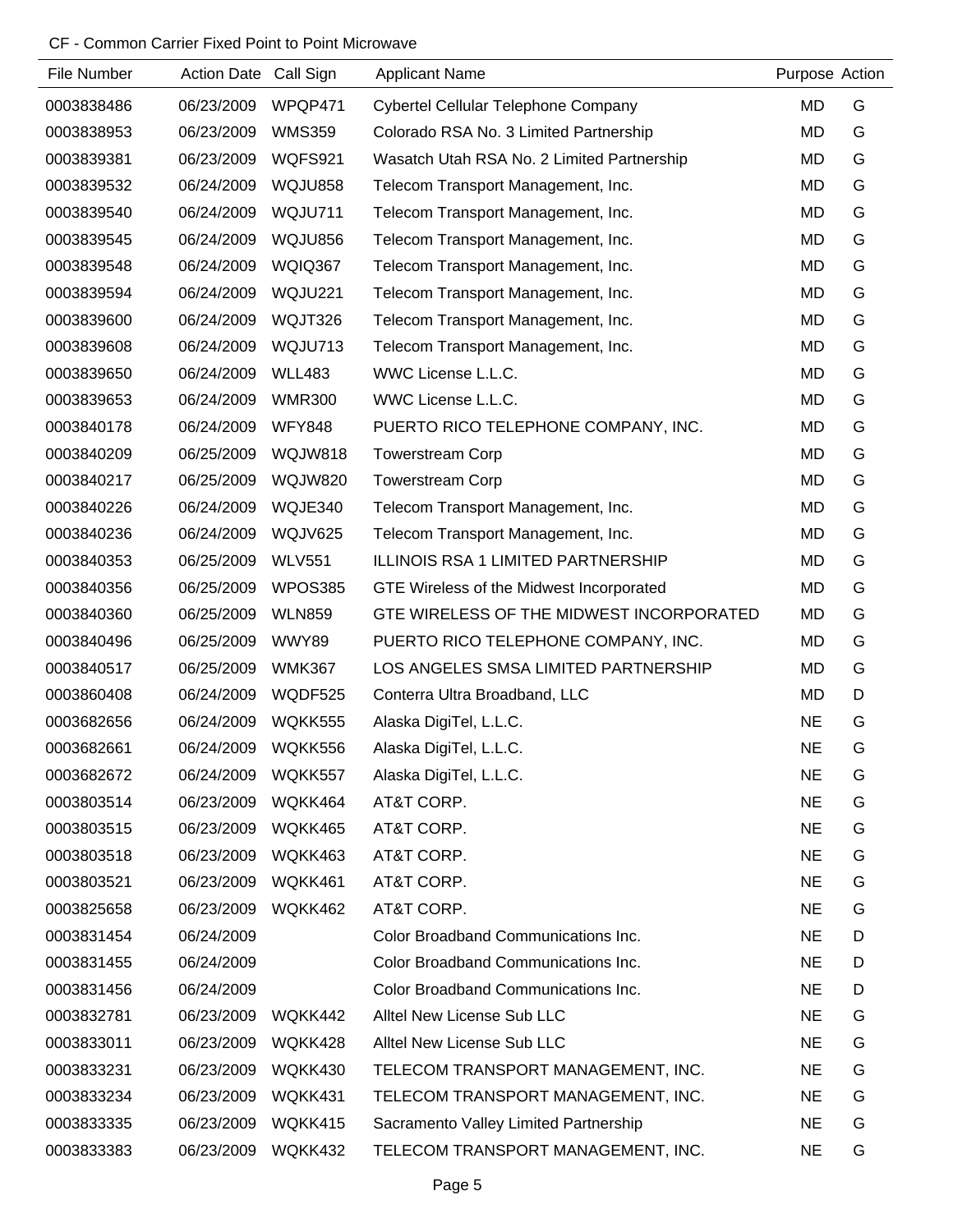| File Number | Action Date Call Sign |         | <b>Applicant Name</b>                        | Purpose Action |   |
|-------------|-----------------------|---------|----------------------------------------------|----------------|---|
| 0003833387  | 06/23/2009            | WQKK433 | TELECOM TRANSPORT MANAGEMENT, INC.           | <b>NE</b>      | G |
| 0003833390  | 06/23/2009            | WQKK441 | TELECOM TRANSPORT MANAGEMENT, INC.           | <b>NE</b>      | G |
| 0003833393  | 06/23/2009            | WQKK434 | TELECOM TRANSPORT MANAGEMENT, INC.           | <b>NE</b>      | G |
| 0003833395  | 06/23/2009            | WQKK435 | TELECOM TRANSPORT MANAGEMENT, INC.           | <b>NE</b>      | G |
| 0003833398  | 06/23/2009            | WQKK436 | TELECOM TRANSPORT MANAGEMENT, INC.           | <b>NE</b>      | G |
| 0003833693  | 06/23/2009            | WQKK416 | Royal Street BTA 262, LLC                    | <b>NE</b>      | G |
| 0003833726  | 06/23/2009            | WQKK437 | TELECOM TRANSPORT MANAGEMENT, INC.           | <b>NE</b>      | G |
| 0003833727  | 06/23/2009            | WQKK438 | TELECOM TRANSPORT MANAGEMENT, INC.           | <b>NE</b>      | G |
| 0003833926  | 06/23/2009            | WQKK421 | Pocketinet Communications, Inc.              | <b>NE</b>      | G |
| 0003834043  | 06/25/2009            | WQKK686 | AT&T CORP.                                   | <b>NE</b>      | G |
| 0003834044  | 06/25/2009            | WQKK687 | AT&T CORP.                                   | <b>NE</b>      | G |
| 0003834148  | 06/23/2009            | WQKK422 | Pocketinet Communications, Inc.              | <b>NE</b>      | G |
| 0003834162  | 06/23/2009            | WQKK423 | Pocketinet Communications, Inc.              | <b>NE</b>      | G |
| 0003834179  | 06/23/2009            | WQKK424 | Pocketinet Communications, Inc.              | <b>NE</b>      | G |
| 0003834613  | 06/23/2009            | WQKK440 | TELECOM TRANSPORT MANAGEMENT, INC.           | <b>NE</b>      | G |
| 0003835000  | 06/23/2009            | WQKK411 | San Antonio MTA, L.P.                        | <b>NE</b>      | G |
| 0003836613  | 06/22/2009            | WQKK353 | TELECOM TRANSPORT MANAGEMENT, INC.           | <b>NE</b>      | G |
| 0003836615  | 06/23/2009            | WQKK447 | <b>T-MOBILE LICENSE LLC</b>                  | <b>NE</b>      | G |
| 0003838861  | 06/23/2009            | WQKK492 | Colorado RSA No. 3 Limited Partnership       | <b>NE</b>      | G |
| 0003838876  | 06/24/2009            | WQKK564 | TELECOM TRANSPORT MANAGEMENT, INC.           | <b>NE</b>      | G |
| 0003838879  | 06/24/2009            | WQKK562 | TELECOM TRANSPORT MANAGEMENT, INC.           | <b>NE</b>      | G |
| 0003838912  | 06/23/2009            | WQKK505 | Colorado RSA No. 3 Limited Partnership       | <b>NE</b>      | G |
| 0003839553  | 06/24/2009            | WQKK577 | Telecom Transport Management, Inc.           | <b>NE</b>      | G |
| 0003839556  | 06/24/2009            | WQKK582 | Telecom Transport Management, Inc.           | <b>NE</b>      | G |
| 0003840112  | 06/24/2009            | WQKK607 | PUERTO RICO TELEPHONE COMPANY, INC.          | <b>NE</b>      | G |
| 0003840135  | 06/24/2009            | WQKK613 | Telecom Transport Management, Inc.           | <b>NE</b>      | G |
| 0003840168  | 06/24/2009            | WQKK617 | Telecom Transport Management, Inc.           | <b>NE</b>      | G |
| 0003840254  | 06/25/2009            | WQKK684 | Cellco Partnership                           | <b>NE</b>      | G |
| 0003840350  | 06/25/2009            | WQKK705 | Illinois RSA 1 Limited Partnership           | <b>NE</b>      | G |
| 0003840395  | 06/25/2009            | WQKK689 | St. Lawrence Seaway RSA Cellular Partnership | <b>NE</b>      | G |
| 0003840424  | 06/25/2009            | WQKK691 | St. Lawrence Seaway RSA Cellular Partnership | <b>NE</b>      | G |
| 0003840436  | 06/25/2009            | WQKK693 | St. Lawrence Seaway RSA Cellular Partnership | <b>NE</b>      | G |
| 0003840885  | 06/25/2009            | WQKK712 | Royal Street BTA 262, LLC                    | <b>NE</b>      | G |
| 0003840888  | 06/25/2009            | WQKK713 | Royal Street BTA 262, LLC                    | <b>NE</b>      | G |
| 0003840997  | 06/25/2009            | WQKK715 | Royal Street BTA 262, LLC                    | <b>NE</b>      | G |
| 0003841000  | 06/25/2009            | WQKK716 | Royal Street BTA 262, LLC                    | <b>NE</b>      | G |
| 0003860417  | 06/24/2009            |         | Conterra Ultra Broadband LLC                 | <b>NE</b>      | D |
| 0003860422  | 06/24/2009            |         | Conterra Ultra Broadband LLC                 | <b>NE</b>      | D |
| 0003833640  | 06/23/2009            | WPOS963 | NEW CINGULAR WIRELESS PCS, LLC               | <b>RO</b>      | G |
| 0003833641  | 06/23/2009            | WPOS962 | NEW CINGULAR WIRELESS PCS, LLC               | <b>RO</b>      | G |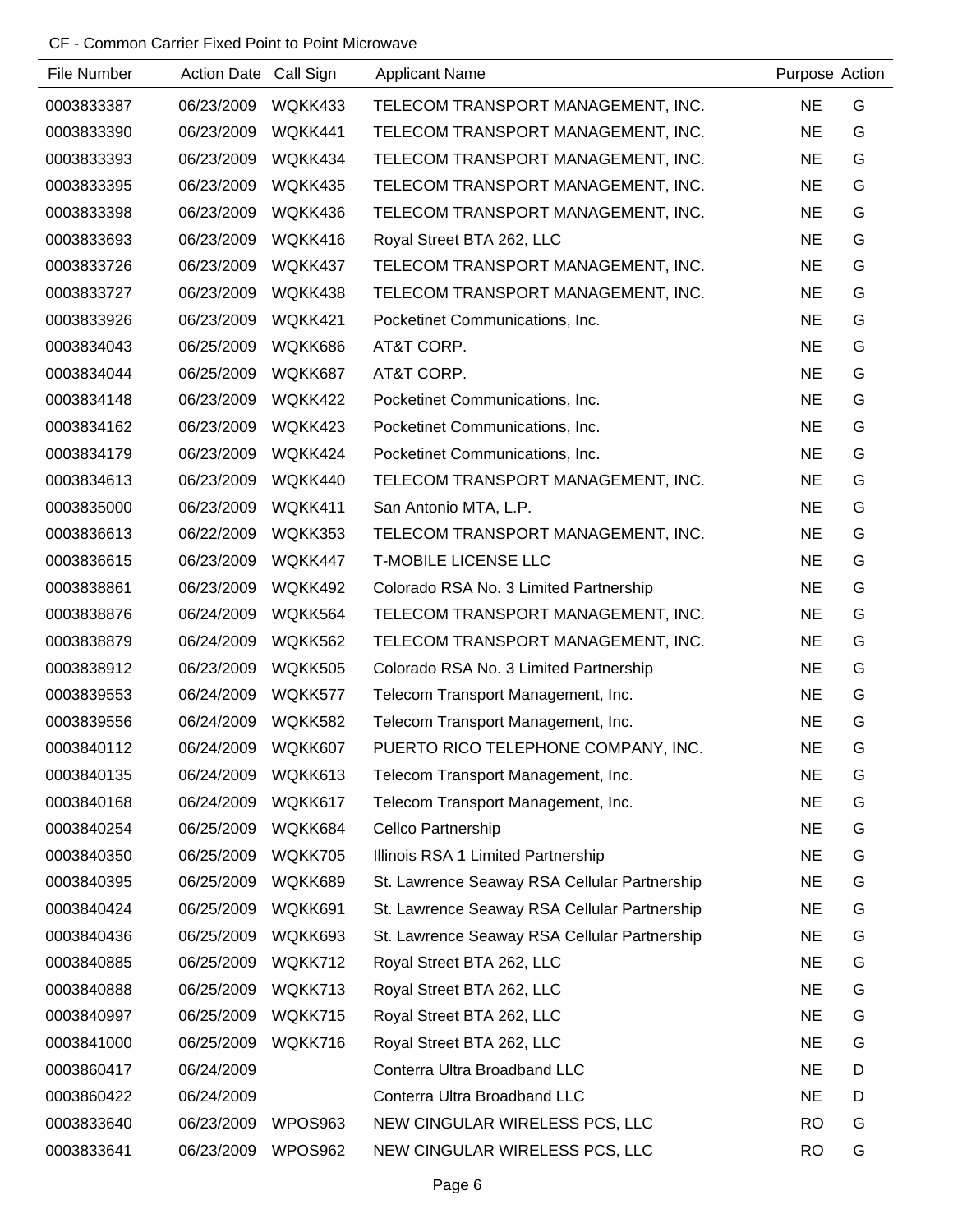| File Number | <b>Action Date</b> | Call Sign     | <b>Applicant Name</b>                                       | Purpose Action |   |
|-------------|--------------------|---------------|-------------------------------------------------------------|----------------|---|
| 0003833665  | 06/22/2009         | WPOT299       | DC Newco Parent, LLC                                        | <b>RO</b>      | G |
| 0003833666  | 06/22/2009         | WPOT300       | DC Newco Parent, LLC                                        | <b>RO</b>      | G |
| 0003836830  | 06/23/2009         | WPOS901       | New Par                                                     | <b>RO</b>      | G |
| 0003836834  | 06/23/2009         | WPOS981       | New Par                                                     | <b>RO</b>      | G |
| 0003836849  | 06/23/2009         | WPOU715       | Verizon Wireless (VAW) LLC                                  | <b>RO</b>      | G |
| 0003836860  | 06/23/2009         | WPOU750       | Pittsburgh SMSA Limited Partnership                         | <b>RO</b>      | G |
| 0003836874  | 06/23/2009         | WPOQ817       | ID Holding, LLC                                             | <b>RO</b>      | G |
| 0003836888  | 06/23/2009         | WPOU717       | ALLTEL Communications of the Southwest Limited Partnersh RO |                | G |
| 0003838460  | 06/23/2009         | WPOU755       | USCOC OF VIRGINIA RSA #2, INC.                              | <b>RO</b>      | G |
| 0003838485  | 06/23/2009         | WPOU753       | USCOC OF VIRGINIA RSA #3, INC.                              | <b>RO</b>      | G |
| 0003838492  | 06/23/2009         | WPOQ816       | MAINE RSA #4, INC.                                          | <b>RO</b>      | G |
| 0003840240  | 06/23/2009         | WPOS978       | SOUTHERN CALIFORNIA EDISON COMPANY                          | <b>RO</b>      | G |
| 0003840241  | 06/23/2009         | KMM77         | SOUTHERN CALIFORNIA EDISON COMPANY                          | <b>RO</b>      | G |
| 0003858286  | 06/25/2009         | WGF58         | ALASCOM, INC.                                               | <b>WD</b>      | W |
| 0003858287  | 06/25/2009         | <b>WAS440</b> | ALASCOM, INC.                                               | <b>WD</b>      | W |
| 0003877567  | 06/24/2009         |               | UNITED STATES CELLULAR TELEPHONE OF GREATER WD              |                | W |
| 0003877586  | 06/24/2009         | WQJH493       | UNITED STATES CELLULAR TELEPHONE OF GREATER WD              |                | W |
| 0003880858  | 06/26/2009         | WPOM517       | <b>Qwest Corporation</b>                                    | <b>WD</b>      | W |

CG - General Aviation Air-ground Radiotelephone

| File Number | Action Date Call Sign | Applicant Name     | Purpose Action |  |
|-------------|-----------------------|--------------------|----------------|--|
| 0003865172  | 06/26/2009            | Britting, Thomas A | NE             |  |

CL - Cellular

| File Number | <b>Action Date</b> | Call Sign      | <b>Applicant Name</b>                                | Purpose Action |   |
|-------------|--------------------|----------------|------------------------------------------------------|----------------|---|
| 0003650629  | 06/24/2009         | KNKN694        | MISSOURI RSA NO. 4 PARTNERSHIP d/b/a ALLTEL          | AM.            | G |
| 0003650631  | 06/23/2009         | <b>KNKN503</b> | MISSOURI RSA NO. 2 PARTNERSHIP d/b/a ALLTEL          | AM             | G |
| 0003650639  | 06/25/2009         | <b>KNKN593</b> | MISSOURI RSA NO. 15 LIMITED PARTNERSHIP d/b/a ALL AM |                | G |
| 0003650652  | 06/26/2009         | KNKN745        | WWC License L.L.C.                                   | AM             | G |
| 0003650657  | 06/22/2009         | <b>KNKN507</b> | WISCONSIN RSA #1 LIMITED PARTNERSHIP d/b/a ALLTE     | AM             | G |
| 0003651555  | 06/22/2009         | KNKN724        | RADIOFONE, INC., d/b/a ALLTEL                        | AM             | G |
| 0003651583  | 06/22/2009         | KNKN472        | <b>ALLTEL Newco LLC</b>                              | AM.            | G |
| 0003652456  | 06/23/2009         | KNKN542        | Alltel Communications, LLC                           | AM.            | G |
| 0003652458  | 06/24/2009         | <b>KNKN590</b> | Alltel Communications, LLC                           | AM.            | G |
| 0003652462  | 06/25/2009         | KNKA764        | WWC Holding Co., Inc.                                | AM             | G |
| 0003652463  | 06/23/2009         | KNKN464        | WWC TEXAS RSA LIMITED PARTNERSHIP                    | AM             | G |
| 0003652574  | 06/24/2009         | KNKN690        | Alltel Communications, LLC                           | AM.            | G |
| 0003653774  | 06/23/2009         | KNKN442        | RADIOFONE, INC., d/b/a ALLTEL                        | AM             | G |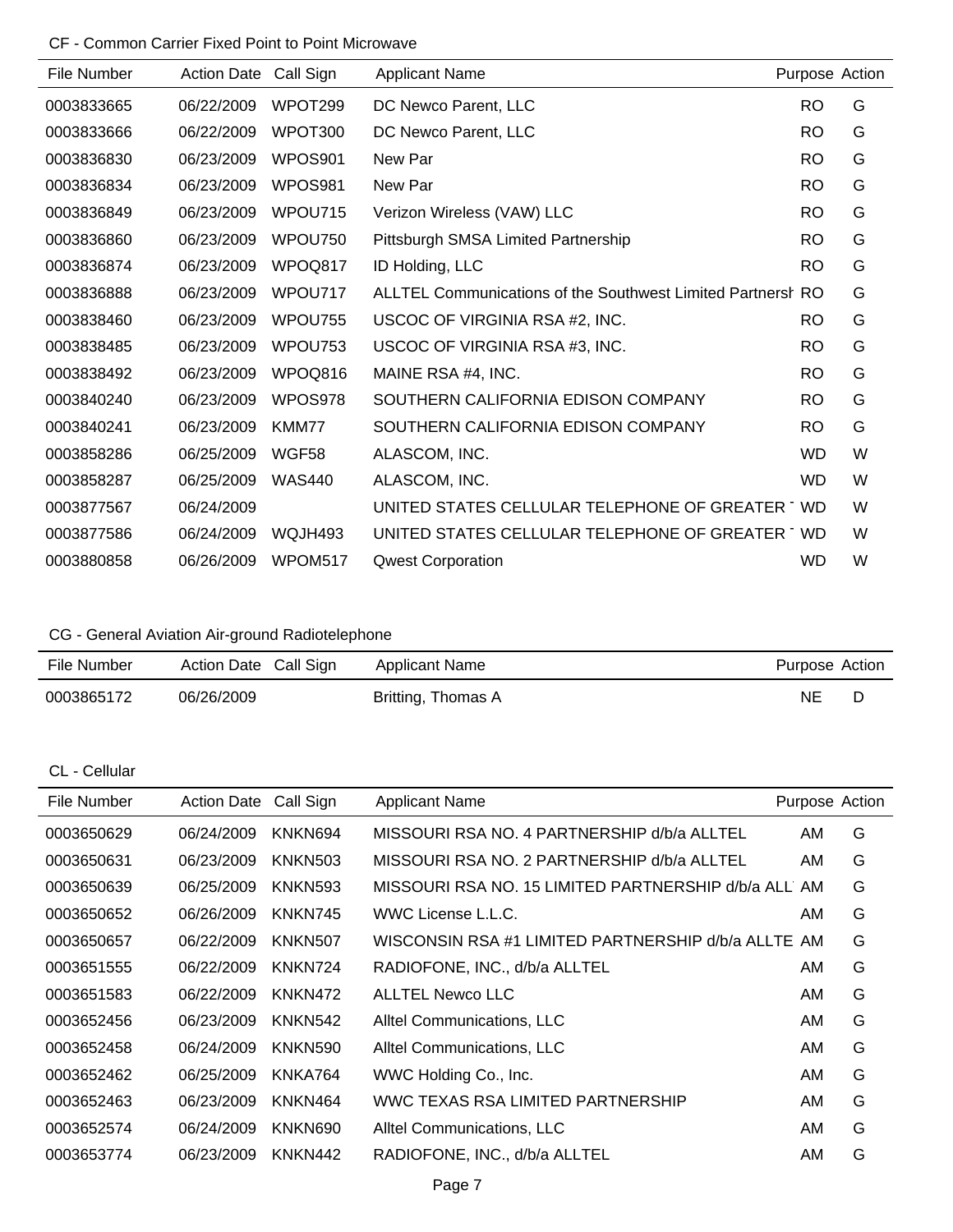CL - Cellular

| File Number | <b>Action Date</b> | Call Sign      | <b>Applicant Name</b>                                   | Purpose Action |   |
|-------------|--------------------|----------------|---------------------------------------------------------|----------------|---|
| 0003653797  | 06/25/2009         | KNKN224        | WWC License L.L.C.                                      | AM             | G |
| 0003654259  | 06/26/2009         | KNKN754        | WWC TEXAS RSA LIMITED PARTNERSHIP                       | AM             | G |
| 0003654412  | 06/22/2009         | <b>KNKA822</b> | WWC HOLDING CO., INC.                                   | AM             | G |
| 0003655348  | 06/24/2009         | KNKN429        | WWC License L.L.C.                                      | AM             | G |
| 0003658358  | 06/24/2009         | KNKN247        | ALLTEL Communications of New Mexico, Inc.               | AM             | G |
| 0003658966  | 06/24/2009         | KNKA336        | OMAHA CELLULAR TELEPHONE COMPANY                        | AM             | G |
| 0003694444  | 06/26/2009         | <b>KNKA209</b> | Los Angeles SMSA Limited Partnership                    | AM             | G |
| 0003697111  | 06/23/2009         | WQGM465        | WWC LICENSE L.L.C.                                      | AM             | G |
| 0003737758  | 06/23/2009         | KNKN744        | Verizon Wireless of the East LP                         | AM             | G |
| 0003739155  | 06/23/2009         | KNKN412        | NEW MEXICO RSA 3 LIMITED PARTNERSHIP                    | AM             | G |
| 0003797648  | 06/23/2009         | WQJE415        | Excomm, LLC                                             | AM             | G |
| 0003628500  | 06/24/2009         | KNKA644        | RCC Minnesota, Inc.                                     | <b>MD</b>      | G |
| 0003633299  | 06/24/2009         | KNKA717        | <b>Portland Cellular Partnership</b>                    | <b>MD</b>      | G |
| 0003636791  | 06/25/2009         | <b>KNKR211</b> | Verizon Wireless (VAW) LLC                              | <b>MD</b>      | G |
| 0003658391  | 06/23/2009         | KNKA469        | <b>ILLINOIS SMSA LIMITED PARTNERSHIP</b>                | MD             | G |
| 0003672159  | 06/22/2009         | KNKA658        | Sioux City MSA Limited Partnership                      | <b>MD</b>      | G |
| 0003673157  | 06/23/2009         | KNKA334        | Verizon Wireless Tennessee Partnership                  | <b>MD</b>      | G |
| 0003686527  | 06/24/2009         | KNKQ378        | RCC Minnesota, Inc.                                     | <b>MD</b>      | G |
| 0003698068  | 06/22/2009         | KNKN638        | RCC Minnesota, Inc.                                     | <b>MD</b>      | G |
| 0003707244  | 06/23/2009         | KNKA677        | Verizon Wireless of the East LP                         | MD             | G |
| 0003708008  | 06/23/2009         | KNKN744        | Verizon Wireless of the East LP                         | <b>MD</b>      | G |
| 0003736534  | 06/22/2009         | <b>KNKN302</b> | <b>GOLD CREEK CELLULAR OF MONTANA LIMITED PARTNI MD</b> |                | G |
| 0003738905  | 06/26/2009         | <b>KNKA563</b> | Verizon Wireless of the East LP                         | <b>MD</b>      | G |
| 0003773257  | 06/22/2009         | <b>KNKN302</b> | <b>GOLD CREEK CELLULAR OF MONTANA LIMITED PARTNI MD</b> |                | G |

## GM - 800 MHz Conventional SMR (SMR, Site-specific)

| File Number | Action Date Call Sign |                | Applicant Name           | Purpose Action |   |
|-------------|-----------------------|----------------|--------------------------|----------------|---|
| 0003837088  | 06/23/2009            | WPER954        | Wireless US LLC          | AM             | G |
| 0003837089  | 06/23/2009            | <b>WPEH585</b> | Wireless US LLC          | AM             | G |
| 0003877757  | 06/23/2009            | WOGP408        | NEXTEL WIP LICENSE CORP. | CА             | G |
| 0003837988  | 06/23/2009            | WOGP408        | NEXTEL WIP LICENSE CORP. | RO             | D |

# GS - Private Carrier Paging, 929-930 MHz

| File Number | Action Date Call Sign |         | <b>Applicant Name</b>       | Purpose Action |   |
|-------------|-----------------------|---------|-----------------------------|----------------|---|
| 0003833668  | 06/27/2009            | WPNX299 | DIGITCOM SERVICES INC.      | RO.            | D |
| 0003836898  | 06/23/2009            | WNLI643 | USA Mobility Wireless, Inc. | RO.            | G |
| 0003836899  | 06/23/2009            | WNLK770 | USA Mobility Wireless, Inc. | RO.            | G |
| 0003836900  | 06/23/2009            | WPAA412 | USA Mobility Wireless, Inc. | RO.            | G |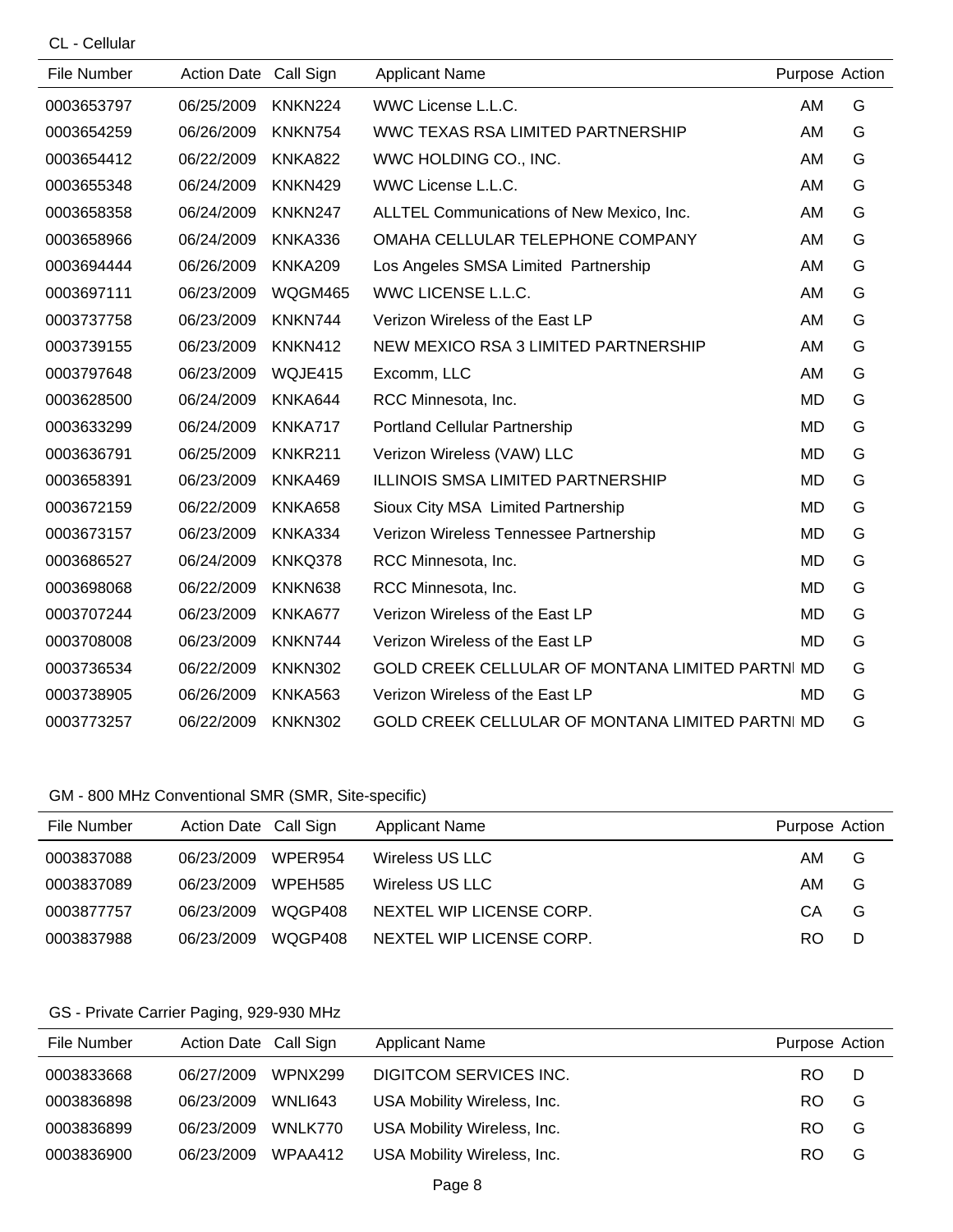## GS - Private Carrier Paging, 929-930 MHz

| File Number | <b>Action Date</b> | Call Sign      | <b>Applicant Name</b>       | Purpose Action |   |
|-------------|--------------------|----------------|-----------------------------|----------------|---|
| 0003836901  | 06/23/2009         | WPDD268        | USA Mobility Wireless, Inc. | <b>RO</b>      | G |
| 0003836902  | 06/23/2009         | WPDR326        | USA Mobility Wireless, Inc. | <b>RO</b>      | G |
| 0003836903  | 06/23/2009         | WPEC433        | USA Mobility Wireless, Inc. | <b>RO</b>      | G |
| 0003836904  | 06/23/2009         | WPEC437        | USA Mobility Wireless, Inc. | RO.            | G |
| 0003836906  | 06/23/2009         | <b>WPES502</b> | USA Mobility Wireless, Inc. | <b>RO</b>      | G |
| 0003836907  | 06/23/2009         | WPFH965        | USA Mobility Wireless, Inc. | <b>RO</b>      | G |
| 0003836908  | 06/23/2009         | WPFH966        | USA Mobility Wireless, Inc. | <b>RO</b>      | G |
| 0003836909  | 06/23/2009         | WPFH968        | USA Mobility Wireless, Inc. | <b>RO</b>      | G |
| 0003836910  | 06/23/2009         | <b>WPFI522</b> | USA Mobility Wireless, Inc. | <b>RO</b>      | G |
| 0003836911  | 06/23/2009         | <b>WPFI531</b> | USA Mobility Wireless, Inc. | <b>RO</b>      | G |
| 0003836912  | 06/23/2009         | <b>WPFI537</b> | USA Mobility Wireless, Inc. | <b>RO</b>      | G |
| 0003836913  | 06/23/2009         | <b>WPFI543</b> | USA Mobility Wireless, Inc. | <b>RO</b>      | G |
|             |                    |                |                             |                |   |

# GX - SMR, 806-821/851-866 MHz, Conventional

| File Number | Action Date Call Sign |                | <b>Applicant Name</b>                             | Purpose Action |   |
|-------------|-----------------------|----------------|---------------------------------------------------|----------------|---|
| 0003877754  | 06/23/2009            | <b>WNXS726</b> | Nextel License Holdings 4, Inc.                   | CA             | G |
| 0003878260  | 06/23/2009            | WPDD415        | Nextel License Holdings 4, Inc.                   | CA             | G |
| 0003882041  | 06/25/2009            | WPFN736        | NEXTEL LICENSE HOLDINGS 3 INC                     | CA             | G |
| 0003882049  | 06/25/2009            | WPBY669        | NEXTEL LICENSE HOLDINGS 4, INC.                   | CA             | G |
| 0003883339  | 06/26/2009            | WPHE603        | NEXTEL LICENSE HOLDINGS 1, INC.                   | CA             | G |
| 0003883348  | 06/26/2009            | WPHE606        | NEXTEL LICENSE HOLDINGS 1, INC.                   | CA             | G |
| 0003883375  | 06/26/2009            | WPFV869        | NEXTEL LICENSE HOLDINGS 4, INC.                   | CA             | G |
| 0003834413  | 06/23/2009            | WQGU367        | Nextel License Holdings 1, Inc.                   | <b>MD</b>      | G |
| 0003834417  | 06/23/2009            | WQHR536        | Nextel License Holdings 1, Inc.                   | <b>MD</b>      | G |
| 0003834419  | 06/23/2009            | WQHR776        | Nextel License Holdings 1, Inc.                   | <b>MD</b>      | G |
| 0003834420  | 06/23/2009            | WQHZ774        | Nextel License Holdings 4, Inc.                   | <b>MD</b>      | G |
| 0003834421  | 06/23/2009            | WQHZ775        | Nextel License Holdings 4, Inc.                   | <b>MD</b>      | G |
| 0003834423  | 06/23/2009            | <b>WQIB461</b> | Nextel License Holdings 1, Inc.                   | <b>MD</b>      | G |
| 0003834426  | 06/23/2009            | WQID876        | NEXTEL COMMUNICATIONS OF THE MID-ATLANTIC, INC MD |                | G |
| 0003834428  | 06/23/2009            | WQIF249        | Nextel License Holdings 4, Inc.                   | <b>MD</b>      | G |
| 0003834429  | 06/23/2009            | WQII737        | NEXTEL COMMUNICATIONS OF THE MID-ATLANTIC, INC MD |                | G |
| 0003834449  | 06/23/2009            | WQIM433        | Nextel Communications of the Mid-Atlantic, Inc.   | <b>MD</b>      | G |
| 0003834452  | 06/23/2009            | WQIN959        | Nextel License Holdings 1 Inc.                    | <b>MD</b>      | G |
| 0003834453  | 06/23/2009            | WQIN960        | Nextel License Holdings 1 Inc.                    | <b>MD</b>      | G |
| 0003834454  | 06/23/2009            | <b>WQIP553</b> | Nextel of California, Inc.                        | MD             | G |
| 0003834458  | 06/23/2009            | <b>WQIU502</b> | Nextel of California, Inc.                        | <b>MD</b>      | G |
| 0003834462  | 06/23/2009            | WQJC747        | Nextel License Holdings 1, Inc.                   | MD             | G |
| 0003834463  | 06/23/2009            | WQJC748        | Nextel License Holdings 1, Inc.                   | <b>MD</b>      | G |
| 0003834466  | 06/23/2009            | WQJD932        | Nextel License Holdings 1, Inc.                   | <b>MD</b>      | G |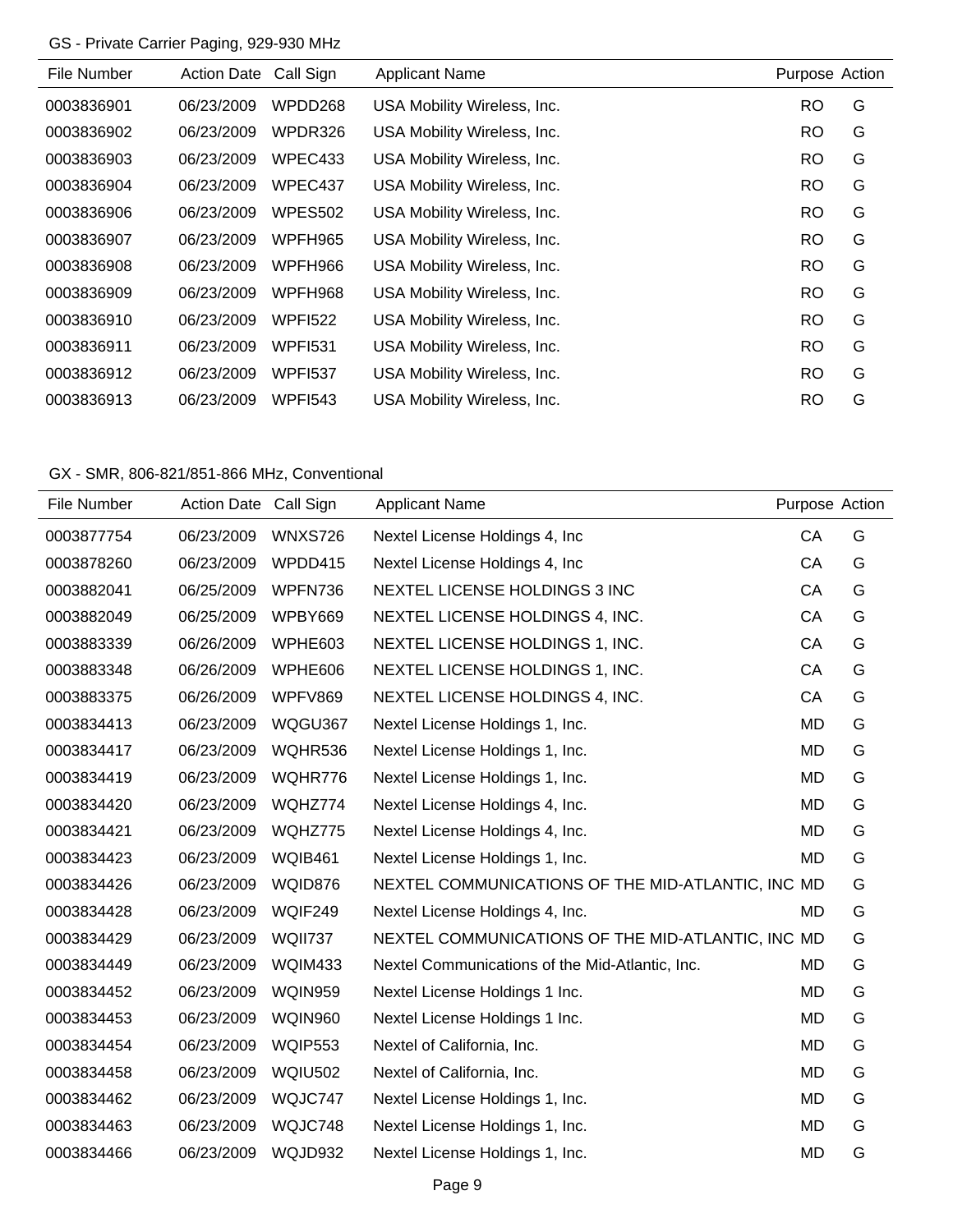## GX - SMR, 806-821/851-866 MHz, Conventional

| File Number | <b>Action Date</b> | Call Sign      | <b>Applicant Name</b>                            | Purpose Action |   |
|-------------|--------------------|----------------|--------------------------------------------------|----------------|---|
| 0003834467  | 06/23/2009         | WQJF368        | Nextel License Holdings 1, Inc.                  | <b>MD</b>      | G |
| 0003834468  | 06/23/2009         | WQJF369        | Nextel License Holdings 1, Inc.                  | <b>MD</b>      | G |
| 0003834469  | 06/23/2009         | WQJF370        | Nextel License Holdings 1, Inc.                  | <b>MD</b>      | G |
| 0003834470  | 06/23/2009         | WQJH980        | Nextel License Holdings 1, Inc.                  | <b>MD</b>      | G |
| 0003834471  | 06/23/2009         | WQJH981        | Nextel License Holdings 1, Inc.                  | MD             | G |
| 0003834472  | 06/23/2009         | WQJJ554        | Nextel License Holdings 4, Inc.                  | MD             | G |
| 0003834474  | 06/23/2009         | WQJJ826        | Nextel of California, Inc.                       | <b>MD</b>      | G |
| 0003834475  | 06/23/2009         | WQJK348        | Nextel License Holdings 4, Inc.                  | MD             | G |
| 0003834478  | 06/23/2009         | WQJL918        | Nextel of New York, Inc.                         | <b>MD</b>      | G |
| 0003834484  | 06/23/2009         | WQJR454        | Nextel License Holdings 4, Inc.                  | MD             | G |
| 0003834486  | 06/23/2009         | WQJR565        | Nextel Lincense Holdings 1, Inc.                 | <b>MD</b>      | G |
| 0003834488  | 06/23/2009         | WQJT227        | NEXTEL OF TEXAS, INC.                            | MD             | G |
| 0003834490  | 06/23/2009         | WQJT734        | Nextel License Holdings 1, Inc.                  | MD             | G |
| 0003834493  | 06/23/2009         | WQJV761        | Nextel Communications of the Mid-Atlantic, Inc.  | <b>MD</b>      | G |
| 0003834496  | 06/23/2009         | WQJX452        | Nextel of California, Inc.                       | <b>MD</b>      | G |
| 0003834497  | 06/23/2009         | WQJX453        | Nextel of California, Inc.                       | <b>MD</b>      | G |
| 0003835840  | 06/23/2009         | WQKD475        | Nextel License Holdings 4, Inc.                  | MD             | G |
| 0003837091  | 06/22/2009         | WQIJ801        | NEXTEL WIP LICENSE CORP.                         | <b>MD</b>      | G |
| 0003837121  | 06/23/2009         | <b>WQIS628</b> | NEXTEL WIP LICENSE CORP.                         | <b>MD</b>      | G |
| 0003837123  | 06/23/2009         | WQJD584        | Nextel Communications of the Mid-Atlantic, Inc.  | MD             | G |
| 0003837125  | 06/23/2009         | WQJT229        | NEXTEL OF TEXAS, INC.                            | MD             | G |
| 0003837126  | 06/23/2009         | <b>WQJV760</b> | Nextel Communications of the Mid-Atlantic, Inc.  | <b>MD</b>      | G |
| 0003837152  | 06/23/2009         | WNPJ209        | NEXTEL COMMUNICATIONS OF THE MID ATLANTIC INC    | <b>RO</b>      | G |
| 0003837153  | 06/23/2009         | WNPJ210        | NEXTEL COMMUNICATIONS OF THE MID ATLANTIC INC RO |                | G |
| 0003837158  | 06/23/2009         | KNDN357        | Nextel Communications of the Mid-Atlantic, Inc.  | <b>RO</b>      | G |
| 0003837159  | 06/23/2009         | <b>KNDN385</b> | Nextel Communications of the Mid-Atlantic, Inc.  | <b>RO</b>      | G |
| 0003837160  | 06/23/2009         | WPNW609        | Nextel Communications of the Mid-Atlantic, Inc.  | <b>RO</b>      | G |
| 0003837161  | 06/23/2009         | <b>WPNX502</b> | Nextel Communications of the Mid-Atlantic, Inc.  | <b>RO</b>      | G |
| 0003837193  | 06/23/2009         | WPNY429        | Nextel License Holdings 1 Inc.                   | <b>RO</b>      | G |
| 0003837269  | 06/23/2009         | WPFH306        | NEXTEL LICENSE HOLDINGS 3 INC                    | <b>RO</b>      | G |
| 0003837348  | 06/23/2009         | WPFH285        | Nextel License Holdings 4, Inc.                  | <b>RO</b>      | G |
| 0003837349  | 06/23/2009         | WPFH296        | Nextel License Holdings 4, Inc.                  | <b>RO</b>      | G |
| 0003837350  | 06/23/2009         | WPFH687        | Nextel License Holdings 4, Inc.                  | <b>RO</b>      | G |
| 0003837351  | 06/23/2009         | WPFH711        | Nextel License Holdings 4, Inc.                  | <b>RO</b>      | G |
| 0003837352  | 06/23/2009         | WPFH715        | Nextel License Holdings 4, Inc.                  | <b>RO</b>      | G |
| 0003837367  | 06/23/2009         | <b>KKL937</b>  | Nextel License Holdings 4, Inc.                  | <b>RO</b>      | G |
| 0003837483  | 06/23/2009         | WPFH703        | Nextel License Holdings 4, Inc.                  | <b>RO</b>      | G |
| 0003837516  | 06/23/2009         | WPFH269        | Nextel License Holdings 4, Inc.                  | <b>RO</b>      | G |
| 0003837537  | 06/23/2009         | WPFM207        | Nextel License Holdings 4, Inc.                  | <b>RO</b>      | G |
| 0003837551  | 06/23/2009         | WPNY417        | Nextel License Holdings 4, Inc.                  | <b>RO</b>      | G |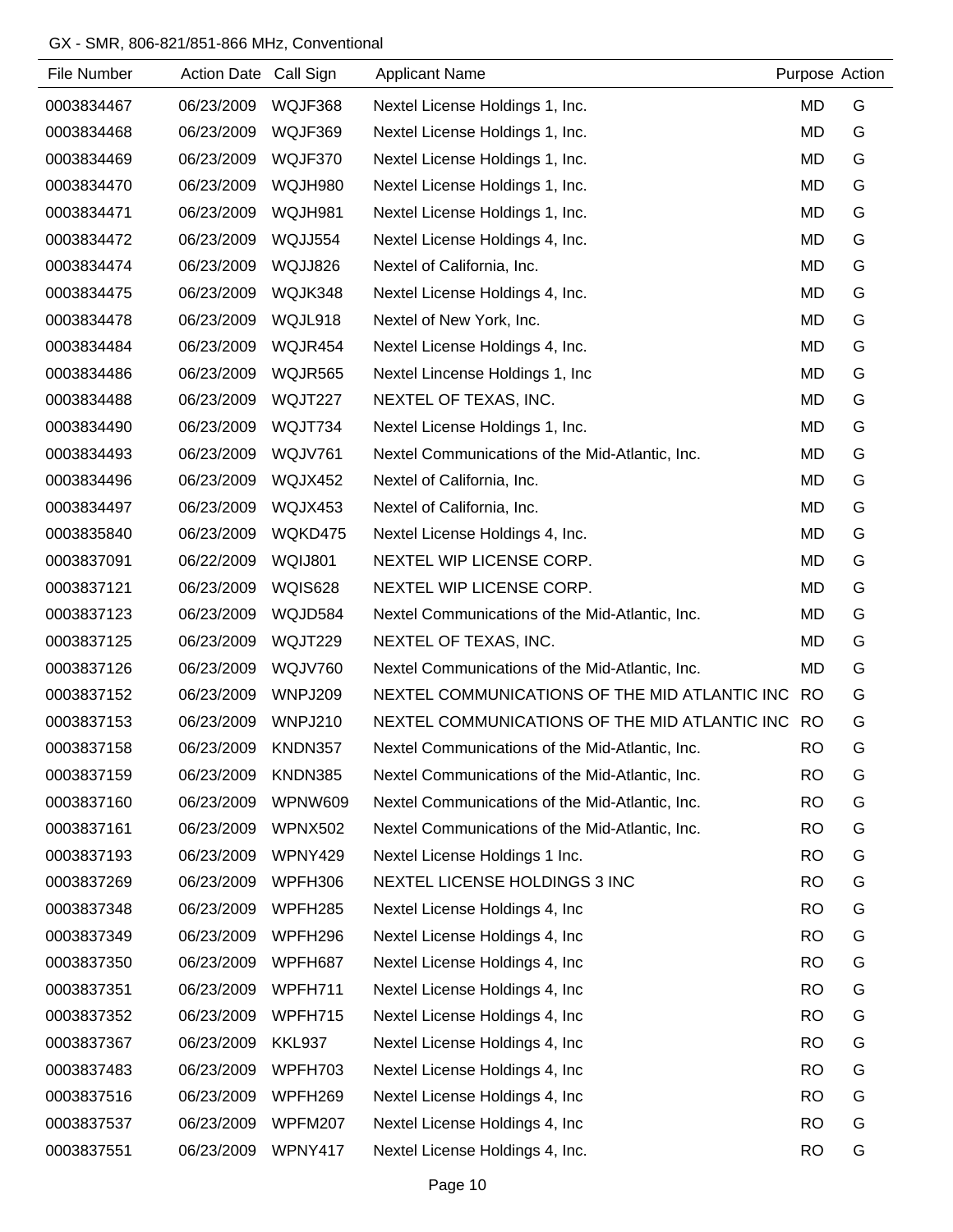## GX - SMR, 806-821/851-866 MHz, Conventional

| File Number | <b>Action Date</b> | Call Sign      | <b>Applicant Name</b>           | Purpose Action |   |
|-------------|--------------------|----------------|---------------------------------|----------------|---|
| 0003837552  | 06/23/2009         | WPNY418        | Nextel License Holdings 4, Inc. | <b>RO</b>      | G |
| 0003837554  | 06/23/2009         | <b>KNEM300</b> | Nextel License Holdings 4, Inc. | <b>RO</b>      | G |
| 0003837555  | 06/23/2009         | WPFF250        | Nextel License Holdings 4, Inc. | <b>RO</b>      | G |
| 0003837558  | 06/23/2009         | WPCA882        | Nextel License Holdings 4, Inc. | <b>RO</b>      | G |
| 0003837591  | 06/23/2009         | WPFH297        | Nextel License Holdings 4, Inc. | <b>RO</b>      | G |
| 0003837613  | 06/23/2009         | WNSK664        | NEXTEL OF CALIFORNIA, INC.      | <b>RO</b>      | G |
| 0003837614  | 06/23/2009         | WPCJ325        | NEXTEL OF CALIFORNIA INC        | <b>RO</b>      | G |
| 0003837615  | 06/23/2009         | WPFH665        | NEXTEL OF CALIFORNIA, INC.      | <b>RO</b>      | G |
| 0003837616  | 06/23/2009         | WPFH733        | <b>NEXTEL OF CALIFORNIA INC</b> | <b>RO</b>      | G |
| 0003837622  | 06/23/2009         | KNEM324        | Nextel of California, Inc.      | <b>RO</b>      | G |
| 0003837623  | 06/23/2009         | WNHA464        | Nextel of California, Inc.      | <b>RO</b>      | G |
| 0003837624  | 06/23/2009         | KNBC542        | NEXTEL OF CALIFORNIA, INC.      | <b>RO</b>      | G |
| 0003837625  | 06/23/2009         | <b>WNPW287</b> | NEXTEL OF CALIFORNIA, INC.      | <b>RO</b>      | G |
| 0003837658  | 06/23/2009         | WPNW606        | Nextel of New York, Inc.        | <b>RO</b>      | G |
| 0003837667  | 06/23/2009         | WPCJ865        | NEXTEL OF TEXAS INC             | <b>RO</b>      | G |
| 0003837670  | 06/23/2009         | WNPN617        | Nextel of Texas, Inc.           | <b>RO</b>      | G |
| 0003837970  | 06/23/2009         | WPEE787        | NEXTEL WIP LICENSE CORP.        | <b>RO</b>      | G |
| 0003837971  | 06/23/2009         | WPFH720        | NEXTEL WIP LICENSE CORP.        | <b>RO</b>      | G |

## IK - Industrial/Business Pool - Commercial, Conventional

| File Number | <b>Action Date</b> | Call Sign      | <b>Applicant Name</b>                | Purpose Action |   |
|-------------|--------------------|----------------|--------------------------------------|----------------|---|
| 0003829805  | 06/23/2009         | <b>WPKI566</b> | <b>WESTERN COMMUNICATIONS INC</b>    | AM             | G |
| 0003829903  | 06/23/2009         | WPKV454        | WESTERN COMMUNICATIONS INC           | AM             | G |
| 0003830526  | 06/23/2009         | WPKG280        | <b>WESTERN COMMUNICATIONS INC</b>    | AM             | G |
| 0003833967  | 06/23/2009         | WNSD793        | NEW ERA TACTEC                       | AM             | G |
| 0003836383  | 06/23/2009         | WQKK409        | <b>MOBILE COMMUNICATIONS SERVICE</b> | <b>NE</b>      | G |
| 0003839032  | 06/23/2009         | WQKK410        | R & M Repeater                       | <b>NE</b>      | G |
| 0003835470  | 06/23/2009         | WPEW789        | MARKIS, WAYNE                        | <b>RM</b>      | G |
| 0003835634  | 06/23/2009         | WPEX311        | MARKIS, WAYNE                        | <b>RM</b>      | G |
| 0003832965  | 06/23/2009         | WNJF524        | RIGGIN, PATRICK C.                   | <b>RO</b>      | G |
| 0003833866  | 06/23/2009         | <b>WNQW961</b> | L M R COMMUNICATIONS                 | <b>RO</b>      | G |
| 0003836532  | 06/23/2009         | <b>WNNV685</b> | ELECTRONIC ENGINEERING COMPANY       | <b>RO</b>      | G |
| 0003836914  | 06/23/2009         | WNPO819        | USA Mobility Wireless, Inc.          | <b>RO</b>      | G |
| 0003836915  | 06/23/2009         | WPDX470        | USA Mobility Wireless, Inc.          | <b>RO</b>      | G |
| 0003836916  | 06/23/2009         | WPDX511        | USA Mobility Wireless, Inc.          | <b>RO</b>      | G |
| 0003836917  | 06/23/2009         | WPFE432        | USA Mobility Wireless, Inc.          | <b>RO</b>      | G |
| 0003837606  | 06/23/2009         | WNUK833        | Kanoy Telecom, Inc.                  | <b>RO</b>      | G |
| 0003837639  | 06/23/2009         | WPNW313        | Kanoy Telecom, Inc.                  | <b>RO</b>      | G |
| 0003838248  | 06/23/2009         | <b>WSC663</b>  | J&R Electronics Inc.                 | <b>RO</b>      | G |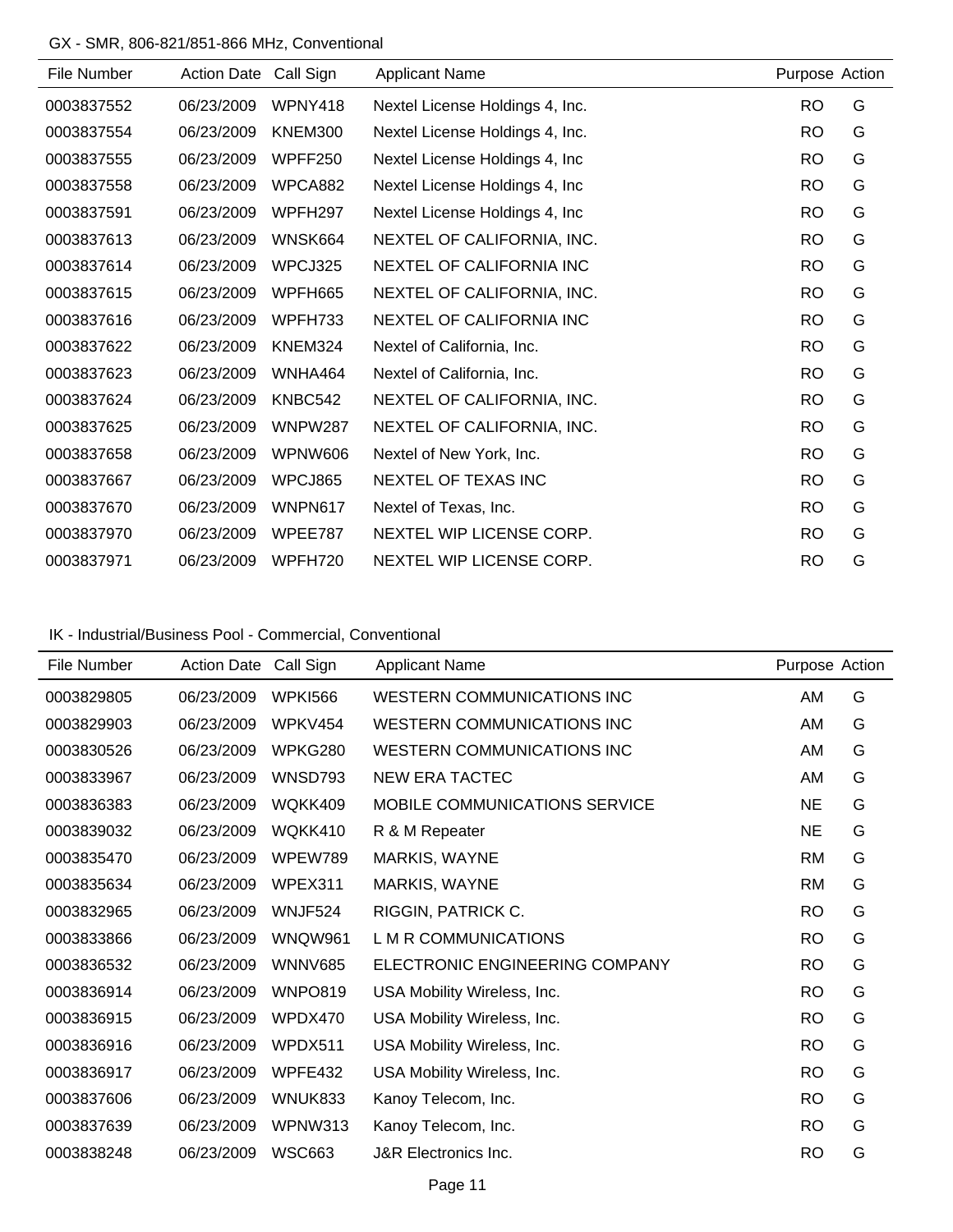### IK - Industrial/Business Pool - Commercial, Conventional

| File Number | Action Date Call Sign |                | <b>Applicant Name</b>            | Purpose Action |   |
|-------------|-----------------------|----------------|----------------------------------|----------------|---|
| 0003839271  | 06/23/2009            | WIL711         | HERNANDEZ, DAVID A               | RO.            | G |
| 0003839989  | 06/23/2009            | WPFK513        | TELEBEEPER OF NEW MEXICO INC     | RO.            | G |
| 0003840410  | 06/23/2009            | WNPX811        | <b>GEORGIA TWO WAY INC</b>       | RO.            | G |
| 0003840801  | 06/23/2009            | <b>WNBY455</b> | West Central Communications Inc. | RO.            | G |

# MC - Coastal Group

| File Number | Action Date Call Sign |            | Applicant Name        | Purpose Action |  |
|-------------|-----------------------|------------|-----------------------|----------------|--|
| 0003806029  | 06/22/2009            | <b>WBC</b> | Stranathan, Michael L | AM             |  |

| File Number | Action Date Call Sign |                | <b>Applicant Name</b>                         | Purpose Action |   |
|-------------|-----------------------|----------------|-----------------------------------------------|----------------|---|
| 0003521619  | 06/23/2009            | WQIP740        | Northrop Grumman Information Technology Inc   | AM             | G |
| 0003536298  | 06/23/2009            | WQKK497        | Northrop Grumman Information Technology, Inc. | AM             | G |
| 0003536299  | 06/23/2009            | WQKK498        | Northrop Grumman Information Technology, Inc. | AM             | G |
| 0003536306  | 06/23/2009            | WQKK499        | Northrop Grumman Information Technology, Inc. | AM             | G |
| 0003536308  | 06/23/2009            | WQKK500        | Northrop Grumman Information Technology, Inc. | AM             | G |
| 0003536310  | 06/23/2009            | WQKK501        | Northrop Grumman Information Technology, Inc. | AM             | G |
| 0003540236  | 06/23/2009            | <b>WQIH358</b> | Northrop Grumman Information Technology, Inc. | <b>AM</b>      | G |
| 0003557652  | 06/23/2009            | WQKK503        | Northrop Grumman Information Technology, Inc. | <b>AM</b>      | G |
| 0003561971  | 06/23/2009            | WQKK504        | Northrop Grumman Information Technology, Inc. | AM             | G |
| 0003797658  | 06/25/2009            | WQKK710        | Encana Oil & Gas (USA) Inc.                   | AM             | G |
| 0003824687  | 06/23/2009            | <b>WIU50</b>   | <b>Baltimore Gas and Electric Company</b>     | AM             | G |
| 0003825500  | 06/23/2009            | WQKK493        | Indiana Michigan Power Company                | AM             | G |
| 0003829420  | 06/23/2009            | WQJC691        | <b>CLEARWIRE SPECTRUM HOLDINGS II LLC</b>     | AM             | G |
| 0003829687  | 06/22/2009            | WQKK324        | Freewire Broadband LLC                        | AM             | G |
| 0003842478  | 06/24/2009            | <b>WCP850</b>  | COMMONWEALTH EDISON COMPANY                   | AM             | G |
| 0003844235  | 06/24/2009            | WLG57          | <b>UNION PACIFIC RAILROAD</b>                 | AM             | G |
| 0003844240  | 06/24/2009            | KRG90          | UNION PACIFIC RAILROAD                        | AM             | G |
| 0003844289  | 06/24/2009            | <b>WNTS470</b> | COMMONWEALTH EDISON COMPANY                   | AM             | G |
| 0003844478  | 06/24/2009            | <b>WSI45</b>   | COMMONWEALTH EDISON COMPANY                   | AM             | G |
| 0003845872  | 06/24/2009            | <b>WSI47</b>   | COMMONWEALTH EDISON COMPANY                   | AM             | G |
| 0003846050  | 06/24/2009            | <b>WSI46</b>   | COMMONWEALTH EDISON COMPANY                   | AM             | G |
| 0003848145  | 06/23/2009            | WQGS359        | Freewire Broadband LLC                        | AM             | G |
| 0003849482  | 06/24/2009            | WQKK592        | DigitalPath, Inc.                             | AM             | G |
| 0003851329  | 06/24/2009            | WQKK593        | Computer Dynamics of NW Illinois, LLC         | AM             | G |
| 0003855543  | 06/24/2009            | WQKK624        | Colorado Northwestern Community College       | AM             | G |
| 0003855584  | 06/24/2009            | WQKK625        | Colorado Northwestern Community College       | AM             | G |
| 0003877551  | 06/23/2009            | <b>WEF640</b>  | CENTRAL MAINE POWER COMPANY                   | CA             | G |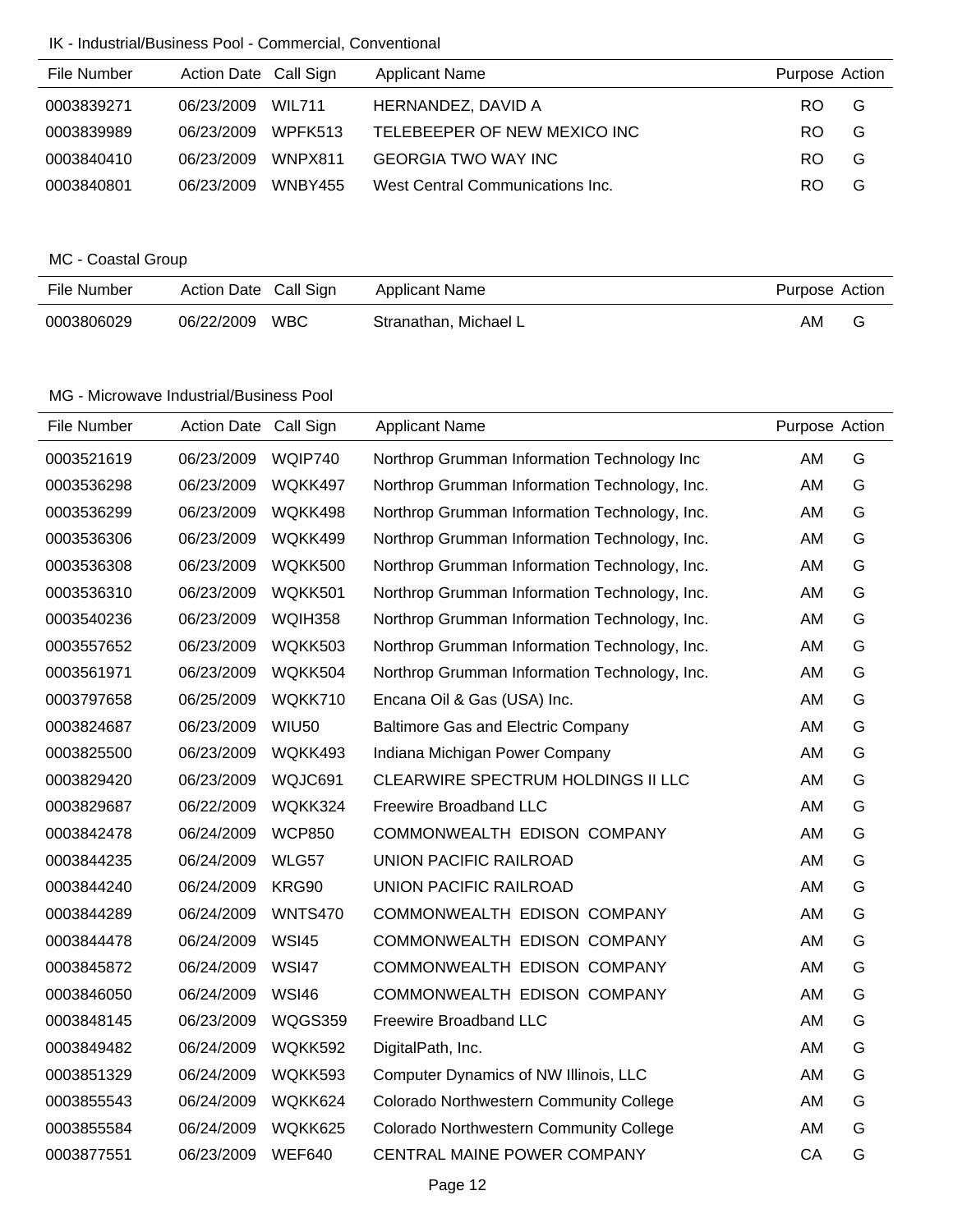| File Number | Action Date Call Sign |                | <b>Applicant Name</b>                              | Purpose Action |   |
|-------------|-----------------------|----------------|----------------------------------------------------|----------------|---|
| 0003878193  | 06/23/2009            | WNTQ207        | MOBIL OIL TELCOM LTD                               | CA             | G |
| 0003878194  | 06/23/2009            | WPRU903        | MOBIL OIL TELCOM LTD                               | CA             | G |
| 0003878799  | 06/24/2009            | WPQS451        | Northwest Iowa Power Cooperative                   | CA             | G |
| 0003878872  | 06/24/2009            | <b>WEE552</b>  | CENTRAL ELECTRIC POWER COOPERATIVE                 | CA             | G |
| 0003878887  | 06/24/2009            | WPQW733        | American Electric Power Service Corporation        | CA             | G |
| 0003879057  | 06/24/2009            | <b>WEE553</b>  | CENTRAL ELECTRIC POWER COOPERATIVE                 | CA             | G |
| 0003879692  | 06/25/2009            | WQDL707        | TCCSA, INC., D/B/A TRINITY BROADCASTING NETWORK CA |                | G |
| 0003883155  | 06/26/2009            | WNEO478        | LOUISVILLE GAS AND ELECTRIC COMPANY                | CA             | G |
| 0003883156  | 06/26/2009            | <b>WNEY596</b> | LOUISVILLE GAS AND ELECTRIC COMPANY                | CA             | G |
| 0003883157  | 06/26/2009            | WNEY597        | LOUISVILLE GAS AND ELECTRIC COMPANY                | CA             | G |
| 0003883534  | 06/26/2009            | <b>WHH518</b>  | UNION PACIFIC RAILROAD                             | CA             | G |
| 0003883620  | 06/26/2009            | <b>WHH505</b>  | UNION PACIFIC RAILROAD                             | CA             | G |
| 0003883636  | 06/26/2009            | <b>WHH517</b>  | UNION PACIFIC RAILROAD                             | CA             | G |
| 0003824691  | 06/23/2009            | <b>WIA715</b>  | Baltimore Gas and Electric Company                 | <b>MD</b>      | G |
| 0003842613  | 06/23/2009            | WQDT631        | Fixed Wireless Holdings, LLC                       | <b>MD</b>      | G |
| 0003849668  | 06/23/2009            | <b>WQIN206</b> | CLEARWIRE SPECTRUM HOLDINGS II LLC                 | <b>MD</b>      | G |
| 0003852602  | 06/23/2009            | <b>WQIS306</b> | Clearwire Spectrum Holdings II, LLC                | MD             | G |
| 0003852699  | 06/24/2009            | <b>WQIS295</b> | Clearwire Spectrum Holdings II, LLC                | <b>MD</b>      | G |
| 0003852700  | 06/24/2009            | WQJQ578        | <b>CLEARWIRE SPECTRUM HOLDINGS II LLC</b>          | MD             | G |
| 0003852848  | 06/24/2009            | WQIR576        | CLEARWIRE SPECTRUM HOLDINGS II LLC                 | <b>MD</b>      | G |
| 0003852923  | 06/24/2009            | WQKC894        | CLEARWIRE SPECTRUM HOLDINGS III, LLC               | MD             | G |
| 0003852935  | 06/24/2009            | WQIS294        | Clearwire Spectrum Holdings II, LLC                | <b>MD</b>      | G |
| 0003853244  | 06/24/2009            | <b>WQIY407</b> | CLEARWIRE SPECTRUM HOLDINGS II LLC                 | <b>MD</b>      | G |
| 0003853247  | 06/24/2009            | <b>WQIX901</b> | CLEARWIRE SPECTRUM HOLDINGS II LLC                 | MD             | G |
| 0003853251  | 06/24/2009            | <b>WQIS492</b> | Clearwire Spectrum Holdings II, LLC                | <b>MD</b>      | G |
| 0003854038  | 06/22/2009            | KUY26          | Chevron USA Inc.                                   | MD             | G |
| 0003854113  | 06/22/2009            | <b>WQIV310</b> | CLEARWIRE SPECTRUM HOLDINGS II LLC                 | <b>MD</b>      | G |
| 0003854114  | 06/25/2009            | WQIQ743        | Clearwire Spectrum Holdings II, LLC                | MD             | G |
| 0003854115  | 06/22/2009            | <b>WQIS302</b> | Clearwire Spectrum Holdings II, LLC                | MD             | G |
| 0003854116  | 06/22/2009            | <b>WQIQ758</b> | CLEARWIRE SPECTRUM HOLDINGS II LLC                 | MD             | G |
| 0003854118  | 06/23/2009            | WQIR747        | CLEARWIRE SPECTRUM HOLDINGS II LLC                 | <b>MD</b>      | G |
| 0003854119  | 06/23/2009            | WQIX271        | CLEARWIRE SPECTRUM HOLDINGS II LLC                 | MD             | G |
| 0003854120  | 06/25/2009            | WQJC721        | CLEARWIRE SPECTRUM HOLDINGS II LLC                 | MD             | G |
| 0003854591  | 06/25/2009            | WQJF573        | Partners HealthCare Systems, Inc.                  | MD             | G |
| 0003855719  | 06/24/2009            | WQGZ732        | DigitalPath, Inc.                                  | <b>MD</b>      | G |
| 0003855794  | 06/24/2009            | WQGZ709        | DigitalPath, Inc.                                  | MD             | G |
| 0003856092  | 06/25/2009            | WQJJ373        | CLEARWIRE SPECTRUM HOLDINGS II LLC                 | MD             | G |
| 0003856093  | 06/25/2009            | WQJE916        | CLEARWIRE SPECTRUM HOLDINGS II LLC                 | MD             | G |
| 0003856094  | 06/25/2009            | WQKH243        | CLEARWIRE SPECTRUM HOLDINGS III, LLC               | MD             | G |
| 0003856289  | 06/25/2009            | KMX97          | Duke Energy Carolinas, LLC                         | MD             | G |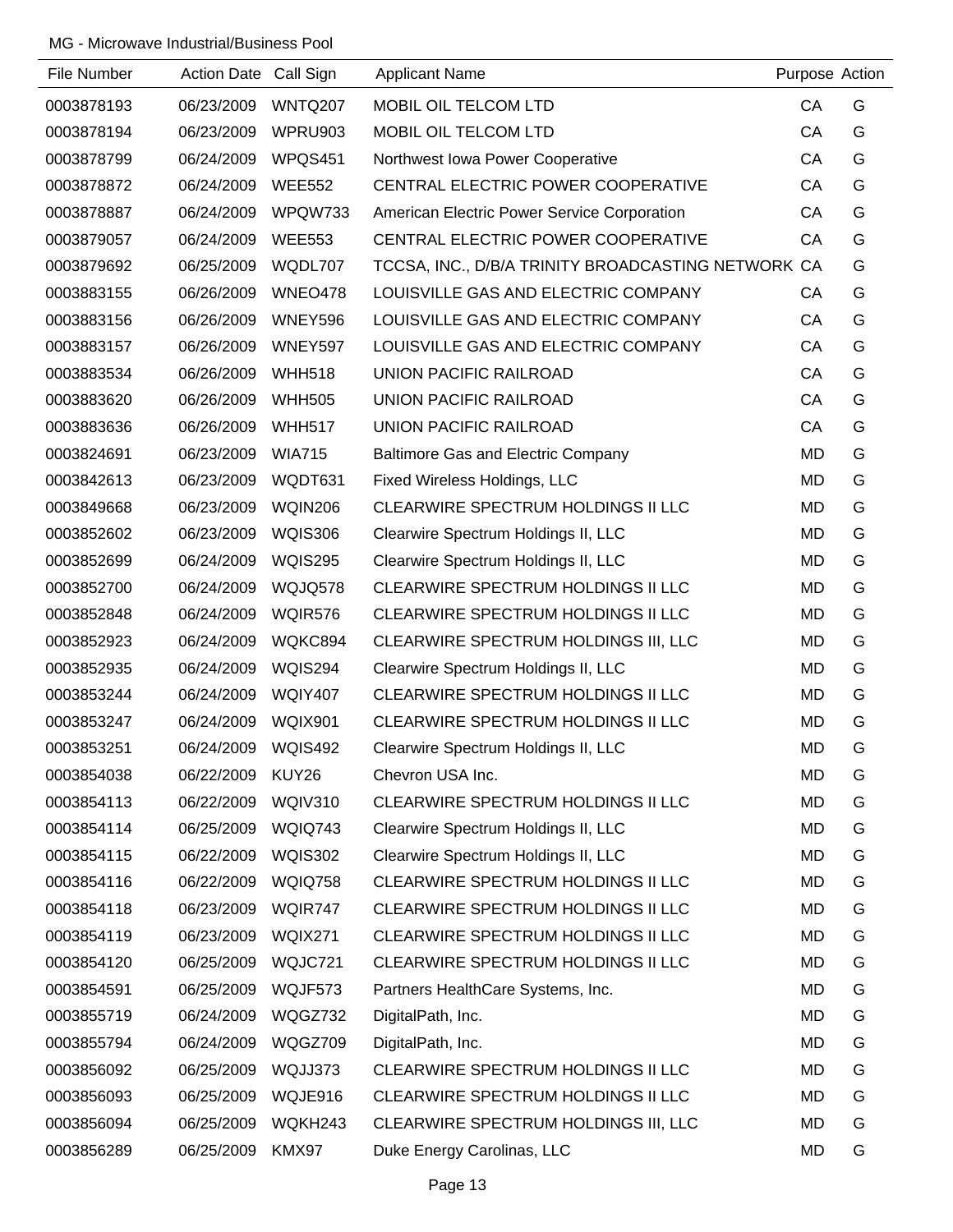| File Number | Action Date Call Sign |                | <b>Applicant Name</b>               | Purpose Action |   |
|-------------|-----------------------|----------------|-------------------------------------|----------------|---|
| 0003856594  | 06/24/2009            | WNEU772        | Pacific Gas and Electric Company    | MD             | G |
| 0003856601  | 06/24/2009            | <b>WNEN502</b> | Pacific Gas and Electric Company    | <b>MD</b>      | G |
| 0003857483  | 06/24/2009            | <b>WQIS385</b> | Clearwire Spectrum Holdings II, LLC | MD             | G |
| 0003857554  | 06/25/2009            | WQIR311        | Clearwire Spectrum Holdings II, LLC | <b>MD</b>      | G |
| 0003857555  | 06/25/2009            | <b>WQIX532</b> | CLEARWIRE SPECTRUM HOLDINGS II LLC  | <b>MD</b>      | G |
| 0003857556  | 06/24/2009            | <b>WQIQ223</b> | CLEARWIRE SPECTRUM HOLDINGS II LLC  | <b>MD</b>      | G |
| 0003857563  | 06/25/2009            | WQIR527        | CLEARWIRE SPECTRUM HOLDINGS II LLC  | MD             | G |
| 0003857567  | 06/25/2009            | WQIR526        | CLEARWIRE SPECTRUM HOLDINGS II LLC  | MD             | G |
| 0003857568  | 06/25/2009            | WQIS317        | CLEARWIRE SPECTRUM HOLDINGS II LLC  | <b>MD</b>      | G |
| 0003857633  | 06/25/2009            | WQFL510        | Clearwire Spectrum Holdings, LLC    | <b>MD</b>      | G |
| 0003857634  | 06/25/2009            | WQFW383        | Clearwire Spectrum Holdings II, LLC | MD             | G |
| 0003857635  | 06/25/2009            | WQFM382        | Clearwire Spectrum Holdings, LLC    | MD             | G |
| 0003857636  | 06/25/2009            | WQFM379        | Clearwire Spectrum Holdings, LLC    | <b>MD</b>      | G |
| 0003857640  | 06/25/2009            | WQHF359        | CLEARWIRE SPECTRUM HOLDINGS II LLC  | MD             | G |
| 0003857642  | 06/25/2009            | WQFM356        | Clearwire Spectrum Holdings, LLC    | <b>MD</b>      | G |
| 0003857643  | 06/25/2009            | WQFM354        | Clearwire Spectrum Holdings, LLC    | <b>MD</b>      | G |
| 0003857646  | 06/25/2009            | WQFQ357        | Clearwire Spectrum Holdings, LLC    | <b>MD</b>      | G |
| 0003857649  | 06/25/2009            | <b>WQFW575</b> | Clearwire Spectrum Holdings II, LLC | MD             | G |
| 0003857650  | 06/25/2009            | WQFQ267        | Clearwire Spectrum Holdings, LLC    | MD             | G |
| 0003857653  | 06/25/2009            | WQFM378        | Clearwire Spectrum Holdings, LLC    | <b>MD</b>      | G |
| 0003857656  | 06/25/2009            | WQFM380        | Clearwire Spectrum Holdings, LLC    | <b>MD</b>      | G |
| 0003857658  | 06/25/2009            | WQFM375        | Clearwire Spectrum Holdings, LLC    | MD             | G |
| 0003857755  | 06/25/2009            | <b>WQIS323</b> | Clearwire Spectrum Holdings II, LLC | MD             | G |
| 0003857762  | 06/25/2009            | <b>WQIQ394</b> | CLEARWIRE SPECTRUM HOLDINGS II LLC  | MD             | G |
| 0003857763  | 06/25/2009            | WQIV329        | Clearwire Spectrum Holdings II, LLC | <b>MD</b>      | G |
| 0003857764  | 06/25/2009            | WQIR239        | CLEARWIRE SPECTRUM HOLDINGS II LLC  | <b>MD</b>      | G |
| 0003857765  | 06/25/2009            | <b>WQIQ227</b> | CLEARWIRE SPECTRUM HOLDINGS II LLC  | <b>MD</b>      | G |
| 0003857865  | 06/26/2009            | WQFW372        | Clearwire Spectrum Holdings II, LLC | <b>MD</b>      | G |
| 0003857867  | 06/26/2009            | WQFY384        | Clearwire Spectrum Holdings II, LLC | <b>MD</b>      | G |
| 0003857871  | 06/26/2009            | <b>WQFW605</b> | Clearwire Spectrum Holdings II, LLC | <b>MD</b>      | G |
| 0003857880  | 06/25/2009            | WQFT561        | Clearwire Spectrum Holdings II, LLC | <b>MD</b>      | G |
| 0003857894  | 06/25/2009            | WQFW390        | Clearwire Spectrum Holdings II, LLC | <b>MD</b>      | G |
| 0003857896  | 06/25/2009            | WQFL546        | Clearwire Spectrum Holdings, LLC    | <b>MD</b>      | G |
| 0003857898  | 06/25/2009            | WQFL515        | Clearwire Spectrum Holdings, LLC    | MD             | G |
| 0003857900  | 06/26/2009            | WQFL685        | Clearwire Spectrum Holdings, LLC    | <b>MD</b>      | G |
| 0003857901  | 06/26/2009            | WQFW374        | Clearwire Spectrum Holdings II, LLC | <b>MD</b>      | G |
| 0003857902  | 06/26/2009            | WQHJ911        | CLEARWIRE SPECTRUM HOLDINGS, LLC    | <b>MD</b>      | G |
| 0003857903  | 06/26/2009            | WQFL690        | Clearwire Spectrum Holdings, LLC    | <b>MD</b>      | G |
| 0003857904  | 06/26/2009            | WQFL547        | Clearwire Spectrum Holdings, LLC    | MD             | G |
| 0003857908  | 06/25/2009            | WQGS657        | Clearwire Spectrum Holdings II, LLC | <b>MD</b>      | G |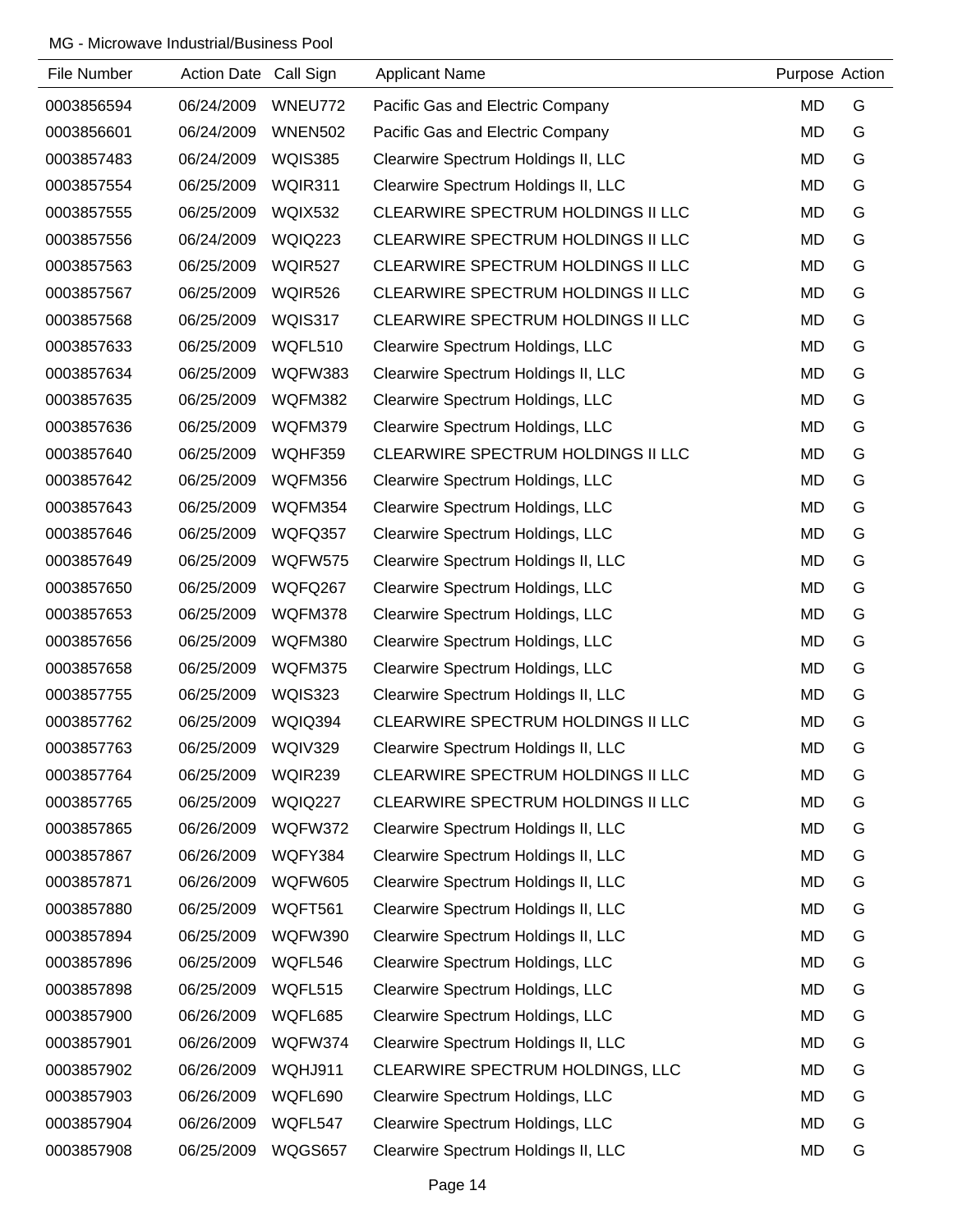| File Number | Action Date Call Sign |                | <b>Applicant Name</b>                    | Purpose Action |   |
|-------------|-----------------------|----------------|------------------------------------------|----------------|---|
| 0003857910  | 06/26/2009            | WQIU677        | CLEARWIRE SPECTRUM HOLDINGS II LLC       | <b>MD</b>      | G |
| 0003857911  | 06/26/2009            | WQIX408        | Clearwire Spectrum Holdings II, LLC      | <b>MD</b>      | G |
| 0003858019  | 06/26/2009            | <b>WQIS497</b> | Clearwire Spectrum Holdings II, LLC      | MD             | G |
| 0003858183  | 06/26/2009            | WQFU247        | Clearwire Spectrum Holdings II, LLC      | <b>MD</b>      | G |
| 0003858186  | 06/26/2009            | WQFT991        | Clearwire Spectrum Holdings II, LLC      | MD             | G |
| 0003858191  | 06/25/2009            | WQHF358        | CLEARWIRE SPECTRUM HOLDINGS II LLC       | <b>MD</b>      | G |
| 0003858200  | 06/25/2009            | WQIR373        | CLEARWIRE SPECTRUM HOLDINGS II LLC       | <b>MD</b>      | G |
| 0003858201  | 06/26/2009            | <b>WQIS501</b> | Clearwire Spectrum Holdings II, LLC      | <b>MD</b>      | G |
| 0003858203  | 06/25/2009            | <b>WQIQ749</b> | CLEARWIRE SPECTRUM HOLDINGS II LLC       | <b>MD</b>      | G |
| 0003858204  | 06/25/2009            | <b>WQIX259</b> | CLEARWIRE SPECTRUM HOLDINGS II LLC       | <b>MD</b>      | G |
| 0003858260  | 06/26/2009            | WQFT526        | Clearwire Spectrum Holdings II, LLC      | <b>MD</b>      | G |
| 0003858263  | 06/26/2009            | <b>WQIQ930</b> | Clearwire Spectrum Holdings II, LLC      | MD             | G |
| 0003858264  | 06/25/2009            | <b>WQIW359</b> | Clearwire Spectrum Holdings II, LLC      | <b>MD</b>      | G |
| 0003859579  | 06/26/2009            | <b>WIA398</b>  | ConocoPhillips Communications Inc.       | <b>MD</b>      | G |
| 0003859587  | 06/26/2009            | <b>WIA397</b>  | ConocoPhillips Communications Inc.       | <b>MD</b>      | G |
| 0003862589  | 06/27/2009            | WNEZ327        | CHRISTIAN BROADCASTING OF YAKIMA         | <b>MD</b>      | D |
| 0003744168  | 06/23/2009            | WQKK494        | UNION PACIFIC RAILROAD COMPANY           | <b>NE</b>      | G |
| 0003744182  | 06/23/2009            | WQKK495        | UNION PACIFIC RAILROAD COMPANY           | <b>NE</b>      | G |
| 0003752345  | 06/27/2009            |                | CENTRAL WEBER SEWER IMPROVEMENT DISTRICK | <b>NE</b>      | D |
| 0003766068  | 06/23/2009            | WQKK484        | <b>ZING LLC</b>                          | <b>NE</b>      | G |
| 0003848346  | 06/23/2009            | WQKK486        | CLEARWIRE SPECTRUM HOLDINGS III, LLC     | <b>NE</b>      | G |
| 0003849665  | 06/23/2009            | WQKK487        | CLEARWIRE SPECTRUM HOLDINGS III, LLC     | <b>NE</b>      | G |
| 0003850940  | 06/23/2009            | WQKK489        | <b>CITY OF RICHMOND</b>                  | <b>NE</b>      | G |
| 0003851464  | 06/23/2009            | WQKK473        | CLEARWIRE SPECTRUM HOLDINGS III, LLC     | <b>NE</b>      | G |
| 0003852601  | 06/23/2009            | WQKK521        | CLEARWIRE SPECTRUM HOLDINGS III, LLC     | <b>NE</b>      | G |
| 0003852850  | 06/24/2009            | WQKK563        | CLEARWIRE SPECTRUM HOLDINGS III, LLC     | <b>NE</b>      | G |
| 0003852926  | 06/24/2009            | WQKK566        | CLEARWIRE SPECTRUM HOLDINGS III, LLC     | <b>NE</b>      | G |
| 0003853255  | 06/24/2009            | WQKK581        | CLEARWIRE SPECTRUM HOLDINGS III, LLC     | <b>NE</b>      | G |
| 0003853258  | 06/24/2009            | WQKK580        | CLEARWIRE SPECTRUM HOLDINGS III, LLC     | <b>NE</b>      | G |
| 0003853413  | 06/23/2009            | WQKK478        | ALABAMA GAS CORPORATION                  | <b>NE</b>      | G |
| 0003854117  | 06/23/2009            | WQKK496        | CLEARWIRE SPECTRUM HOLDINGS III, LLC     | <b>NE</b>      | G |
| 0003854153  | 06/23/2009            | WQKK519        | Texas Communications of Bryan, Inc.      | <b>NE</b>      | G |
| 0003854158  | 06/23/2009            | WQKK518        | Texas Communications of Bryan, Inc.      | <b>NE</b>      | G |
| 0003854529  | 06/25/2009            | WQKK681        | CLEARWIRE SPECTRUM HOLDINGS III, LLC     | <b>NE</b>      | G |
| 0003856090  | 06/25/2009            | WQKK700        | CLEARWIRE SPECTRUM HOLDINGS III, LLC     | <b>NE</b>      | G |
| 0003856091  | 06/25/2009            | WQKK701        | CLEARWIRE SPECTRUM HOLDINGS III, LLC     | <b>NE</b>      | G |
| 0003856447  | 06/24/2009            | WQKK606        | BALTIMORE GAS AND ELECTRIC CO            | <b>NE</b>      | G |
| 0003856448  | 06/25/2009            | WQKK680        | BALTIMORE GAS AND ELECTRIC CO            | <b>NE</b>      | G |
| 0003856578  | 06/25/2009            | WQKK709        | CLEARWIRE SPECTRUM HOLDINGS III, LLC     | <b>NE</b>      | G |
| 0003856603  | 06/24/2009            | WQKK615        | Pacific Gas and Electric Company         | <b>NE</b>      | G |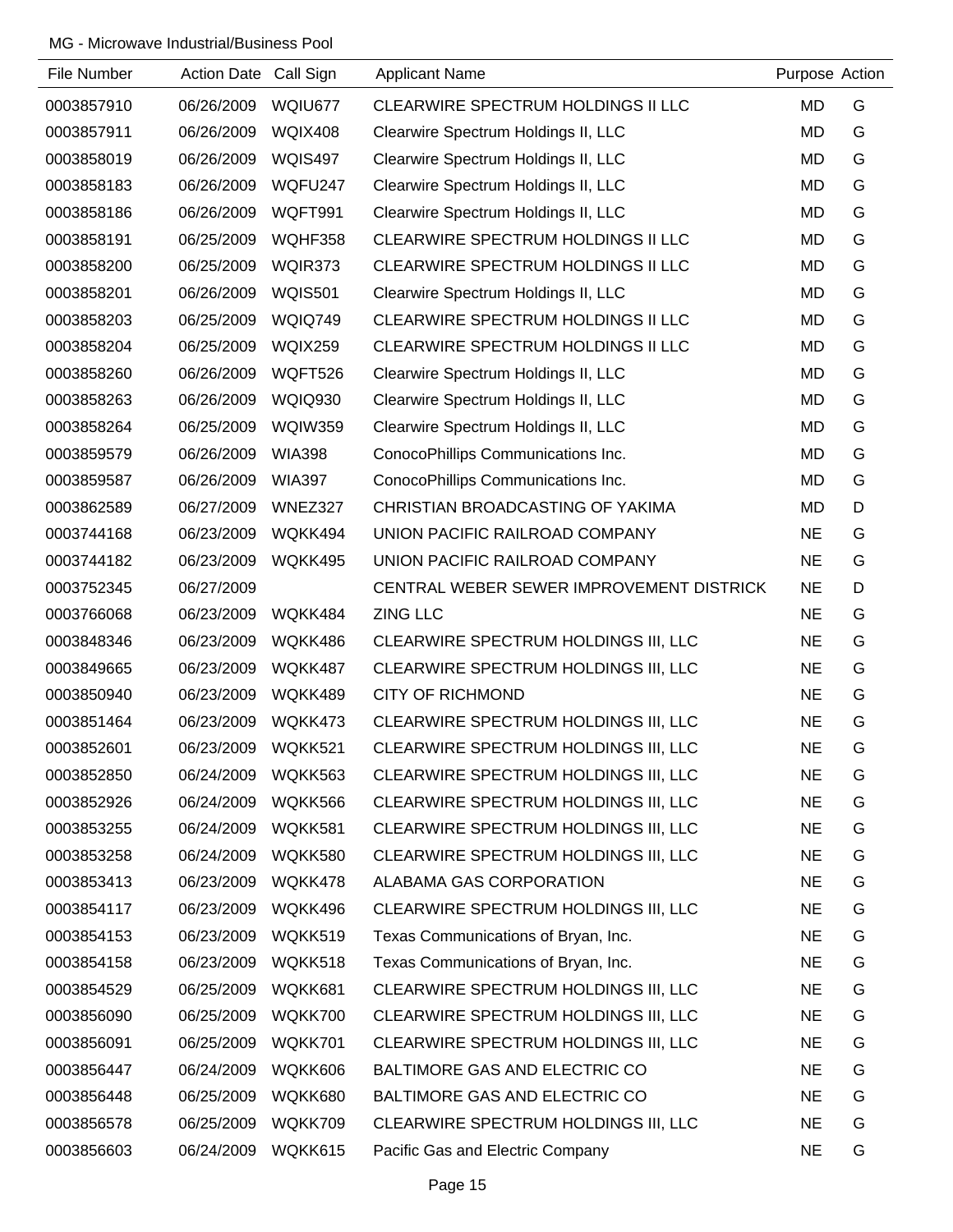| File Number | Action Date Call Sign |                | <b>Applicant Name</b>                | Purpose Action |   |
|-------------|-----------------------|----------------|--------------------------------------|----------------|---|
| 0003856615  | 06/24/2009            | WQKK614        | Pacific Gas and Electric Company     | <b>NE</b>      | G |
| 0003856657  | 06/24/2009            | WQKK603        | CLEARWIRE SPECTRUM HOLDINGS III, LLC | <b>NE</b>      | G |
| 0003857484  | 06/24/2009            | WQKK601        | CLEARWIRE SPECTRUM HOLDINGS III, LLC | <b>NE</b>      | G |
| 0003857557  | 06/24/2009            | WQKK622        | CLEARWIRE SPECTRUM HOLDINGS III, LLC | <b>NE</b>      | G |
| 0003857561  | 06/25/2009            | WQKK695        | CLEARWIRE SPECTRUM HOLDINGS III, LLC | <b>NE</b>      | G |
| 0003857562  | 06/25/2009            | WQKK696        | CLEARWIRE SPECTRUM HOLDINGS III, LLC | <b>NE</b>      | G |
| 0003857569  | 06/25/2009            | WQKK677        | CLEARWIRE SPECTRUM HOLDINGS III, LLC | <b>NE</b>      | G |
| 0003857570  | 06/25/2009            | WQKK685        | CLEARWIRE SPECTRUM HOLDINGS III, LLC | <b>NE</b>      | G |
| 0003857571  | 06/25/2009            | WQKK682        | CLEARWIRE SPECTRUM HOLDINGS III, LLC | <b>NE</b>      | G |
| 0003857572  | 06/25/2009            | WQKK683        | CLEARWIRE SPECTRUM HOLDINGS III, LLC | <b>NE</b>      | G |
| 0003857573  | 06/25/2009            | WQKK676        | CLEARWIRE SPECTRUM HOLDINGS III, LLC | <b>NE</b>      | G |
| 0003857632  | 06/25/2009            | WQKK708        | CLEARWIRE SPECTRUM HOLDINGS III, LLC | <b>NE</b>      | G |
| 0003857638  | 06/25/2009            | WQKK697        | CLEARWIRE SPECTRUM HOLDINGS III, LLC | <b>NE</b>      | G |
| 0003857647  | 06/24/2009            | WQKK623        | CLEARWIRE SPECTRUM HOLDINGS III, LLC | <b>NE</b>      | G |
| 0003857756  | 06/25/2009            | WQKK717        | CLEARWIRE SPECTRUM HOLDINGS III, LLC | <b>NE</b>      | G |
| 0003857758  | 06/25/2009            | WQKK719        | CLEARWIRE SPECTRUM HOLDINGS III, LLC | <b>NE</b>      | G |
| 0003857761  | 06/25/2009            | WQKK720        | CLEARWIRE SPECTRUM HOLDINGS III, LLC | <b>NE</b>      | G |
| 0003857866  | 06/26/2009            | WQKK760        | CLEARWIRE SPECTRUM HOLDINGS III, LLC | <b>NE</b>      | G |
| 0003857873  | 06/26/2009            | WQKK759        | CLEARWIRE SPECTRUM HOLDINGS III, LLC | <b>NE</b>      | G |
| 0003857875  | 06/25/2009            | WQKK726        | CLEARWIRE SPECTRUM HOLDINGS III, LLC | <b>NE</b>      | G |
| 0003857876  | 06/25/2009            | WQKK728        | CLEARWIRE SPECTRUM HOLDINGS III, LLC | <b>NE</b>      | G |
| 0003857899  | 06/25/2009            | WQKK729        | CLEARWIRE SPECTRUM HOLDINGS III, LLC | <b>NE</b>      | G |
| 0003858016  | 06/26/2009            | WQKK762        | CLEARWIRE SPECTRUM HOLDINGS III, LLC | <b>NE</b>      | G |
| 0003858020  | 06/26/2009            | WQKK768        | CLEARWIRE SPECTRUM HOLDINGS III, LLC | <b>NE</b>      | G |
| 0003858021  | 06/26/2009            | WQKK765        | CLEARWIRE SPECTRUM HOLDINGS III, LLC | <b>NE</b>      | G |
| 0003858022  | 06/26/2009            | WQKK766        | CLEARWIRE SPECTRUM HOLDINGS III, LLC | <b>NE</b>      | G |
| 0003858024  | 06/26/2009            | WQKK769        | CLEARWIRE SPECTRUM HOLDINGS III, LLC | <b>NE</b>      | G |
| 0003858025  | 06/26/2009            | WQKK764        | CLEARWIRE SPECTRUM HOLDINGS III, LLC | <b>NE</b>      | G |
| 0003858028  | 06/26/2009            | WQKK770        | CLEARWIRE SPECTRUM HOLDINGS III, LLC | <b>NE</b>      | G |
| 0003858190  | 06/26/2009            | WQKK775        | CLEARWIRE SPECTRUM HOLDINGS III, LLC | <b>NE</b>      | G |
| 0003858202  | 06/26/2009            | WQKK776        | CLEARWIRE SPECTRUM HOLDINGS III, LLC | <b>NE</b>      | G |
| 0003858205  | 06/26/2009            | WQKK777        | CLEARWIRE SPECTRUM HOLDINGS III, LLC | <b>NE</b>      | G |
| 0003862559  | 06/27/2009            |                | <b>BANGOR HYDRO ELECTRIC COMPANY</b> | <b>NE</b>      | D |
| 0003854622  | 06/24/2009            | WNEZ422        | Medina Electric Cooperative          | <b>RO</b>      | G |
| 0003872527  | 06/24/2009            | WNEN343        | <b>Allegheny Power</b>               | <b>RO</b>      | G |
| 0003872528  | 06/24/2009            | WNEN347        | <b>Allegheny Power</b>               | <b>RO</b>      | G |
| 0003872529  | 06/24/2009            | WNEN354        | <b>Allegheny Power</b>               | <b>RO</b>      | G |
| 0003872530  | 06/24/2009            | WNEN363        | <b>Allegheny Power</b>               | <b>RO</b>      | G |
| 0003872531  | 06/24/2009            | WNEX899        | <b>Allegheny Power</b>               | <b>RO</b>      | G |
| 0003872532  | 06/24/2009            | <b>WNEX903</b> | <b>Allegheny Power</b>               | <b>RO</b>      | G |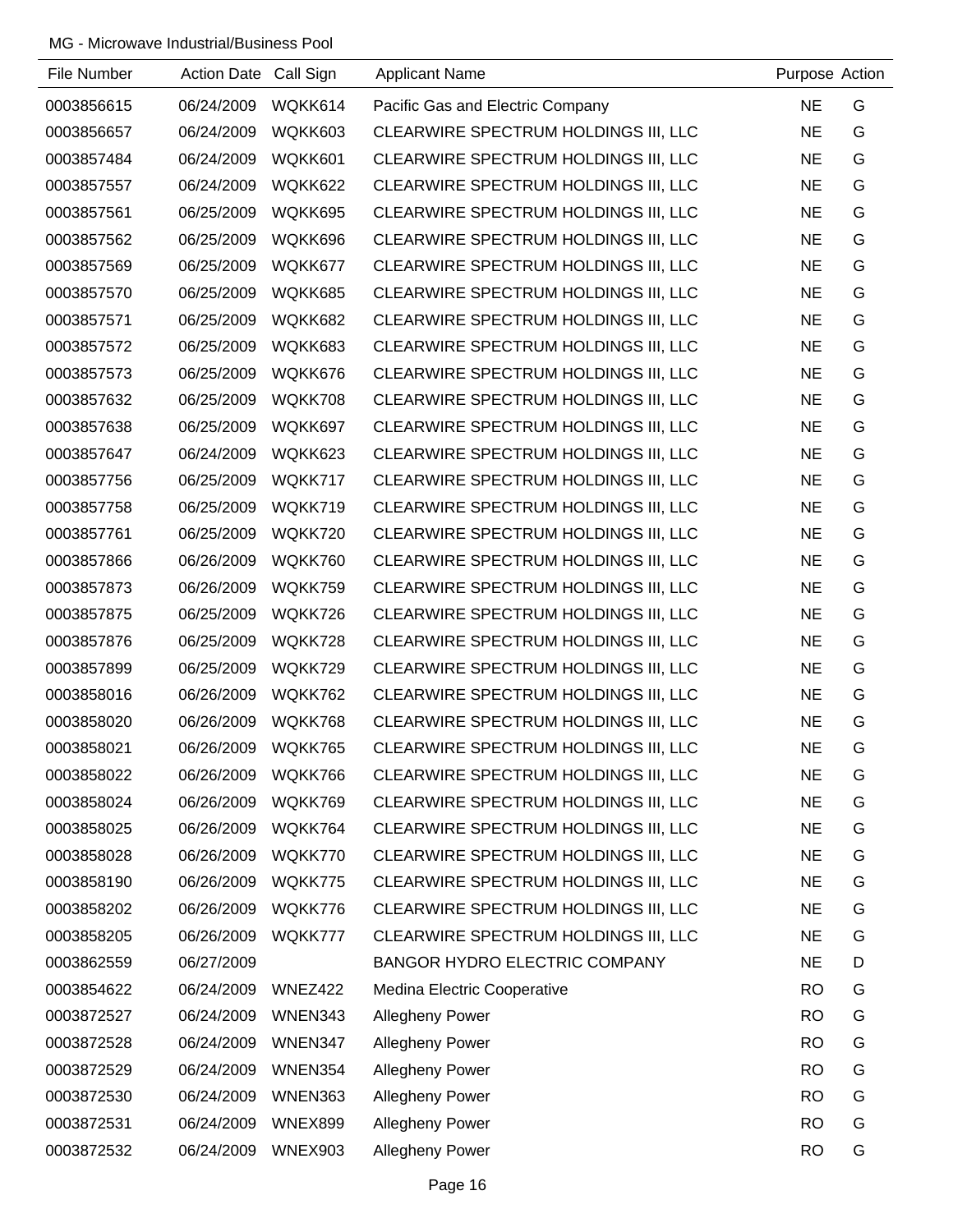| File Number | <b>Action Date</b> | Call Sign      | <b>Applicant Name</b>                      | Purpose Action |   |
|-------------|--------------------|----------------|--------------------------------------------|----------------|---|
| 0003872533  | 06/24/2009         | WNEX906        | <b>Allegheny Power</b>                     | <b>RO</b>      | G |
| 0003872534  | 06/24/2009         | WNEX908        | <b>Allegheny Power</b>                     | <b>RO</b>      | G |
| 0003872535  | 06/24/2009         | WNEY210        | Allegheny Power                            | <b>RO</b>      | G |
| 0003874516  | 06/24/2009         | <b>WNTV906</b> | <b>Amoco Production Company</b>            | <b>RO</b>      | G |
| 0003876732  | 06/23/2009         | WNEY278        | INDIANAPOLIS POWER & LIGHT COMPANY         | <b>RO</b>      | G |
| 0003877505  | 06/23/2009         | <b>WEF639</b>  | <b>CENTRAL MAINE POWER COMPANY</b>         | <b>RO</b>      | G |
| 0003877568  | 06/23/2009         | <b>WNTV854</b> | Verizon New England, Inc.                  | <b>RO</b>      | G |
| 0003878055  | 06/23/2009         | <b>WNTV975</b> | Interstate Power and Light Company         | <b>RO</b>      | G |
| 0003878056  | 06/23/2009         | <b>WNTV976</b> | Interstate Power and Light Company         | <b>RO</b>      | G |
| 0003878057  | 06/23/2009         | WPOU638        | Interstate Power and Light Company         | <b>RO</b>      | G |
| 0003878473  | 06/23/2009         | <b>WNTV911</b> | <b>COLLEGE OF SOUTHERN IDAHO</b>           | <b>RO</b>      | G |
| 0003878480  | 06/23/2009         | <b>WNTV912</b> | College of Southern Idaho                  | <b>RO</b>      | G |
| 0003878498  | 06/23/2009         | <b>WNTV913</b> | College of Southern Idaho                  | <b>RO</b>      | G |
| 0003878500  | 06/23/2009         | <b>WNTV914</b> | <b>COLLEGE OF SOUTHERN IDAHO</b>           | <b>RO</b>      | G |
| 0003878508  | 06/23/2009         | <b>WNTV916</b> | College of Southern Idaho                  | <b>RO</b>      | G |
| 0003881889  | 06/25/2009         | WNEF836        | City of Tucson IT Department               | <b>RO</b>      | G |
| 0003882192  | 06/25/2009         | WNEZ450        | CLARK, ELDY G                              | <b>RO</b>      | G |
| 0003882703  | 06/26/2009         | <b>WEF806</b>  | <b>Equistar Chemicals LP</b>               | <b>RO</b>      | G |
| 0003882704  | 06/26/2009         | <b>WEF810</b>  | <b>EQUISTAR CHEMICALS LP</b>               | <b>RO</b>      | G |
| 0003884964  | 06/27/2009         | WPOT645        | Media General Communications Holdings, LLC | <b>RO</b>      | G |
| 0003885143  | 06/27/2009         | WNTQ655        | <b>AVISTA CORPORATION</b>                  | <b>RO</b>      | G |
| 0003885168  | 06/27/2009         | WPOU828        | <b>AVISTA CORPORATION</b>                  | <b>RO</b>      | G |
| 0003885211  | 06/27/2009         | <b>WNTA730</b> | <b>BAY ALARM COMPANY</b>                   | <b>RO</b>      | G |

#### NN - 3650-3700 MHz

| File Number | Action Date Call Sign |                | <b>Applicant Name</b>                   | Purpose Action |   |
|-------------|-----------------------|----------------|-----------------------------------------|----------------|---|
| 0003842788  | 06/26/2009            | WQKK751        | Del Nero Communications Management, LLC | AM             | G |
| 0003833716  | 06/23/2009            | WQKK443        | B&B Wireless Communications Group, Inc. | NE             | G |
| 0003834355  | 06/23/2009            | WOKK444        | cmarr inc                               | NE             | G |
| 0003836728  | 06/23/2009            | WOKK425        | Engineered Telecomm Solutions, Inc.     | NE             | G |
| 0003840443  | 06/23/2009            | WOKK445        | Johnson, Timothy                        | NE             | G |
| 0003861987  | 06/27/2009            |                | No Wires Wireless                       | NE             | D |
| 0003879608  | 06/25/2009            | WOKK629        | Data Technology Solutions LLC           | NE             | G |
| 0003884976  | 06/27/2009            | <b>WOKK792</b> | Webjogger Internet Services             | NE             | G |

# RP - Broadcast Auxiliary Remote Pickup

| File Number | Action Date Call Sign | Applicant Name                | Purpose Action |   |
|-------------|-----------------------|-------------------------------|----------------|---|
| 0003837077  | 06/23/2009 KPM602     | CBS RADIO OF SACRAMENTO, INC. | AM             | G |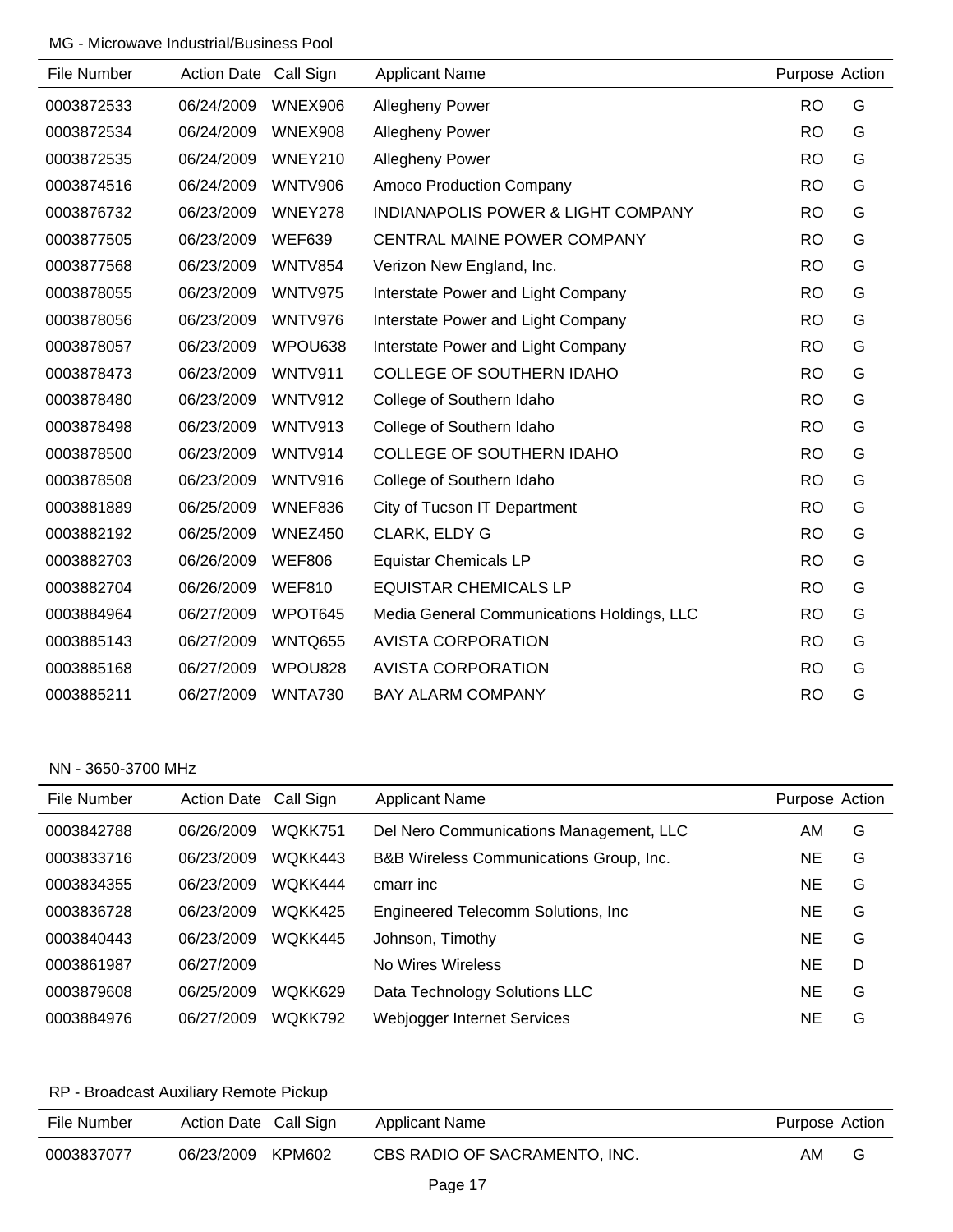## RP - Broadcast Auxiliary Remote Pickup

| File Number | Action Date Call Sign |         | <b>Applicant Name</b>                     | Purpose Action |   |
|-------------|-----------------------|---------|-------------------------------------------|----------------|---|
| 0003879873  | 06/25/2009            | KB98021 | CLEAR CHANNEL BROADCASTING LICENSES, INC. | CA.            | G |
| 0003879874  | 06/25/2009            | KIY799  | CLEAR CHANNEL BROADCASTING LICENSES, INC. | CA             | G |
| 0003879875  | 06/25/2009            | KPF294  | CLEAR CHANNEL BROADCASTING LICENSES, INC. | CA             | G |
| 0003879876  | 06/25/2009            | KPH788  | CLEAR CHANNEL BROADCASTING LICENSES, INC. | CА             | G |

# TI - TV Intercity Relay

| File Number | <b>Action Date</b> | Call Sign      | Applicant Name                            | Purpose Action |   |
|-------------|--------------------|----------------|-------------------------------------------|----------------|---|
| 0003834178  | 06/22/2009         | WQKK359        | DUHAMEL BROADCASTING ENTERPRISES          | AM             | G |
| 0003836354  | 06/23/2009         | <b>WGZ690</b>  | DUHAMEL BROADCASTING ENTERPRISES          | AM             | G |
| 0003844967  | 06/23/2009         | <b>WMU802</b>  | LA CADENA DEL MILAGRO, INC.               | AM.            | G |
| 0003849356  | 06/24/2009         | WPNG406        | ALABAMA EDUCATIONAL TELEVISION COMMISSION | AM             | G |
| 0003851823  | 06/23/2009         | WMU800         | LA CADENA DEL MILAGRO, INC.               | AM.            | G |
| 0003851852  | 06/23/2009         | <b>WMU801</b>  | LA CADENA DEL MILAGRO, INC.               | AM.            | G |
| 0003879481  | 06/24/2009         | WPNH466        | TELEVICENTRO OF PUERTO RICO, LLC          | CA             | G |
| 0003882086  | 06/25/2009         | WPNF923        | WAGA LICENSE, INC.                        | CА             | G |
| 0003834154  | 06/22/2009         | <b>WPXQ897</b> | DUHAMEL BROADCASTING ENTERPRISES          | MD             | G |
| 0003834232  | 06/22/2009         | WPTG994        | CHRISTIAN BROADCASTING COMMUNICATIONS     | MD             | G |
| 0003834186  | 06/22/2009         | WQKK360        | DUHAMEL BROADCASTING ENTERPRISES          | <b>NE</b>      | G |
| 0003834532  | 06/22/2009         | WQKK357        | VCY AMERICA, INC.                         | NE.            | G |
| 0003636330  | 06/23/2009         | WLF644         | HEARST-ARGYLE PROPERTIES, INC.            | WD             | W |

## TP - TV Pickup

| File Number | <b>Action Date</b> | Call Sign     | <b>Applicant Name</b>                 | Purpose Action |   |
|-------------|--------------------|---------------|---------------------------------------|----------------|---|
| 0003829383  | 06/22/2009         | KB55384       | CALIFORNIA OREGON BROADCASTING, INC.  | AM             | G |
| 0003829843  | 06/22/2009         | KC26089       | CALIFORNIA OREGON BROADCASTING, INC.  | <b>AM</b>      | G |
| 0003830101  | 06/22/2009         | KC26113       | CALIFORNIA OREGON BROADCASTING, INC.  | AM             | G |
| 0003849386  | 06/23/2009         | KC26172       | FOX TELEVISION STATIONS, INC.         | AM             | G |
| 0003879178  | 06/24/2009         | KA59082       | POST-NEWSWEEK STATIONS, FLORIDA, INC. | CA             | G |
| 0003879179  | 06/24/2009         | KB97457       | POST-NEWSWEEK STATIONS, FLORIDA, INC. | CA             | G |
| 0003879180  | 06/24/2009         | KW8669        | POST-NEWSWEEK STATIONS, FLORIDA, INC. | CA             | G |
| 0003879495  | 06/24/2009         | KP9655        | TELEVICENTRO OF PUERTO RICO, LLC      | CA             | G |
| 0003879497  | 06/24/2009         | <b>KP7888</b> | TELEVICENTRO OF PUERTO RICO, LLC      | CA             | G |
| 0003879498  | 06/24/2009         | KA88562       | TELEVICENTRO OF PUERTO RICO, LLC      | CA             | G |
| 0003882126  | 06/25/2009         | KA74816       | WAGA LICENSE, INC.                    | CA             | G |
| 0003882136  | 06/25/2009         | KA88890       | WAGA LICENSE, INC.                    | CA             | G |
| 0003882156  | 06/25/2009         | KA88891       | WAGA LICENSE, INC.                    | CA             | G |
| 0003882161  | 06/25/2009         | KA88903       | WAGA LICENSE, INC.                    | CA             | G |
| 0003882169  | 06/25/2009         | KB96747       | WAGA LICENSE, INC.                    | CA             | G |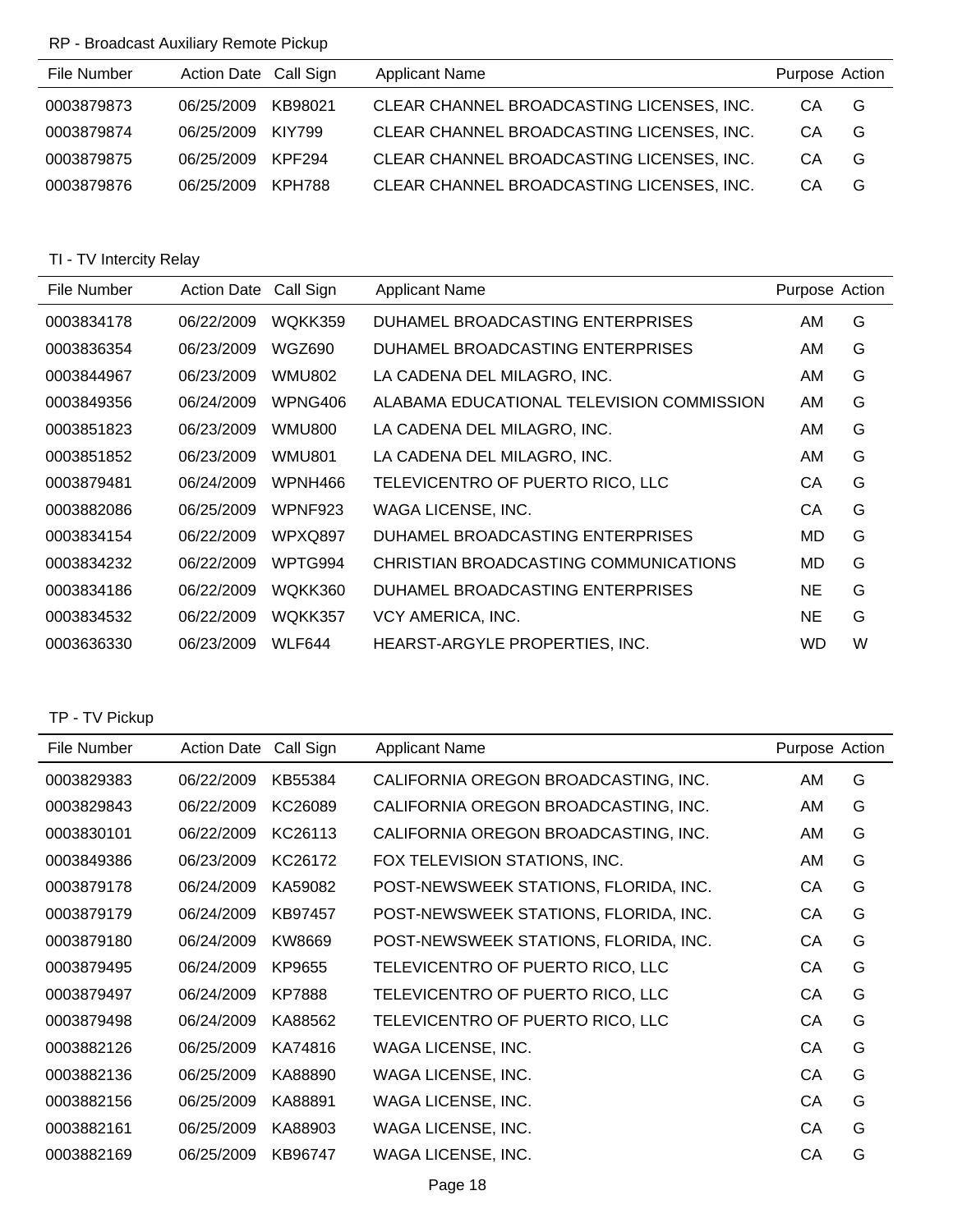TP - TV Pickup

| File Number | Action Date Call Sign |         | <b>Applicant Name</b>               | Purpose Action |   |
|-------------|-----------------------|---------|-------------------------------------|----------------|---|
| 0003882194  | 06/25/2009            | KV6019  | WAGA LICENSE, INC.                  | CА             | G |
| 0003882214  | 06/25/2009            | KV9141  | WAGA LICENSE, INC.                  | CА             | G |
| 0003883451  | 06/26/2009            | KS2094  | WYFF HEARST-ARGYLE TELEVISION, INC. | CА             | G |
| 0003816933  | 06/22/2009            | KA44229 | WWLP BROADCASTING, LLC              | MD             | G |
| 0003823796  | 06/22/2009            | KK4964  | <b>MEREDITH CORPORATION</b>         | MD             | G |

## TS - TV Studio Transmitter Link

| File Number | Action Date Call Sign |                | <b>Applicant Name</b>                              | Purpose Action |   |
|-------------|-----------------------|----------------|----------------------------------------------------|----------------|---|
| 0003845218  | 06/23/2009            | <b>WPNN680</b> | EBENEZER BROADCASTING GROUP, INC.                  | AM             | G |
| 0003845244  | 06/23/2009            | <b>WMU797</b>  | ASOCIACION EVANGELISTICA CRISTO VIENE, INC.        | AM             | G |
| 0003845253  | 06/23/2009            | <b>WMU798</b>  | ASOCIACION EVANGELISTICA CRISTO VIENE, INC.        | AM             | G |
| 0003848949  | 06/23/2009            | WPWH818        | <b>GANNETT PACIFIC CORPORATION</b>                 | AM             | G |
| 0003879688  | 06/25/2009            | WPXE695        | TRINITY BROADCASTING NETWORK, INC.                 | CА             | G |
| 0003879698  | 06/25/2009            | <b>WLP849</b>  | <b>TRINITY BROADCASTING NETWORK</b>                | CА             | G |
| 0003879701  | 06/25/2009            | WPSS677        | TCCSA, INC., D/B/A TRINITY BROADCASTING NETWORK CA |                | G |
| 0003879738  | 06/25/2009            | <b>WMV244</b>  | TCCSA, INC., D/B/A TRINITY BROADCASTING NETWORK CA |                | G |
| 0003879747  | 06/25/2009            | WPJE294        | JACKSONVILLE EDUCATORS BROADCASTING, INC.          | CA             | G |
| 0003883704  | 06/26/2009            | <b>WLO215</b>  | AMARILLO JUNIOR COLLEGE DISTRICT                   | CА             | G |

# YK - Industrial/Business Pool - Commercial, Trunked

| File Number | Action Date Call Sign |                | <b>Applicant Name</b>          | Purpose Action |   |
|-------------|-----------------------|----------------|--------------------------------|----------------|---|
| 0003838633  | 06/23/2009            | WPPZ597        | Western Communications, Inc.   | MD             | G |
| 0003834282  | 06/23/2009            | WQKK412        | POTOMAC SPECTRUM PARTNERS, LLC | NE             | G |
| 0003833094  | 06/23/2009            | <b>WNNI359</b> | ATLANTIC COMMUNICATIONS, INC.  | <b>RO</b>      | G |
| 0003834648  | 06/23/2009            | WPNU675        | <b>BOLIN, SUSAN D</b>          | <b>RO</b>      | G |
| 0003835486  | 06/23/2009            | <b>WPNW795</b> | M J COMMUNICATIONS INC         | <b>RO</b>      | G |
| 0003835631  | 06/23/2009            | WPNT504        | M J COMMUNICATIONS INC         | <b>RO</b>      | G |
| 0003838161  | 06/23/2009            | WPNZ399        | FISHER WIRELESS SERVICES INC   | RO             | G |
| 0003838162  | 06/23/2009            | WPNZ400        | FISHER WIRELESS SERVICES INC   | RO             | G |

# YM - 800 MHz Trunked SMR (SMR, Site-specific)

| File Number | Action Date Call Sign |         | <b>Applicant Name</b>           | Purpose Action |   |
|-------------|-----------------------|---------|---------------------------------|----------------|---|
| 0003833903  | 06/23/2009 KNRT412    |         | Saddle Butte Towers             | AM.            | G |
| 0003840294  | 06/23/2009            | WNPP511 | 21ST CENTURY WIRELESS GROUP INC | RO.            | G |
| 0003878809  | 06/25/2009            | WQGL907 | Nextel of California, Inc.      | RO.            | G |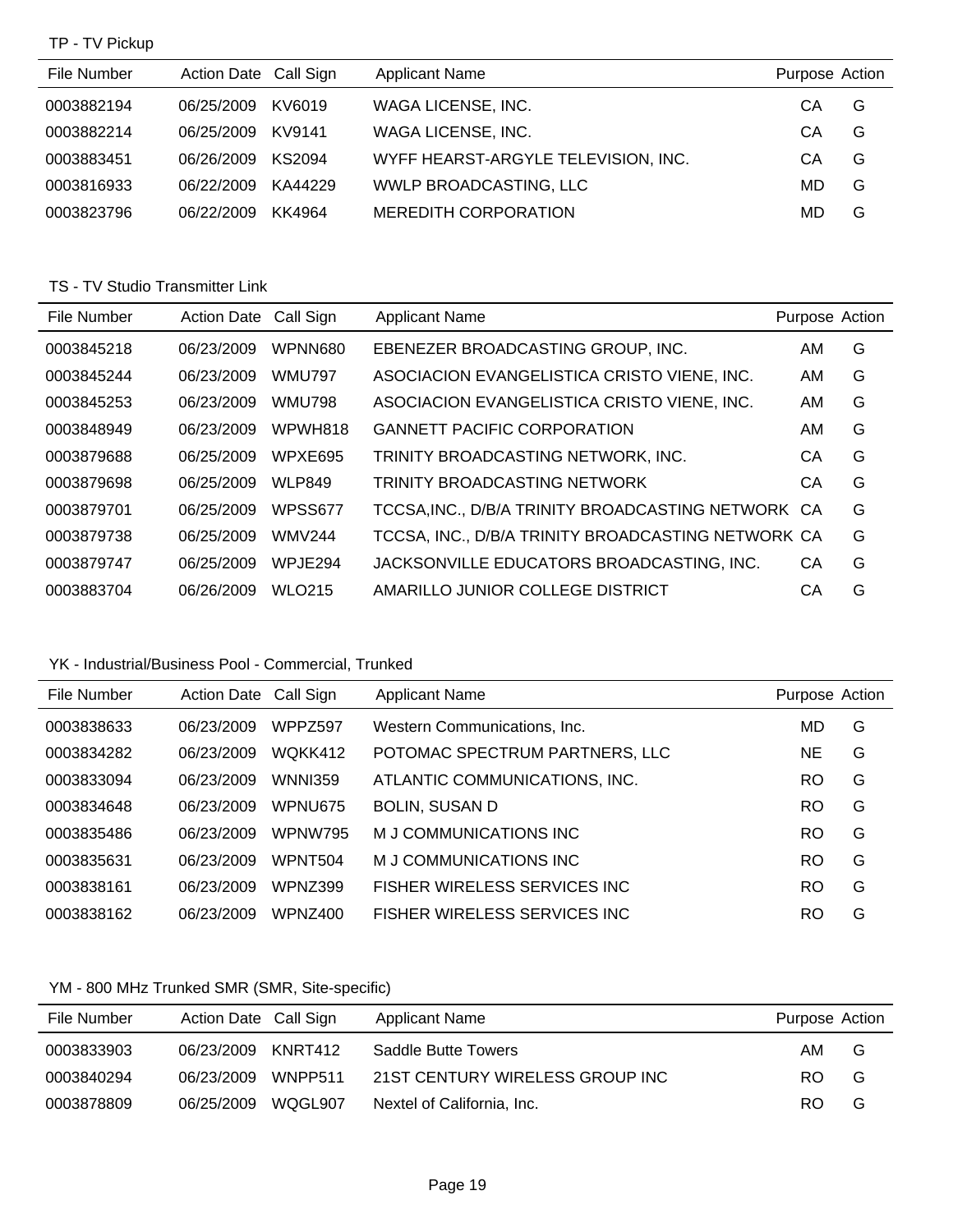#### YS - SMR, 896-901/935-940 MHz, Trunked

| File Number | Action Date Call Sign |         | <b>Applicant Name</b>          | Purpose Action |   |
|-------------|-----------------------|---------|--------------------------------|----------------|---|
| 0003836199  | 06/23/2009 WQEL700    |         | FCI 900, Inc.                  | MD.            | G |
| 0003837197  | 06/23/2009            | WNVE280 | NEXTEL LICENSE HOLDINGS 1 INC  | RO.            | G |
| 0003837339  | 06/23/2009 WNKL327    |         | Nextel License Holdings 4, Inc | RO.            | G |

| File Number | Action Date Call Sign |                | <b>Applicant Name</b>                             | Purpose Action |   |
|-------------|-----------------------|----------------|---------------------------------------------------|----------------|---|
| 0003882128  | 06/25/2009            | WQJM596        | Nextel License Holdings 1, Inc.                   | CA             | G |
| 0003834414  | 06/23/2009            | WQGX838        | Nextel of California, Inc.                        | MD             | G |
| 0003834418  | 06/23/2009            | WQHR775        | Nextel License Holdings 4, Inc.                   | MD             | G |
| 0003834422  | 06/23/2009            | WQIA780        | Nextel License Holdings 4, Inc.                   | MD             | G |
| 0003834427  | 06/23/2009            | WQIE460        | Nextel License Holdings 1, Inc.                   | MD             | G |
| 0003834430  | 06/23/2009            | <b>WQII738</b> | NEXTEL COMMUNICATIONS OF THE MID-ATLANTIC, INC MD |                | G |
| 0003834432  | 06/23/2009            | WQIJ805        | NEXTEL WIP LICENSE CORP.                          | MD             | G |
| 0003834433  | 06/23/2009            | WQIJ807        | NEXTEL WIP LICENSE CORP.                          | MD             | G |
| 0003834436  | 06/23/2009            | WQIJ817        | NEXTEL WIP LICENSE CORP.                          | MD             | G |
| 0003834437  | 06/23/2009            | WQIJ825        | NEXTEL WIP LICENSE CORP.                          | MD             | G |
| 0003834438  | 06/23/2009            | WQIJ827        | NEXTEL WIP LICENSE CORP.                          | MD             | G |
| 0003834448  | 06/23/2009            | WQIL855        | Nextel License Holdings 1, Inc.                   | MD             | G |
| 0003834450  | 06/23/2009            | WQIN444        | NEXTEL OF TEXAS, INC.                             | MD             | G |
| 0003834455  | 06/23/2009            | WQIQ695        | Nextel License Holdings 1, Inc.                   | MD             | G |
| 0003834456  | 06/23/2009            | <b>WQIS629</b> | Nextel License Holdings 1, Inc.                   | MD             | G |
| 0003834459  | 06/23/2009            | WQIX674        | Nextel License Holdings 4, Inc.                   | MD             | G |
| 0003834460  | 06/23/2009            | WQJB257        | Nextel License Holdings 1, Inc.                   | MD             | G |
| 0003834461  | 06/23/2009            | WQJB258        | Nextel License Holdings 1, Inc.                   | MD             | G |
| 0003834464  | 06/23/2009            | WQJD684        | Nextel License Holdings 1, Inc.                   | MD             | G |
| 0003834465  | 06/23/2009            | WQJD685        | Nextel License Holdings 1, Inc.                   | MD             | G |
| 0003834473  | 06/23/2009            | <b>WQJJ555</b> | Nextel License Holdings 4, Inc.                   | MD             | G |
| 0003834476  | 06/23/2009            | WQJK541        | Nextel Communications of the Mid-Atlantic, Inc.   | MD             | G |
| 0003834477  | 06/23/2009            | WQJL810        | NEXTEL COMMUNICATIONS OF THE MID-ATLANTIC, INC MD |                | G |
| 0003834479  | 06/23/2009            | WQJP273        | Nextel License Holdings 1, Inc.                   | MD             | G |
| 0003834480  | 06/23/2009            | WQJP274        | Nextel License Holdings 1, Inc.                   | <b>MD</b>      | G |
| 0003834481  | 06/23/2009            | WQJP275        | Nextel License Holdings 1, Inc.                   | <b>MD</b>      | G |
| 0003834482  | 06/23/2009            | WQJP276        | Nextel License Holdings 1, Inc.                   | MD             | G |
| 0003834483  | 06/23/2009            | WQJP601        | Nextel License Holdings 1, Inc.                   | MD             | G |
| 0003834487  | 06/23/2009            | WQJR692        | Nextel License Holdings 4, Inc.                   | MD             | G |
| 0003834491  | 06/23/2009            | WQJV759        | Nextel of Texas, Inc.                             | <b>MD</b>      | G |
| 0003834495  | 06/23/2009            | WQJX251        | Nextel License Holdings 1, Inc.                   | MD             | G |
| 0003834498  | 06/23/2009            | WQJX454        | Nextel License Holdings 1, Inc.                   | <b>MD</b>      | G |
| 0003834502  | 06/22/2009            | WQKA949        | Nextel of California, Inc.                        | MD             | G |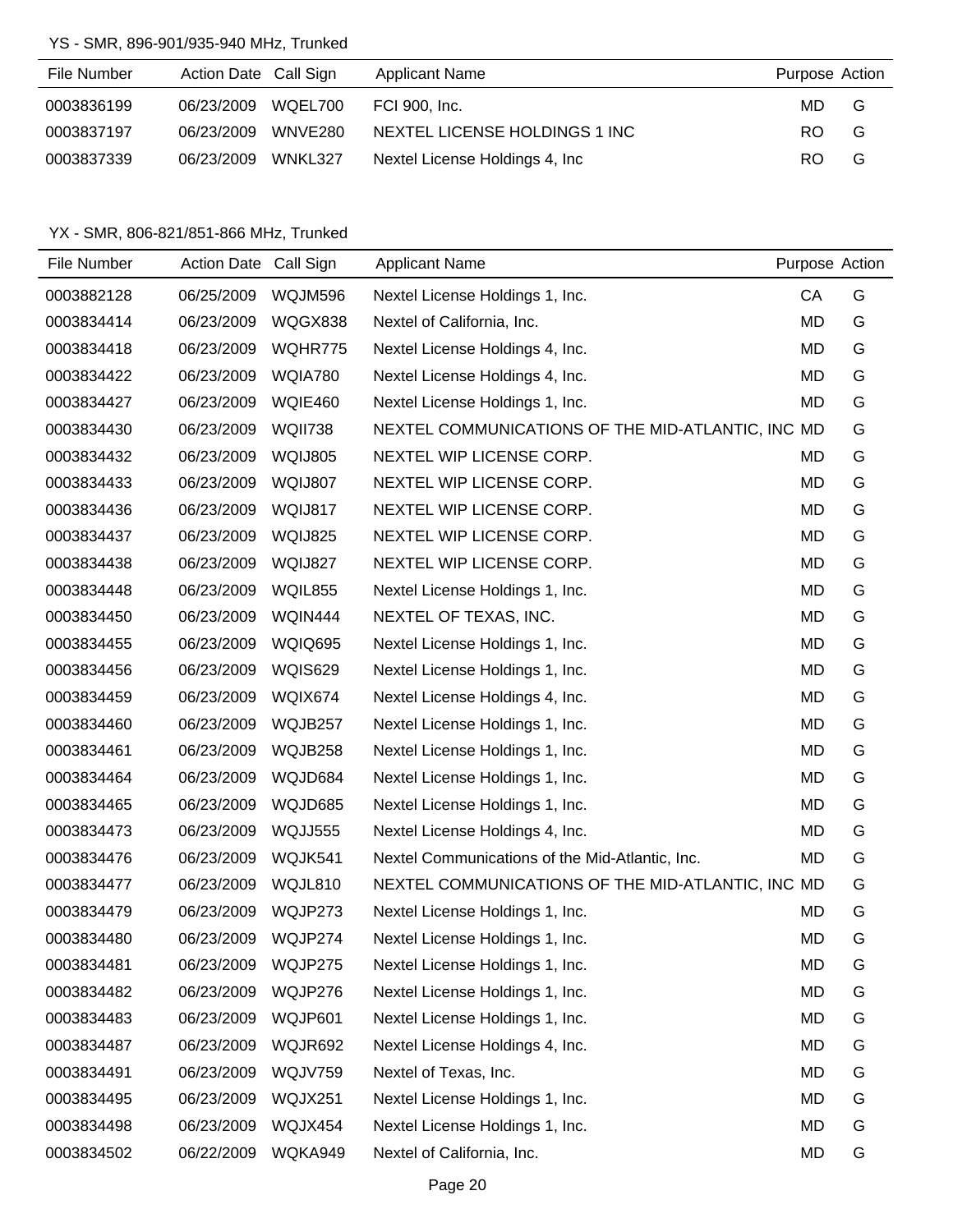| File Number | Action Date Call Sign |                     | <b>Applicant Name</b>                             | Purpose Action |   |
|-------------|-----------------------|---------------------|---------------------------------------------------|----------------|---|
| 0003834503  | 06/22/2009            | WQKC420             | Nextel Communications of the Mid-Atlantic, Inc.   | MD             | G |
| 0003834504  | 06/22/2009            | WQKC970             | Nextel License Holdings 4, Inc.                   | <b>MD</b>      | G |
| 0003835838  | 06/23/2009            | WQJB772             | Nextel License Holdings 4, Inc.                   | MD             | G |
| 0003835839  | 06/23/2009            | WQJH982             | Nextel License Holdings 1, Inc.                   | <b>MD</b>      | G |
| 0003837092  | 06/22/2009            | <b>WQIJ802</b>      | NEXTEL WIP LICENSE CORP.                          | MD             | G |
| 0003837093  | 06/22/2009            | WQIJ803             | NEXTEL WIP LICENSE CORP.                          | <b>MD</b>      | G |
| 0003837095  | 06/22/2009            | WQIJ804             | NEXTEL WIP LICENSE CORP.                          | <b>MD</b>      | G |
| 0003837096  | 06/22/2009            | <b>WQIJ806</b>      | NEXTEL WIP LICENSE CORP.                          | <b>MD</b>      | G |
| 0003837098  | 06/22/2009            | <b>WQIJ808</b>      | NEXTEL WIP LICENSE CORP.                          | MD             | G |
| 0003837099  | 06/23/2009            | WQIJ809             | NEXTEL WIP LICENSE CORP.                          | MD             | G |
| 0003837100  | 06/23/2009            | WQIJ810             | NEXTEL WIP LICENSE CORP.                          | <b>MD</b>      | G |
| 0003837101  | 06/23/2009            | WQIJ811             | NEXTEL WIP LICENSE CORP.                          | MD             | G |
| 0003837102  | 06/23/2009            | WQIJ813             | NEXTEL WIP LICENSE CORP.                          | MD             | G |
| 0003837103  | 06/23/2009            | WQIJ814             | NEXTEL WIP LICENSE CORP.                          | <b>MD</b>      | G |
| 0003837104  | 06/23/2009            | WQIJ815             | NEXTEL WIP LICENSE CORP.                          | MD             | G |
| 0003837105  | 06/23/2009            | WQIJ816             | NEXTEL WIP LICENSE CORP.                          | <b>MD</b>      | G |
| 0003837106  | 06/23/2009            | WQIJ818             | NEXTEL WIP LICENSE CORP.                          | MD             | G |
| 0003837107  | 06/23/2009            | WQIJ819             | NEXTEL WIP LICENSE CORP.                          | <b>MD</b>      | G |
| 0003837108  | 06/23/2009            | WQIJ821             | NEXTEL WIP LICENSE CORP.                          | MD             | G |
| 0003837109  | 06/23/2009            | WQIJ822             | NEXTEL WIP LICENSE CORP.                          | MD             | G |
| 0003837111  | 06/23/2009            | WQIJ823             | NEXTEL WIP LICENSE CORP.                          | MD             | G |
| 0003837112  | 06/23/2009            | WQIJ824             | NEXTEL WIP LICENSE CORP.                          | <b>MD</b>      | G |
| 0003837113  | 06/23/2009            | WQIJ826             | NEXTEL WIP LICENSE CORP.                          | MD             | G |
| 0003837115  | 06/23/2009            | WQIJ828             | NEXTEL WIP LICENSE CORP.                          | MD             | G |
| 0003837116  | 06/23/2009            | WQIJ833             | Nextel License Holdings 1, Inc.                   | MD             | G |
| 0003837117  | 06/23/2009            | WQIJ834             | Nextel License Holdings 1, Inc.                   | MD             | G |
| 0003837118  | 06/23/2009            | WQIJ837             | Nextel License Holdings 1, Inc.                   | MD             | G |
| 0003837119  | 06/23/2009            | WQIJ838             | Nextel License Holdings 1, Inc.                   | MD             | G |
| 0003837120  | 06/23/2009            | WQIJ841             | Nextel License Holdings 1, Inc.                   | MD             | G |
| 0003834887  | 06/23/2009            | WPER681             | <b>ASHCROFT ITV INC</b>                           | <b>RO</b>      | G |
| 0003837150  | 06/23/2009            | KNDC484             | NEXTEL COMMUNICATIONS OF THE MID-ATLANTIC, INC RO |                | G |
| 0003837151  | 06/23/2009            | WNMD319             | NEXTEL COMMUNICATIONS OF THE MID ATLANTIC INC RO  |                | G |
| 0003837154  | 06/23/2009            | <b>WNPS651</b>      | NEXTEL COMMUNICATIONS OF THE MID-ATLANTIC, INC RO |                | G |
| 0003837155  | 06/23/2009            | WPER708             | NEXTEL COMMUNICATIONS OF THE MID ATLANTIC INC RO  |                | G |
| 0003837156  | 06/23/2009            | WPFK368             | NEXTEL COMMUNICATIONS OF THE MID ATLANTIC INC RO  |                | G |
| 0003837157  | 06/23/2009            | WPFK358             | NEXTEL COMMUNICATIONS OF THE MID ATLANTIC INC RO  |                | G |
| 0003837162  | 06/23/2009            | WPA <sub>1833</sub> | NEXTEL COMMUNICATIONS OF THE MID ATLANTIC INC RO  |                | G |
| 0003837178  | 06/23/2009            | WPCT447             | NEXTEL LICENSE HOLDINGS 1 INC                     | <b>RO</b>      | G |
| 0003837179  | 06/23/2009            | WPER655             | NEXTEL LICENSE HOLDINGS 1 INC                     | <b>RO</b>      | G |
| 0003837180  | 06/23/2009            | WPFB570             | NEXTEL LICENSE HOLDINGS 1, INC.                   | <b>RO</b>      | G |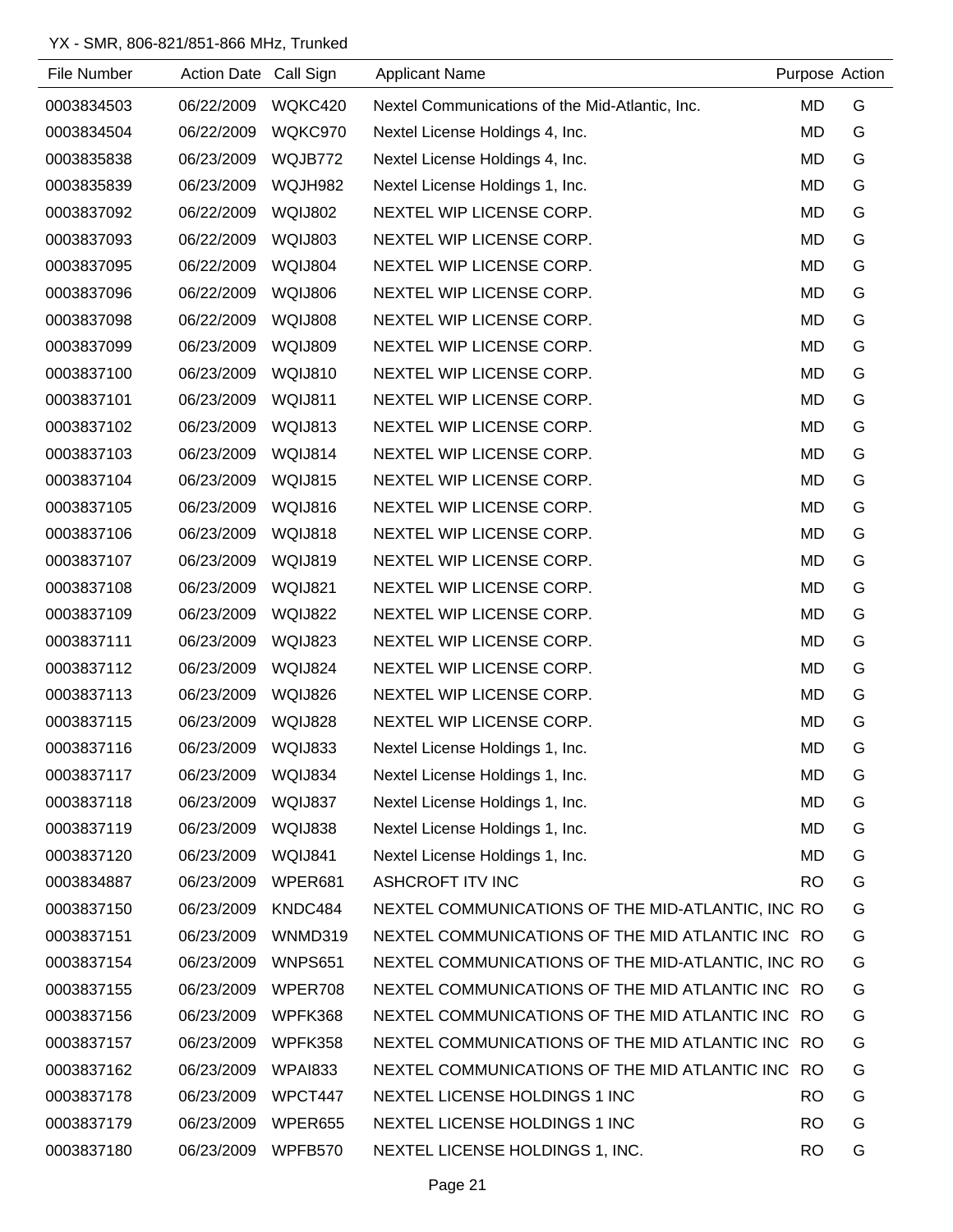| File Number | <b>Action Date</b> | Call Sign      | <b>Applicant Name</b>                             | Purpose Action |   |
|-------------|--------------------|----------------|---------------------------------------------------|----------------|---|
| 0003837181  | 06/23/2009         | WPFB572        | NEXTEL LICENSE HOLDINGS 1, INC.                   | <b>RO</b>      | G |
| 0003837182  | 06/23/2009         | WPFH402        | NEXTEL LICENSE HOLDINGS 1 INC                     | <b>RO</b>      | G |
| 0003837183  | 06/23/2009         | WPFH432        | NEXTEL LICENSE HOLDINGS 1 INC DBA COMMUNICATIC RO |                | G |
| 0003837184  | 06/23/2009         | WPFH438        | NEXTEL LICENSE HOLDINGS 1 INC                     | <b>RO</b>      | G |
| 0003837185  | 06/23/2009         | WPFH443        | NEXTEL LICENSE HOLDINGS 1 INC DBA NEXTEL COMMI RO |                | G |
| 0003837186  | 06/23/2009         | <b>WPFI505</b> | Nextel License Holdings 1, Inc.                   | <b>RO</b>      | G |
| 0003837187  | 06/23/2009         | WPFN336        | NEXTEL LICENSE HOLDINGS 1 INC                     | <b>RO</b>      | G |
| 0003837188  | 06/23/2009         | WPFN340        | NEXTEL LICENSE HOLDINGS 1 INC                     | <b>RO</b>      | G |
| 0003837189  | 06/23/2009         | WPLS503        | Nextel License Holdings 1, Inc.                   | <b>RO</b>      | G |
| 0003837190  | 06/23/2009         | WPNR382        | NEXTEL LICENSE HOLDINGS 1 INC                     | <b>RO</b>      | G |
| 0003837191  | 06/23/2009         | <b>WNSS501</b> | NEXTEL LICENSE HOLDINGS 1 INC                     | <b>RO</b>      | G |
| 0003837192  | 06/23/2009         | WPFH433        | NEXTEL LICENSE HOLDINGS 1 INC                     | <b>RO</b>      | G |
| 0003837194  | 06/23/2009         | WNKX500        | NEXTEL LICENSE HOLDINGS 1 INC                     | <b>RO</b>      | G |
| 0003837195  | 06/23/2009         | WNMY771        | NEXTEL LICENSE HOLDINGS 1 INC                     | <b>RO</b>      | G |
| 0003837196  | 06/23/2009         | WNQY248        | NEXTEL LICENSE HOLDINGS 1 INC DBA NEXTEL COMMI RO |                | G |
| 0003837198  | 06/23/2009         | WPCM504        | NEXTEL LICENSE HOLDINGS 1 INC                     | <b>RO</b>      | G |
| 0003837199  | 06/23/2009         | KNEH630        | NEXTEL LICENSE HOLDINGS 1, INC.                   | <b>RO</b>      | G |
| 0003837200  | 06/23/2009         | WNCB705        | NEXTEL LICENSE HOLDINGS 1 INC                     | <b>RO</b>      | G |
| 0003837201  | 06/23/2009         | WNGE316        | NEXTEL LICENSE HOLDINGS 1 INC                     | <b>RO</b>      | G |
| 0003837202  | 06/23/2009         | <b>WNKN205</b> | NEXTEL LICENSE HOLDINGS 1 INC                     | <b>RO</b>      | G |
| 0003837203  | 06/23/2009         | WNKS364        | NEXTEL LICENSE HOLDINGS 1 INC                     | <b>RO</b>      | G |
| 0003837245  | 06/23/2009         | KNCD380        | NEXTEL LICENSE HOLDINGS 2 INC DBA NEXTEL COMM RO  |                | G |
| 0003837246  | 06/23/2009         | KNGR383        | NEXTEL LICENSE HOLDINGS 2 INC                     | <b>RO</b>      | G |
| 0003837247  | 06/23/2009         | <b>KNIA952</b> | NEXTEL LICENSE HOLDINGS 2 INC                     | <b>RO</b>      | G |
| 0003837248  | 06/23/2009         | <b>WNBW515</b> | NEXTEL LICENSE HOLDINGS 2, INC.                   | <b>RO</b>      | G |
| 0003837249  | 06/23/2009         | WNJQ411        | NEXTEL LICENSE HOLDINGS 2 INC                     | <b>RO</b>      | G |
| 0003837250  | 06/23/2009         | WNNR718        | NEXTEL LICENSE HOLDINGS 2 INC                     | <b>RO</b>      | G |
| 0003837251  | 06/23/2009         | WPFH273        | NEXTEL LICENSE HOLDINGS 2, INC.                   | <b>RO</b>      | G |
| 0003837252  | 06/23/2009         | WPFI417        | NEXTEL LICENSE HOLDINGS 2 INC                     | <b>RO</b>      | G |
| 0003837253  | 06/23/2009         | WPFI418        | NEXTEL LICENSE HOLDINGS 2 INC                     | <b>RO</b>      | G |
| 0003837254  | 06/23/2009         | WPFI421        | NEXTEL LICENSE HOLDINGS 2 INC                     | <b>RO</b>      | G |
| 0003837255  | 06/23/2009         | WPFI422        | NEXTEL LICENSE HOLDINGS 2 INC                     | <b>RO</b>      | G |
| 0003837256  | 06/23/2009         | WPFI423        | NEXTEL LICENSE HOLDINGS 2 INC                     | <b>RO</b>      | G |
| 0003837257  | 06/23/2009         | WPFI425        | NEXTEL LICENSE HOLDINGS 2 INC                     | <b>RO</b>      | G |
| 0003837258  | 06/23/2009         | WPFI426        | NEXTEL LICENSE HOLDINGS 2 INC                     | <b>RO</b>      | G |
| 0003837259  | 06/23/2009         | WPFI429        | NEXTEL LICENSE HOLDINGS 2 INC                     | <b>RO</b>      | G |
| 0003837260  | 06/23/2009         | WPFI430        | NEXTEL LICENSE HOLDINGS 2, INC.                   | <b>RO</b>      | G |
| 0003837261  | 06/23/2009         | <b>WPFI431</b> | NEXTEL LICENSE HOLDINGS 2 INC                     | <b>RO</b>      | G |
| 0003837268  | 06/23/2009         | WPFH278        | NEXTEL LICENSE HOLDINGS 3, INC.                   | <b>RO</b>      | G |
| 0003837270  | 06/23/2009         | WPFB621        | NEXTEL LICENSE HOLDINGS 3 INC                     | <b>RO</b>      | G |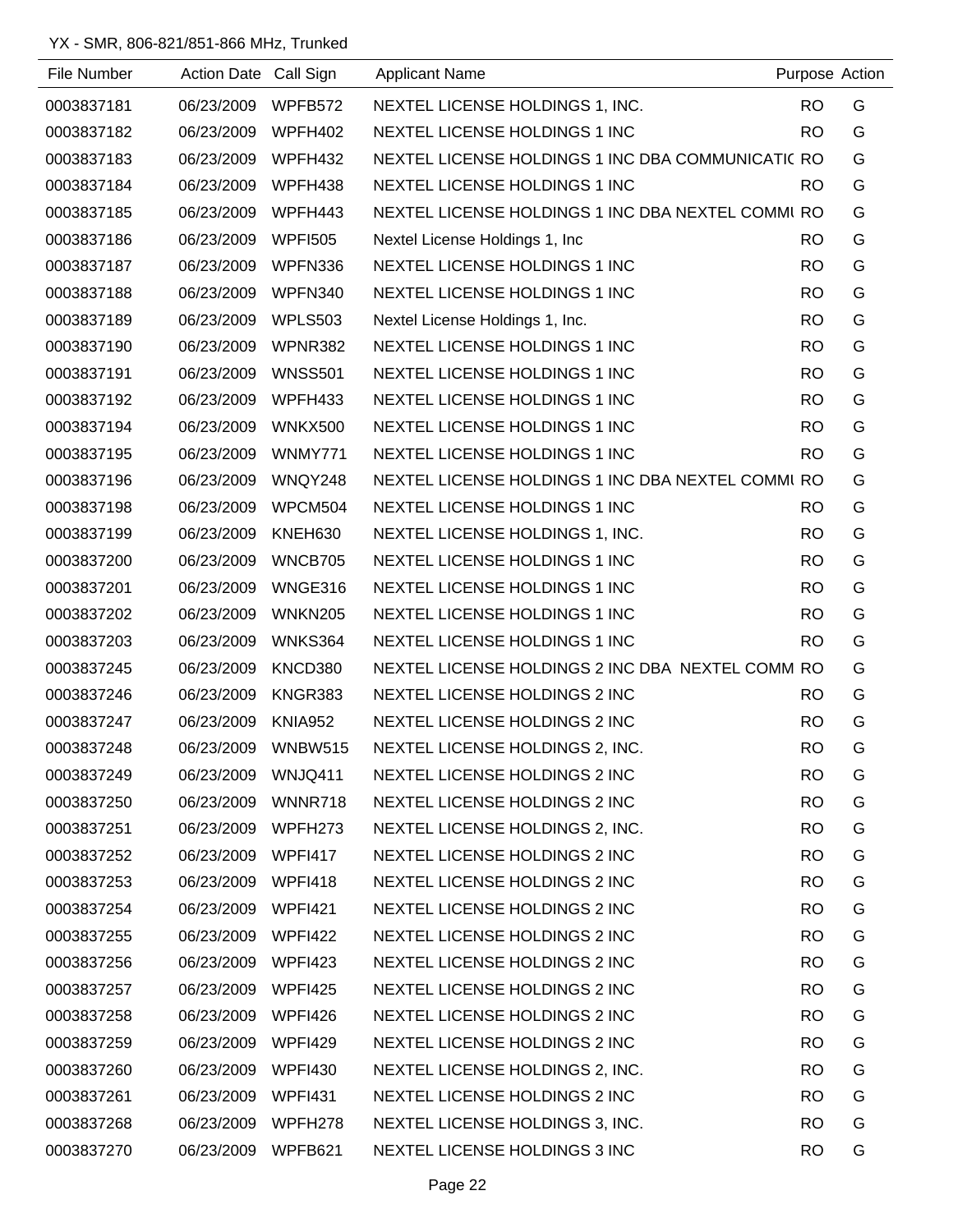| File Number | Action Date Call Sign |                | <b>Applicant Name</b>           | Purpose Action |   |
|-------------|-----------------------|----------------|---------------------------------|----------------|---|
| 0003837271  | 06/23/2009            | WPFB634        | NEXTEL LICENSE HOLDINGS 3, INC. | <b>RO</b>      | G |
| 0003837272  | 06/23/2009            | WPFE935        | NEXTEL LICENSE HOLDINGS 3 INC   | <b>RO</b>      | G |
| 0003837273  | 06/23/2009            | WPFH393        | NEXTEL LICENSE HOLDINGS 3 INC   | <b>RO</b>      | G |
| 0003837282  | 06/23/2009            | WPER793        | NEXTEL LICENSE HOLDINGS 4, INC. | <b>RO</b>      | G |
| 0003837283  | 06/23/2009            | WPER806        | NEXTEL LICENSE HOLDINGS 4, INC. | <b>RO</b>      | G |
| 0003837284  | 06/23/2009            | WPER810        | NEXTEL LICENSE HOLDINGS 4, INC. | <b>RO</b>      | G |
| 0003837285  | 06/23/2009            | WPER813        | NEXTEL LICENSE HOLDINGS 4, INC. | <b>RO</b>      | G |
| 0003837286  | 06/23/2009            | <b>WPES205</b> | Nextel License Holdings 4, Inc  | <b>RO</b>      | G |
| 0003837287  | 06/23/2009            | WPES207        | Nextel License Holdings 4, Inc  | <b>RO</b>      | G |
| 0003837288  | 06/23/2009            | WPES883        | NEXTEL LICENSE HOLDINGS 4, INC. | <b>RO</b>      | G |
| 0003837289  | 06/23/2009            | WPES934        | Nextel License Holdings 4, Inc. | <b>RO</b>      | G |
| 0003837290  | 06/23/2009            | WPES947        | Nextel License Holdings 4, Inc. | <b>RO</b>      | G |
| 0003837291  | 06/23/2009            | WPES950        | Nextel License Holdings 4, Inc. | <b>RO</b>      | G |
| 0003837292  | 06/23/2009            | WPES958        | NEXTEL LICENSE HOLDINGS 4, INC. | <b>RO</b>      | G |
| 0003837293  | 06/23/2009            | WPES963        | NEXTEL LICENSE HOLDINGS 4, INC. | <b>RO</b>      | G |
| 0003837294  | 06/23/2009            | WPES970        | Nextel License Holdings 4, Inc  | <b>RO</b>      | G |
| 0003837295  | 06/23/2009            | WPET849        | NEXTEL LICENSE HOLDINGS 4, INC. | <b>RO</b>      | G |
| 0003837296  | 06/23/2009            | WPET851        | NEXTEL LICENSE HOLDINGS 4, INC. | <b>RO</b>      | G |
| 0003837297  | 06/23/2009            | WPET855        | NEXTEL LICENSE HOLDINGS 4, INC. | <b>RO</b>      | G |
| 0003837298  | 06/23/2009            | WPET892        | NEXTEL LICENSE HOLDINGS 4, INC. | <b>RO</b>      | G |
| 0003837299  | 06/23/2009            | WPET900        | NEXTEL LICENSE HOLDINGS 4, INC. | <b>RO</b>      | G |
| 0003837300  | 06/23/2009            | WPET902        | Nextel License Holdings 4, Inc. | <b>RO</b>      | G |
| 0003837301  | 06/23/2009            | WPET904        | NEXTEL LICENSE HOLDINGS 4, INC. | <b>RO</b>      | G |
| 0003837302  | 06/23/2009            | WPET906        | NEXTEL LICENSE HOLDINGS 4, INC. | <b>RO</b>      | G |
| 0003837303  | 06/23/2009            | WPET909        | Nextel License Holdings 4, Inc. | <b>RO</b>      | G |
| 0003837304  | 06/23/2009            | WPET910        | NEXTEL LICENSE HOLDINGS 4, INC. | <b>RO</b>      | G |
| 0003837305  | 06/23/2009            | WPET914        | NEXTEL LICENSE HOLDINGS 4, INC. | <b>RO</b>      | G |
| 0003837306  | 06/23/2009            | WPEU917        | NEXTEL LICENSE HOLDINGS 4, INC. | <b>RO</b>      | G |
| 0003837307  | 06/23/2009            | WPEU928        | Nextel License Holdings 4, Inc. | <b>RO</b>      | G |
| 0003837308  | 06/23/2009            | WPET885        | Nextel License Holdings 4, Inc. | <b>RO</b>      | G |
| 0003837309  | 06/23/2009            | WPET890        | Nextel License Holdings 4, Inc  | <b>RO</b>      | G |
| 0003837310  | 06/23/2009            | WPEU937        | NEXTEL LICENSE HOLDINGS 4, INC. | <b>RO</b>      | G |
| 0003837311  | 06/23/2009            | WPEU941        | Nextel License Holdings 4, Inc. | <b>RO</b>      | G |
| 0003837312  | 06/23/2009            | WPEU945        | Nextel License Holdings 4, Inc. | <b>RO</b>      | G |
| 0003837313  | 06/23/2009            | WPEU952        | NEXTEL LICENSE HOLDINGS 4, INC. | <b>RO</b>      | G |
| 0003837314  | 06/23/2009            | WPEU953        | NEXTEL LICENSE HOLDINGS 4, INC. | <b>RO</b>      | G |
| 0003837315  | 06/23/2009            | WPEU956        | NEXTEL LICENSE HOLDINGS 4, INC. | <b>RO</b>      | G |
| 0003837316  | 06/23/2009            | WPEU961        | NEXTEL LICENSE HOLDINGS 4, INC. | <b>RO</b>      | G |
| 0003837317  | 06/23/2009            | WPEV569        | NEXTEL LICENSE HOLDINGS 4, INC. | <b>RO</b>      | G |
| 0003837318  | 06/23/2009            | WPEV571        | NEXTEL LICENSE HOLDINGS 4, INC. | <b>RO</b>      | G |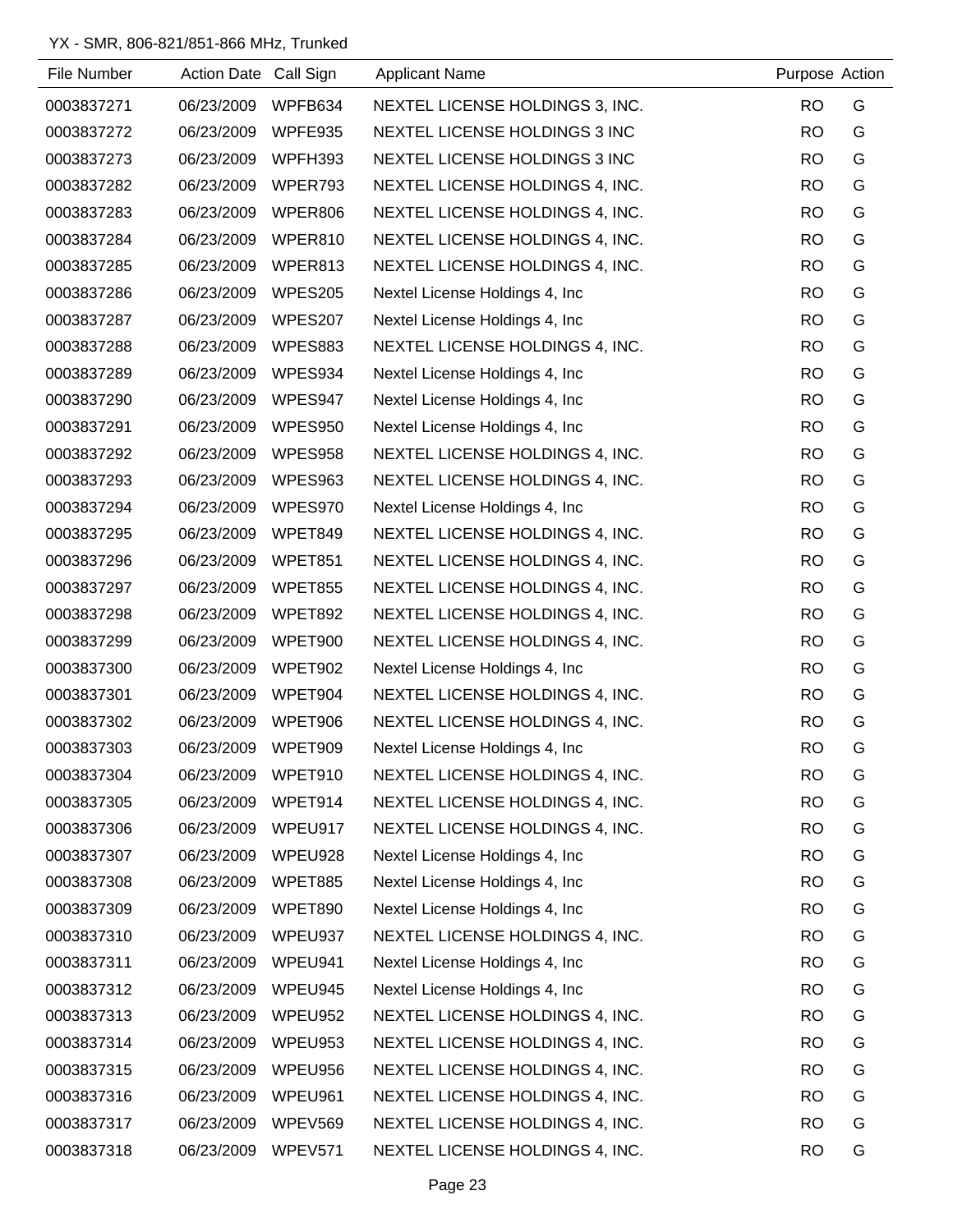| File Number | Action Date Call Sign |                | <b>Applicant Name</b>           | Purpose Action |   |
|-------------|-----------------------|----------------|---------------------------------|----------------|---|
| 0003837319  | 06/23/2009            | WPEV577        | Nextel License Holdings 4, Inc. | <b>RO</b>      | G |
| 0003837320  | 06/23/2009            | WPET859        | Nextel License Holdings 4, Inc  | <b>RO</b>      | G |
| 0003837321  | 06/23/2009            | WPET862        | NEXTEL LICENSE HOLDINGS 4, INC. | <b>RO</b>      | G |
| 0003837322  | 06/23/2009            | WPET863        | NEXTEL LICENSE HOLDINGS 4, INC. | <b>RO</b>      | G |
| 0003837323  | 06/23/2009            | WPET864        | Nextel License Holdings 4, Inc. | <b>RO</b>      | G |
| 0003837324  | 06/23/2009            | WPET866        | Nextel License Holdings 4, Inc. | <b>RO</b>      | G |
| 0003837325  | 06/23/2009            | WPET871        | Nextel License Holdings 4, Inc. | <b>RO</b>      | G |
| 0003837326  | 06/23/2009            | WPET872        | Nextel License Holdings 4, Inc. | <b>RO</b>      | G |
| 0003837327  | 06/23/2009            | WPET873        | NEXTEL LICENSE HOLDINGS 4, INC. | <b>RO</b>      | G |
| 0003837328  | 06/23/2009            | WPET876        | NEXTEL LICENSE HOLDINGS 4, INC. | <b>RO</b>      | G |
| 0003837329  | 06/23/2009            | WPET877        | NEXTEL LICENSE HOLDINGS 4, INC. | <b>RO</b>      | G |
| 0003837330  | 06/23/2009            | WPET878        | NEXTEL LICENSE HOLDINGS 4, INC. | <b>RO</b>      | G |
| 0003837331  | 06/23/2009            | WPEV564        | Nextel License Holdings 4, Inc. | <b>RO</b>      | G |
| 0003837332  | 06/23/2009            | WPEV567        | NEXTEL LICENSE HOLDINGS 4, INC. | <b>RO</b>      | G |
| 0003837333  | 06/23/2009            | WPER791        | NEXTEL LICENSE HOLDINGS 4, INC. | <b>RO</b>      | G |
| 0003837334  | 06/23/2009            | WPER792        | NEXTEL LICENSE HOLDINGS 4, INC. | <b>RO</b>      | G |
| 0003837335  | 06/23/2009            | KNCZ544        | Nextel License Holdings 4, Inc. | <b>RO</b>      | G |
| 0003837336  | 06/23/2009            | KNGR725        | NEXTEL LICENSE HOLDINGS 4, INC. | <b>RO</b>      | G |
| 0003837337  | 06/23/2009            | KNHH619        | Nextel License Holdings 4, Inc. | <b>RO</b>      | G |
| 0003837338  | 06/23/2009            | KNHK264        | Nextel License Holdings 4, Inc. | <b>RO</b>      | G |
| 0003837340  | 06/23/2009            | WNPP568        | Nextel License Holdings 4, Inc. | <b>RO</b>      | G |
| 0003837341  | 06/23/2009            | WNPP652        | Nextel License Holdings 4, Inc. | <b>RO</b>      | G |
| 0003837342  | 06/23/2009            | WNPQ812        | Nextel License Holdings 4, Inc. | <b>RO</b>      | G |
| 0003837343  | 06/23/2009            | WNPQ824        | Nextel License Holdings 4, Inc. | <b>RO</b>      | G |
| 0003837344  | 06/23/2009            | <b>WNPS619</b> | NEXTEL LICENSE HOLDINGS 4, INC. | RO             | G |
| 0003837345  | 06/23/2009            | WNQH685        | Nextel License Holdings 4, Inc. | <b>RO</b>      | G |
| 0003837346  | 06/23/2009            | WNRQ877        | Nextel License Holdings 4, Inc. | <b>RO</b>      | G |
| 0003837353  | 06/23/2009            | WNWG615        | Nextel License Holdings 4, Inc. | <b>RO</b>      | G |
| 0003837354  | 06/23/2009            | WPBG244        | Nextel License Holdings 4, Inc. | <b>RO</b>      | G |
| 0003837355  | 06/23/2009            | WPBH919        | Nextel License Holdings 4, Inc. | <b>RO</b>      | G |
| 0003837356  | 06/23/2009            | WPBZ431        | Nextel License Holdings 4, Inc. | <b>RO</b>      | G |
| 0003837357  | 06/23/2009            | WPCS632        | Nextel License Holdings 4, Inc. | <b>RO</b>      | G |
| 0003837358  | 06/23/2009            | WPEK731        | NEXTEL LICENSE HOLDINGS 4, INC. | <b>RO</b>      | G |
| 0003837359  | 06/23/2009            | WPER732        | NEXTEL LICENSE HOLDINGS 4, INC. | <b>RO</b>      | G |
| 0003837360  | 06/23/2009            | WPER734        | NEXTEL LICENSE HOLDINGS 4, INC. | <b>RO</b>      | G |
| 0003837361  | 06/23/2009            | WPER744        | NEXTEL LICENSE HOLDINGS 4, INC. | <b>RO</b>      | G |
| 0003837362  | 06/23/2009            | WPER749        | NEXTEL LICENSE HOLDINGS 4, INC. | <b>RO</b>      | G |
| 0003837363  | 06/23/2009            | WPER769        | Nextel License Holdings 4, Inc. | <b>RO</b>      | G |
| 0003837364  | 06/23/2009            | WPER771        | NEXTEL LICENSE HOLDINGS 4, INC. | <b>RO</b>      | G |
| 0003837365  | 06/23/2009            | WPER776        | NEXTEL LICENSE HOLDINGS 4, INC. | <b>RO</b>      | G |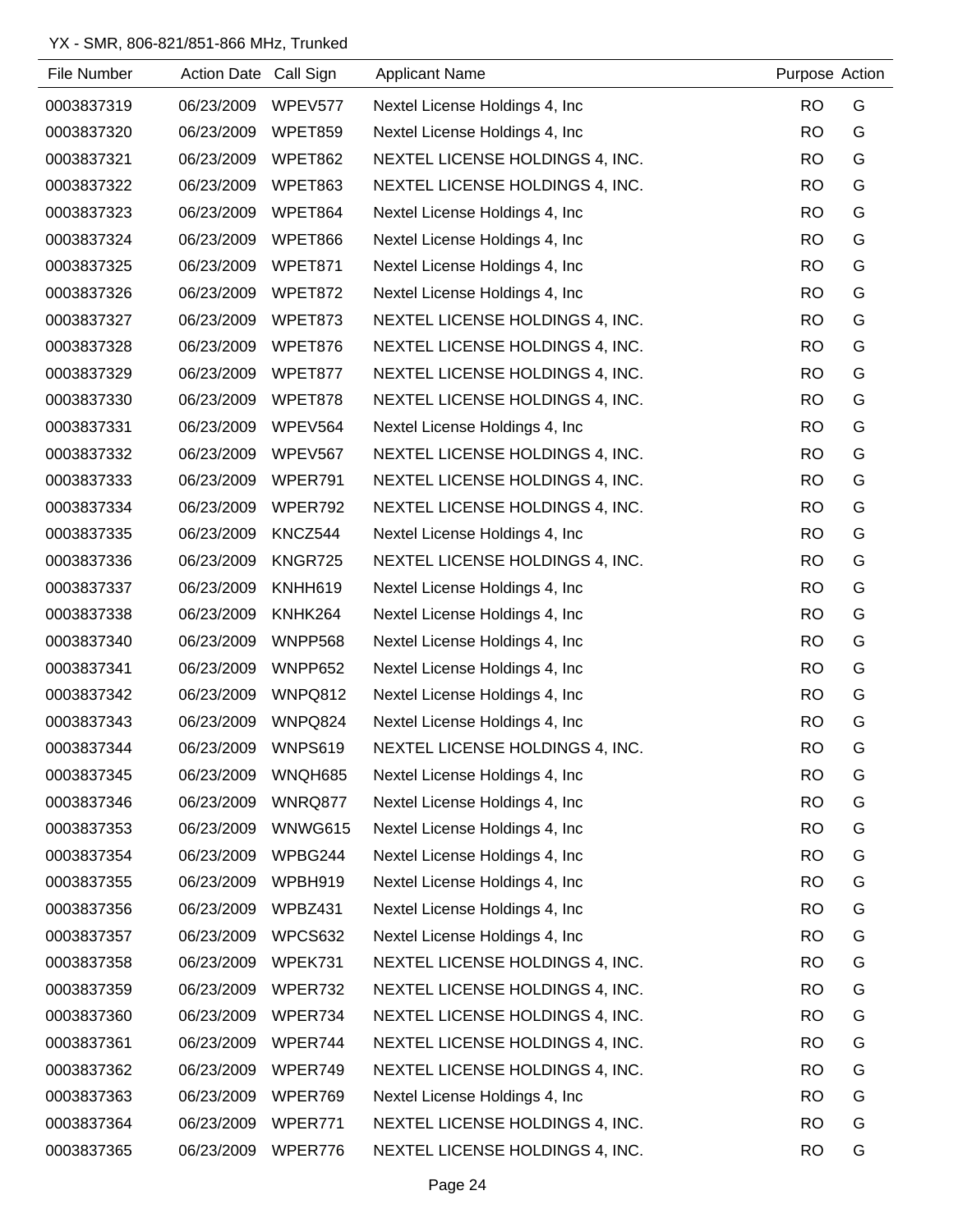| File Number | Action Date Call Sign |                | <b>Applicant Name</b>           | Purpose Action |   |
|-------------|-----------------------|----------------|---------------------------------|----------------|---|
| 0003837366  | 06/23/2009            | WPER779        | NEXTEL LICENSE HOLDINGS 4, INC. | <b>RO</b>      | G |
| 0003837368  | 06/23/2009            | WPFE965        | Nextel License Holdings 4, Inc. | <b>RO</b>      | G |
| 0003837369  | 06/23/2009            | WPET881        | Nextel License Holdings 4, Inc. | <b>RO</b>      | G |
| 0003837370  | 06/23/2009            | WPET883        | NEXTEL LICENSE HOLDINGS 4, INC. | <b>RO</b>      | G |
| 0003837371  | 06/23/2009            | WPEU964        | NEXTEL LICENSE HOLDINGS 4, INC. | <b>RO</b>      | G |
| 0003837372  | 06/23/2009            | WPEU968        | NEXTEL LICENSE HOLDINGS 4, INC. | <b>RO</b>      | G |
| 0003837373  | 06/23/2009            | WPEU973        | NEXTEL LICENSE HOLDINGS 4, INC. | <b>RO</b>      | G |
| 0003837374  | 06/23/2009            | WPEU976        | NEXTEL LICENSE HOLDINGS 4, INC. | <b>RO</b>      | G |
| 0003837375  | 06/23/2009            | WPEU977        | NEXTEL LICENSE HOLDINGS 4, INC. | <b>RO</b>      | G |
| 0003837376  | 06/23/2009            | WPEU985        | NEXTEL LICENSE HOLDINGS 4, INC. | <b>RO</b>      | G |
| 0003837377  | 06/23/2009            | WPEU996        | NEXTEL LICENSE HOLDINGS 4, INC. | <b>RO</b>      | G |
| 0003837378  | 06/23/2009            | WPEV204        | NEXTEL LICENSE HOLDINGS 4, INC. | <b>RO</b>      | G |
| 0003837379  | 06/23/2009            | WPEV497        | NEXTEL LICENSE HOLDINGS 4, INC. | <b>RO</b>      | G |
| 0003837380  | 06/23/2009            | WPEV499        | NEXTEL LICENSE HOLDINGS 4, INC. | <b>RO</b>      | G |
| 0003837381  | 06/23/2009            | WPEV504        | NEXTEL LICENSE HOLDINGS 4, INC. | <b>RO</b>      | G |
| 0003837384  | 06/23/2009            | <b>WPEV509</b> | NEXTEL LICENSE HOLDINGS 4, INC. | <b>RO</b>      | G |
| 0003837385  | 06/23/2009            | WPEV512        | NEXTEL LICENSE HOLDINGS 4, INC. | <b>RO</b>      | G |
| 0003837386  | 06/23/2009            | WPEV519        | NEXTEL LICENSE HOLDINGS 4, INC. | <b>RO</b>      | G |
| 0003837387  | 06/23/2009            | WPEV521        | NEXTEL LICENSE HOLDINGS 4, INC. | RO.            | G |
| 0003837388  | 06/23/2009            | WPEV528        | NEXTEL LICENSE HOLDINGS 4, INC. | <b>RO</b>      | G |
| 0003837389  | 06/23/2009            | WPEV529        | NEXTEL LICENSE HOLDINGS 4, INC. | <b>RO</b>      | G |
| 0003837390  | 06/23/2009            | WPEV530        | NEXTEL LICENSE HOLDINGS 4, INC. | <b>RO</b>      | G |
| 0003837391  | 06/23/2009            | <b>WPEV531</b> | NEXTEL LICENSE HOLDINGS 4, INC. | <b>RO</b>      | G |
| 0003837392  | 06/23/2009            | WPEV535        | NEXTEL LICENSE HOLDINGS 4, INC. | <b>RO</b>      | G |
| 0003837393  | 06/23/2009            | WPEV536        | NEXTEL LICENSE HOLDINGS 4, INC. | <b>RO</b>      | G |
| 0003837394  | 06/23/2009            | WPEV539        | Nextel License Holdings 4, Inc. | <b>RO</b>      | G |
| 0003837395  | 06/23/2009            | WPEV545        | NEXTEL LICENSE HOLDINGS 4, INC. | <b>RO</b>      | G |
| 0003837396  | 06/23/2009            | WPEV546        | NEXTEL LICENSE HOLDINGS 4, INC. | <b>RO</b>      | G |
| 0003837397  | 06/23/2009            | WPEV547        | NEXTEL LICENSE HOLDINGS 4, INC. | <b>RO</b>      | G |
| 0003837398  | 06/23/2009            | WPEV550        | NEXTEL LICENSE HOLDINGS 4, INC. | <b>RO</b>      | G |
| 0003837399  | 06/23/2009            | <b>WPEV551</b> | NEXTEL LICENSE HOLDINGS 4, INC. | <b>RO</b>      | G |
| 0003837400  | 06/23/2009            | <b>WPEV553</b> | Nextel License Holdings 4, Inc. | <b>RO</b>      | G |
| 0003837401  | 06/23/2009            | <b>WPEV559</b> | NEXTEL LICENSE HOLDINGS 4, INC. | <b>RO</b>      | G |
| 0003837402  | 06/23/2009            | WPEV561        | NEXTEL LICENSE HOLDINGS 4, INC. | <b>RO</b>      | G |
| 0003837403  | 06/23/2009            | WPEV578        | NEXTEL LICENSE HOLDINGS 4, INC. | <b>RO</b>      | G |
| 0003837404  | 06/23/2009            | WPEV583        | Nextel License Holdings 4, Inc. | <b>RO</b>      | G |
| 0003837405  | 06/23/2009            | WPEV586        | Nextel License Holdings 4, Inc. | <b>RO</b>      | G |
| 0003837406  | 06/23/2009            | <b>WPEV591</b> | NEXTEL LICENSE HOLDINGS 4, INC. | <b>RO</b>      | G |
| 0003837407  | 06/23/2009            | WPEW368        | Nextel License Holdings 4, Inc. | <b>RO</b>      | G |
| 0003837408  | 06/23/2009            | WPEW369        | Nextel License Holdings 4, Inc. | <b>RO</b>      | G |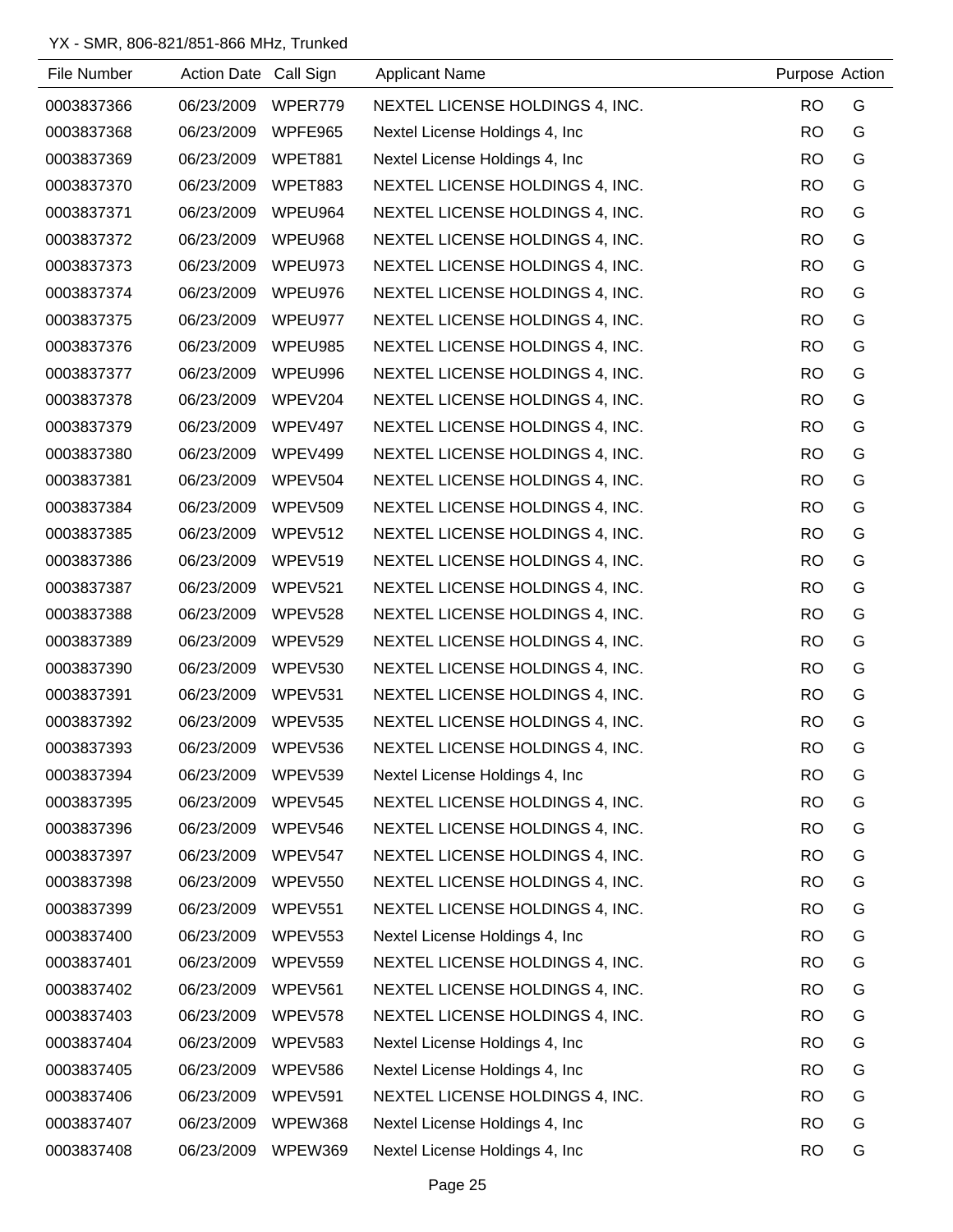| File Number | Action Date Call Sign |                | <b>Applicant Name</b>           | Purpose Action |   |
|-------------|-----------------------|----------------|---------------------------------|----------------|---|
| 0003837409  | 06/23/2009            | WPEW590        | NEXTEL LICENSE HOLDINGS 4, INC. | <b>RO</b>      | G |
| 0003837410  | 06/23/2009            | WPEW597        | NEXTEL LICENSE HOLDINGS 4, INC. | <b>RO</b>      | G |
| 0003837411  | 06/23/2009            | <b>WPEW599</b> | Nextel License Holdings 4, Inc. | <b>RO</b>      | G |
| 0003837412  | 06/23/2009            | WPEW600        | NEXTEL LICENSE HOLDINGS 4, INC. | <b>RO</b>      | G |
| 0003837413  | 06/23/2009            | WPEW602        | NEXTEL LICENSE HOLDINGS 4, INC. | <b>RO</b>      | G |
| 0003837414  | 06/23/2009            | WPEW603        | NEXTEL LICENSE HOLDINGS 4, INC. | <b>RO</b>      | G |
| 0003837415  | 06/23/2009            | WPEW606        | NEXTEL LICENSE HOLDINGS 4, INC. | <b>RO</b>      | G |
| 0003837416  | 06/23/2009            | WPEW610        | NEXTEL LICENSE HOLDINGS 4, INC. | <b>RO</b>      | G |
| 0003837417  | 06/23/2009            | WPFD644        | Nextel License Holdings 4, Inc  | <b>RO</b>      | G |
| 0003837418  | 06/23/2009            | WPFE949        | NEXTEL LICENSE HOLDINGS 4, INC. | <b>RO</b>      | G |
| 0003837419  | 06/23/2009            | WPFE973        | Nextel License Holdings 4, Inc. | <b>RO</b>      | G |
| 0003837420  | 06/23/2009            | WPFF203        | Nextel License Holdings 4, Inc. | <b>RO</b>      | G |
| 0003837421  | 06/23/2009            | WPFF248        | Nextel License Holdings 4, Inc. | <b>RO</b>      | G |
| 0003837422  | 06/23/2009            | WPFH277        | Nextel License Holdings 4, Inc. | <b>RO</b>      | G |
| 0003837423  | 06/23/2009            | WPFH388        | Nextel License Holdings 4, Inc. | <b>RO</b>      | G |
| 0003837424  | 06/23/2009            | WPFH430        | Nextel License Holdings 4, Inc  | <b>RO</b>      | G |
| 0003837425  | 06/23/2009            | WPFH436        | Nextel License Holdings 4, Inc. | <b>RO</b>      | G |
| 0003837426  | 06/23/2009            | WPFH440        | Nextel License Holdings 4, Inc. | <b>RO</b>      | G |
| 0003837427  | 06/23/2009            | <b>WPFI503</b> | Nextel License Holdings 4, Inc  | <b>RO</b>      | G |
| 0003837428  | 06/23/2009            | <b>WPFI436</b> | Nextel License Holdings 4, Inc. | <b>RO</b>      | G |
| 0003837429  | 06/23/2009            | <b>WPFI443</b> | NEXTEL LICENSE HOLDINGS 4, INC. | <b>RO</b>      | G |
| 0003837430  | 06/23/2009            | WPFI446        | NEXTEL LICENSE HOLDINGS 4, INC. | <b>RO</b>      | G |
| 0003837431  | 06/23/2009            | <b>WPFI447</b> | NEXTEL LICENSE HOLDINGS 4, INC. | <b>RO</b>      | G |
| 0003837432  | 06/23/2009            | WPFI448        | NEXTEL LICENSE HOLDINGS 4, INC. | <b>RO</b>      | G |
| 0003837433  | 06/23/2009            | WPFI760        | Nextel License Holdings 4, Inc. | <b>RO</b>      | G |
| 0003837434  | 06/23/2009            | <b>WPFI780</b> | Nextel License Holdings 4, Inc  | <b>RO</b>      | G |
| 0003837435  | 06/23/2009            | <b>WPFI784</b> | Nextel License Holdings 4, Inc  | <b>RO</b>      | G |
| 0003837436  | 06/23/2009            | WPFI792        | Nextel License Holdings 4, Inc. | <b>RO</b>      | G |
| 0003837437  | 06/23/2009            | WPFK373        | Nextel License Holdings 4, Inc  | <b>RO</b>      | G |
| 0003837438  | 06/23/2009            | WPFK375        | Nextel License Holdings 4, Inc. | <b>RO</b>      | G |
| 0003837439  | 06/23/2009            | WPFK376        | Nextel License Holdings 4, Inc  | <b>RO</b>      | G |
| 0003837440  | 06/23/2009            | WPFK377        | Nextel License Holdings 4, Inc  | <b>RO</b>      | G |
| 0003837441  | 06/23/2009            | WPFK363        | Nextel License Holdings 4, Inc  | <b>RO</b>      | G |
| 0003837442  | 06/23/2009            | <b>WPFM552</b> | Nextel License Holdings 4, Inc. | <b>RO</b>      | G |
| 0003837443  | 06/23/2009            | WPFM716        | Nextel License Holdings 4, Inc  | <b>RO</b>      | G |
| 0003837444  | 06/23/2009            | WPFN344        | Nextel License Holdings 4, Inc  | <b>RO</b>      | G |
| 0003837445  | 06/23/2009            | WPFN352        | NEXTEL LICENSE HOLDINGS 4, INC. | <b>RO</b>      | G |
| 0003837446  | 06/23/2009            | WPFN356        | NEXTEL LICENSE HOLDINGS 4, INC. | <b>RO</b>      | G |
| 0003837447  | 06/23/2009            | <b>WPFI764</b> | Nextel License Holdings 4, Inc  | <b>RO</b>      | G |
| 0003837448  | 06/23/2009            | WPEV570        | NEXTEL LICENSE HOLDINGS 4, INC. | <b>RO</b>      | G |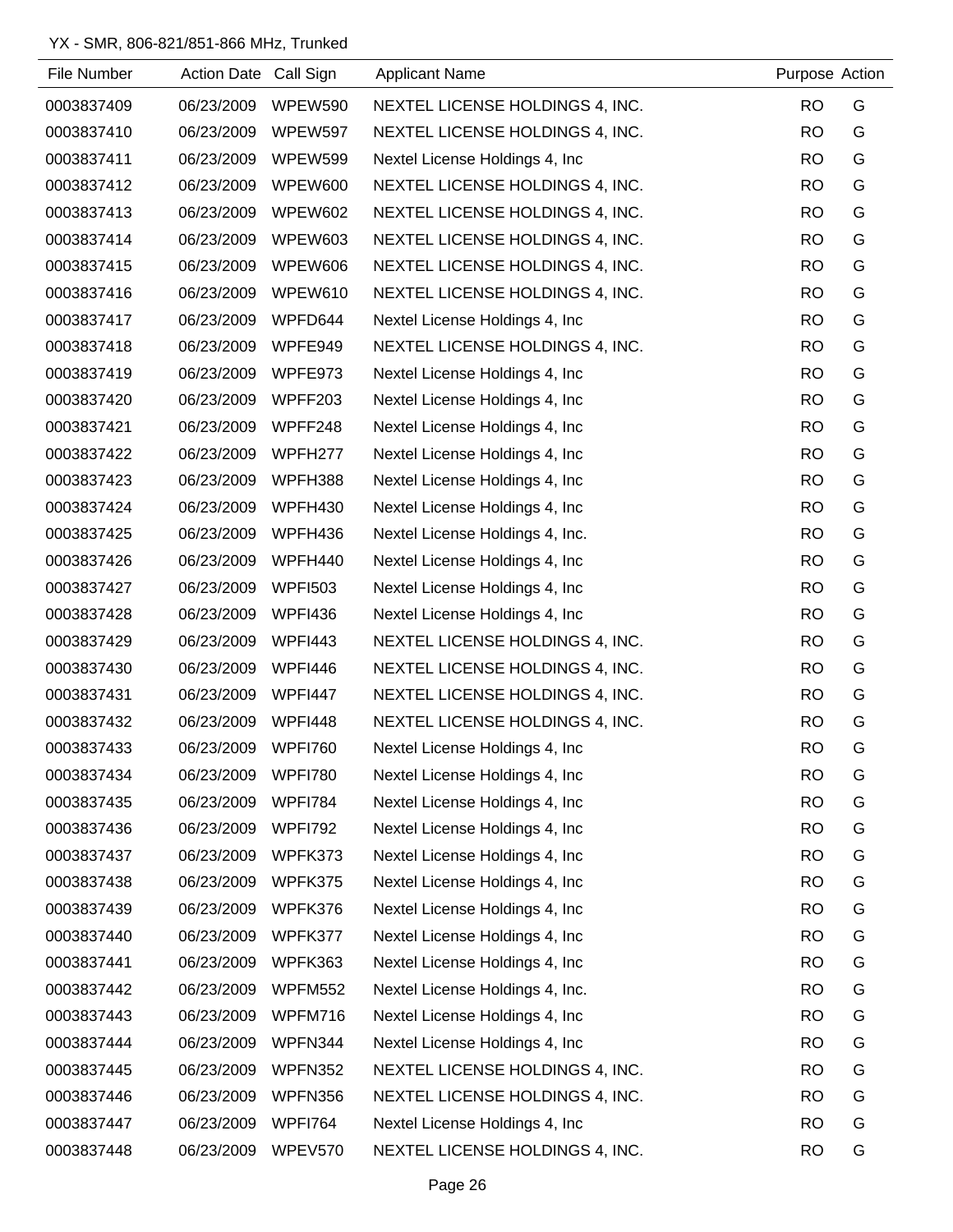| File Number | Action Date Call Sign |                | <b>Applicant Name</b>           | Purpose Action |   |
|-------------|-----------------------|----------------|---------------------------------|----------------|---|
| 0003837449  | 06/23/2009            | <b>WPEW587</b> | Nextel License Holdings 4, Inc. | <b>RO</b>      | G |
| 0003837450  | 06/23/2009            | <b>WPEW560</b> | Nextel License Holdings 4, Inc. | <b>RO</b>      | G |
| 0003837451  | 06/23/2009            | <b>WPEW565</b> | NEXTEL LICENSE HOLDINGS 4, INC. | <b>RO</b>      | G |
| 0003837452  | 06/23/2009            | WPEW578        | Nextel License Holdings 4, Inc. | <b>RO</b>      | G |
| 0003837453  | 06/23/2009            | WPEW379        | NEXTEL LICENSE HOLDINGS 4, INC. | <b>RO</b>      | G |
| 0003837454  | 06/23/2009            | WPEW371        | NEXTEL LICENSE HOLDINGS 4, INC. | <b>RO</b>      | G |
| 0003837455  | 06/23/2009            | WPEW374        | NEXTEL LICENSE HOLDINGS 4, INC. | <b>RO</b>      | G |
| 0003837456  | 06/23/2009            | WPEW375        | NEXTEL LICENSE HOLDINGS 4, INC. | <b>RO</b>      | G |
| 0003837457  | 06/23/2009            | WPEW376        | Nextel License Holdings 4, Inc. | <b>RO</b>      | G |
| 0003837458  | 06/23/2009            | WPFN360        | Nextel License Holdings 4, Inc. | <b>RO</b>      | G |
| 0003837459  | 06/23/2009            | WPFN372        | NEXTEL LICENSE HOLDINGS 4, INC. | <b>RO</b>      | G |
| 0003837460  | 06/23/2009            | WPFN679        | Nextel License Holdings 4, Inc. | <b>RO</b>      | G |
| 0003837461  | 06/23/2009            | WPFN691        | Nextel License Holdings 4, Inc. | <b>RO</b>      | G |
| 0003837462  | 06/23/2009            | WPMZ800        | Nextel License Holdings 4, Inc. | <b>RO</b>      | G |
| 0003837463  | 06/23/2009            | WPFI444        | NEXTEL LICENSE HOLDINGS 4, INC. | <b>RO</b>      | G |
| 0003837464  | 06/23/2009            | WPFN287        | NEXTEL LICENSE HOLDINGS 4, INC. | <b>RO</b>      | G |
| 0003837465  | 06/23/2009            | WPET868        | Nextel License Holdings 4, Inc. | <b>RO</b>      | G |
| 0003837466  | 06/23/2009            | KNHY489        | Nextel License Holdings 4, Inc. | <b>RO</b>      | G |
| 0003837467  | 06/23/2009            | WNZV969        | Nextel License Holdings 4, Inc. | <b>RO</b>      | G |
| 0003837468  | 06/23/2009            | WPES911        | NEXTEL LICENSE HOLDINGS 4, INC. | <b>RO</b>      | G |
| 0003837469  | 06/23/2009            | WPET852        | NEXTEL LICENSE HOLDINGS 4, INC. | <b>RO</b>      | G |
| 0003837470  | 06/23/2009            | WPET911        | NEXTEL LICENSE HOLDINGS 4, INC. | <b>RO</b>      | G |
| 0003837471  | 06/23/2009            | WPEU981        | Nextel License Holdings 4, Inc. | <b>RO</b>      | G |
| 0003837472  | 06/23/2009            | WPEV515        | NEXTEL LICENSE HOLDINGS 4, INC. | <b>RO</b>      | G |
| 0003837473  | 06/23/2009            | <b>WPEV555</b> | NEXTEL LICENSE HOLDINGS 4, INC. | <b>RO</b>      | G |
| 0003837474  | 06/23/2009            | WPEV579        | NEXTEL LICENSE HOLDINGS 4, INC. | <b>RO</b>      | G |
| 0003837475  | 06/23/2009            | <b>WPEW595</b> | NEXTEL LICENSE HOLDINGS 4, INC. | <b>RO</b>      | G |
| 0003837476  | 06/23/2009            | WPFE943        | Nextel License Holdings 4, Inc. | <b>RO</b>      | G |
| 0003837477  | 06/23/2009            | <b>WPFI752</b> | Nextel License Holdings 4, Inc. | <b>RO</b>      | G |
| 0003837478  | 06/23/2009            | WPER757        | NEXTEL LICENSE HOLDINGS 4, INC. | <b>RO</b>      | G |
| 0003837479  | 06/23/2009            | WPEV541        | NEXTEL LICENSE HOLDINGS 4, INC. | <b>RO</b>      | G |
| 0003837480  | 06/23/2009            | WPEV534        | NEXTEL LICENSE HOLDINGS 4, INC. | <b>RO</b>      | G |
| 0003837481  | 06/23/2009            | WNHS774        | NEXTEL LICENSE HOLDINGS 4, INC. | <b>RO</b>      | G |
| 0003837482  | 06/23/2009            | WNPW344        | Nextel License Holdings 4, Inc. | <b>RO</b>      | G |
| 0003837484  | 06/23/2009            | WPCP475        | Nextel License Holdings 4, Inc. | <b>RO</b>      | G |
| 0003837485  | 06/23/2009            | WPER789        | Nextel License Holdings 4, Inc. | <b>RO</b>      | G |
| 0003837486  | 06/23/2009            | WPER815        | NEXTEL LICENSE HOLDINGS 4, INC. | <b>RO</b>      | G |
| 0003837487  | 06/23/2009            | WPES954        | NEXTEL LICENSE HOLDINGS 4, INC. | <b>RO</b>      | G |
| 0003837488  | 06/23/2009            | WPET854        | NEXTEL LICENSE HOLDINGS 4, INC. | <b>RO</b>      | G |
| 0003837489  | 06/23/2009            | WPET867        | Nextel License Holdings 4, Inc. | <b>RO</b>      | G |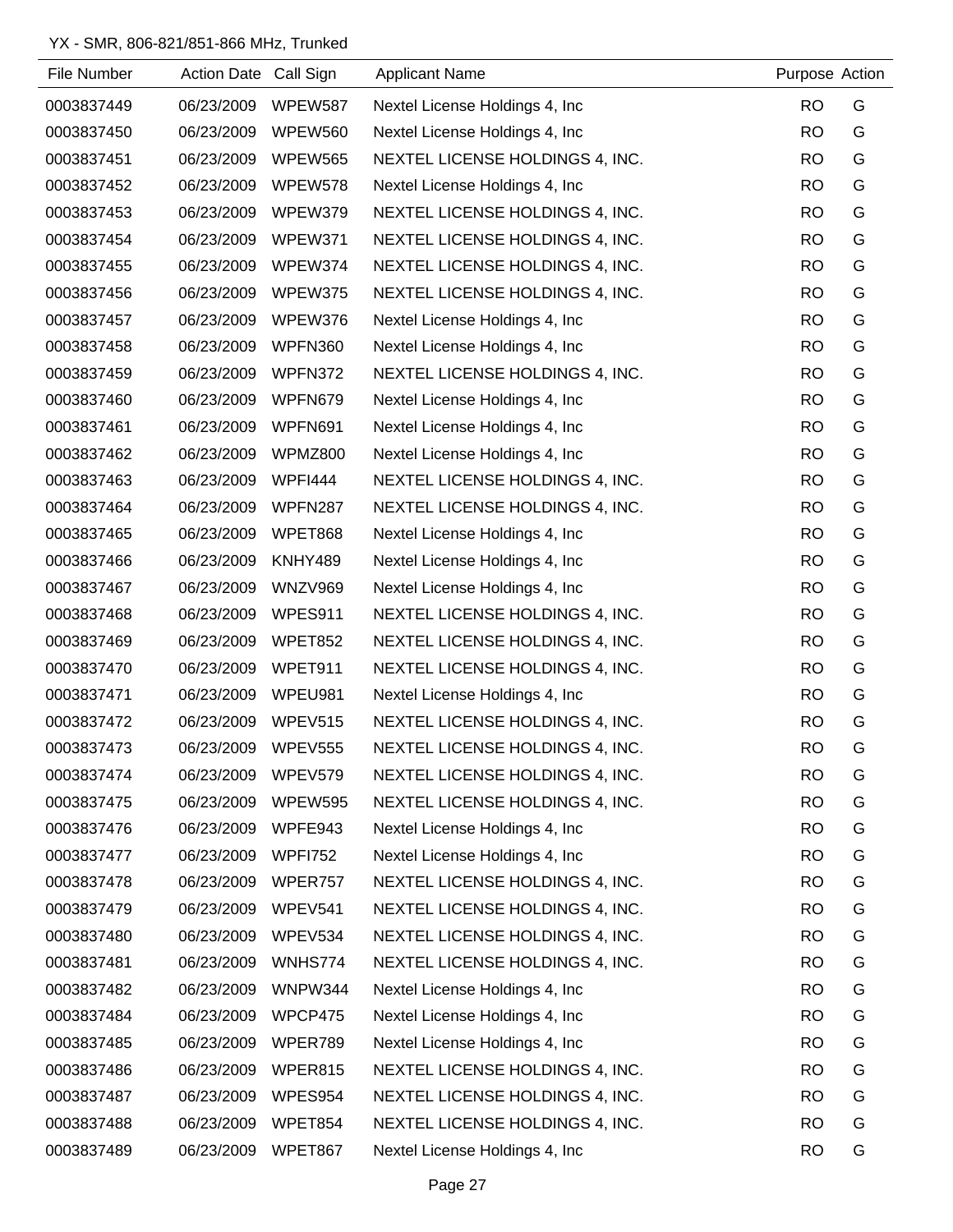| File Number | Action Date Call Sign |                | <b>Applicant Name</b>           | Purpose Action |   |
|-------------|-----------------------|----------------|---------------------------------|----------------|---|
| 0003837490  | 06/23/2009            | WPET880        | Nextel License Holdings 4, Inc. | <b>RO</b>      | G |
| 0003837491  | 06/23/2009            | WPET901        | Nextel License Holdings 4, Inc. | <b>RO</b>      | G |
| 0003837492  | 06/23/2009            | WPEU948        | NEXTEL LICENSE HOLDINGS 4, INC. | <b>RO</b>      | G |
| 0003837493  | 06/23/2009            | WPEU972        | NEXTEL LICENSE HOLDINGS 4, INC. | <b>RO</b>      | G |
| 0003837494  | 06/23/2009            | WPEV496        | NEXTEL LICENSE HOLDINGS 4, INC. | <b>RO</b>      | G |
| 0003837495  | 06/23/2009            | WPEV518        | NEXTEL LICENSE HOLDINGS 4, INC. | <b>RO</b>      | G |
| 0003837496  | 06/23/2009            | WPEV533        | NEXTEL LICENSE HOLDINGS 4, INC. | <b>RO</b>      | G |
| 0003837497  | 06/23/2009            | WPEV549        | Nextel License Holdings 4, Inc. | <b>RO</b>      | G |
| 0003837498  | 06/23/2009            | WPEV566        | NEXTEL LICENSE HOLDINGS 4, INC. | <b>RO</b>      | G |
| 0003837499  | 06/23/2009            | WPEV581        | NEXTEL LICENSE HOLDINGS 4, INC. | <b>RO</b>      | G |
| 0003837500  | 06/23/2009            | WPEW372        | NEXTEL LICENSE HOLDINGS 4, INC. | <b>RO</b>      | G |
| 0003837501  | 06/23/2009            | WPEW601        | Nextel License Holdings 4, Inc. | <b>RO</b>      | G |
| 0003837502  | 06/23/2009            | <b>WPFI445</b> | NEXTEL LICENSE HOLDINGS 4, INC. | <b>RO</b>      | G |
| 0003837503  | 06/23/2009            | <b>WPFI788</b> | Nextel License Holdings 4, Inc. | <b>RO</b>      | G |
| 0003837504  | 06/23/2009            | WPFM548        | Nextel License Holdings 4, Inc. | <b>RO</b>      | G |
| 0003837505  | 06/23/2009            | WPFN364        | NEXTEL LICENSE HOLDINGS 4, INC. | <b>RO</b>      | G |
| 0003837506  | 06/23/2009            | WPES891        | Nextel License Holdings 4, Inc. | <b>RO</b>      | G |
| 0003837507  | 06/23/2009            | WPFE947        | Nextel License Holdings 4, Inc. | <b>RO</b>      | G |
| 0003837508  | 06/23/2009            | WPFH411        | NEXTEL LICENSE HOLDINGS 4, INC. | <b>RO</b>      | G |
| 0003837509  | 06/23/2009            | WPEU980        | NEXTEL LICENSE HOLDINGS 4, INC. | <b>RO</b>      | G |
| 0003837510  | 06/23/2009            | WPFE977        | Nextel License Holdings 4, Inc. | <b>RO</b>      | G |
| 0003837511  | 06/23/2009            | WPES918        | NEXTEL LICENSE HOLDINGS 4, INC. | <b>RO</b>      | G |
| 0003837512  | 06/23/2009            | WPEV575        | NEXTEL LICENSE HOLDINGS 4, INC. | <b>RO</b>      | G |
| 0003837513  | 06/23/2009            | WPEK722        | Nextel License Holdings 4, Inc. | <b>RO</b>      | G |
| 0003837514  | 06/23/2009            | WPEU969        | NEXTEL LICENSE HOLDINGS 4, INC. | <b>RO</b>      | G |
| 0003837515  | 06/23/2009            | WNKX672        | Nextel License Holdings 4, Inc. | <b>RO</b>      | G |
| 0003837517  | 06/23/2009            | WPBD395        | Nextel License Holdings 4, Inc. | <b>RO</b>      | G |
| 0003837518  | 06/23/2009            | WPER799        | NEXTEL LICENSE HOLDINGS 4, INC. | <b>RO</b>      | G |
| 0003837519  | 06/23/2009            | WPER763        | Nextel License Holdings 4, Inc. | <b>RO</b>      | G |
| 0003837520  | 06/23/2009            | WPES946        | Nextel License Holdings 4, Inc. | <b>RO</b>      | G |
| 0003837521  | 06/23/2009            | WPET861        | Nextel License Holdings 4, Inc. | <b>RO</b>      | G |
| 0003837522  | 06/23/2009            | WPET875        | Nextel License Holdings 4, Inc. | <b>RO</b>      | G |
| 0003837523  | 06/23/2009            | WPET891        | Nextel License Holdings 4, Inc. | <b>RO</b>      | G |
| 0003837524  | 06/23/2009            | WPEU925        | Nextel License Holdings 4, Inc. | <b>RO</b>      | G |
| 0003837525  | 06/23/2009            | WPEU960        | NEXTEL LICENSE HOLDINGS 4, INC. | <b>RO</b>      | G |
| 0003837526  | 06/23/2009            | WPEU989        | NEXTEL LICENSE HOLDINGS 4, INC. | <b>RO</b>      | G |
| 0003837527  | 06/23/2009            | WPEV527        | NEXTEL LICENSE HOLDINGS 4, INC. | <b>RO</b>      | G |
| 0003837528  | 06/23/2009            | WPEV542        | NEXTEL LICENSE HOLDINGS 4, INC. | <b>RO</b>      | G |
| 0003837529  | 06/23/2009            | WPEV560        | Nextel License Holdings 4, Inc. | <b>RO</b>      | G |
| 0003837530  | 06/23/2009            | WPEV590        | NEXTEL LICENSE HOLDINGS 4, INC. | <b>RO</b>      | G |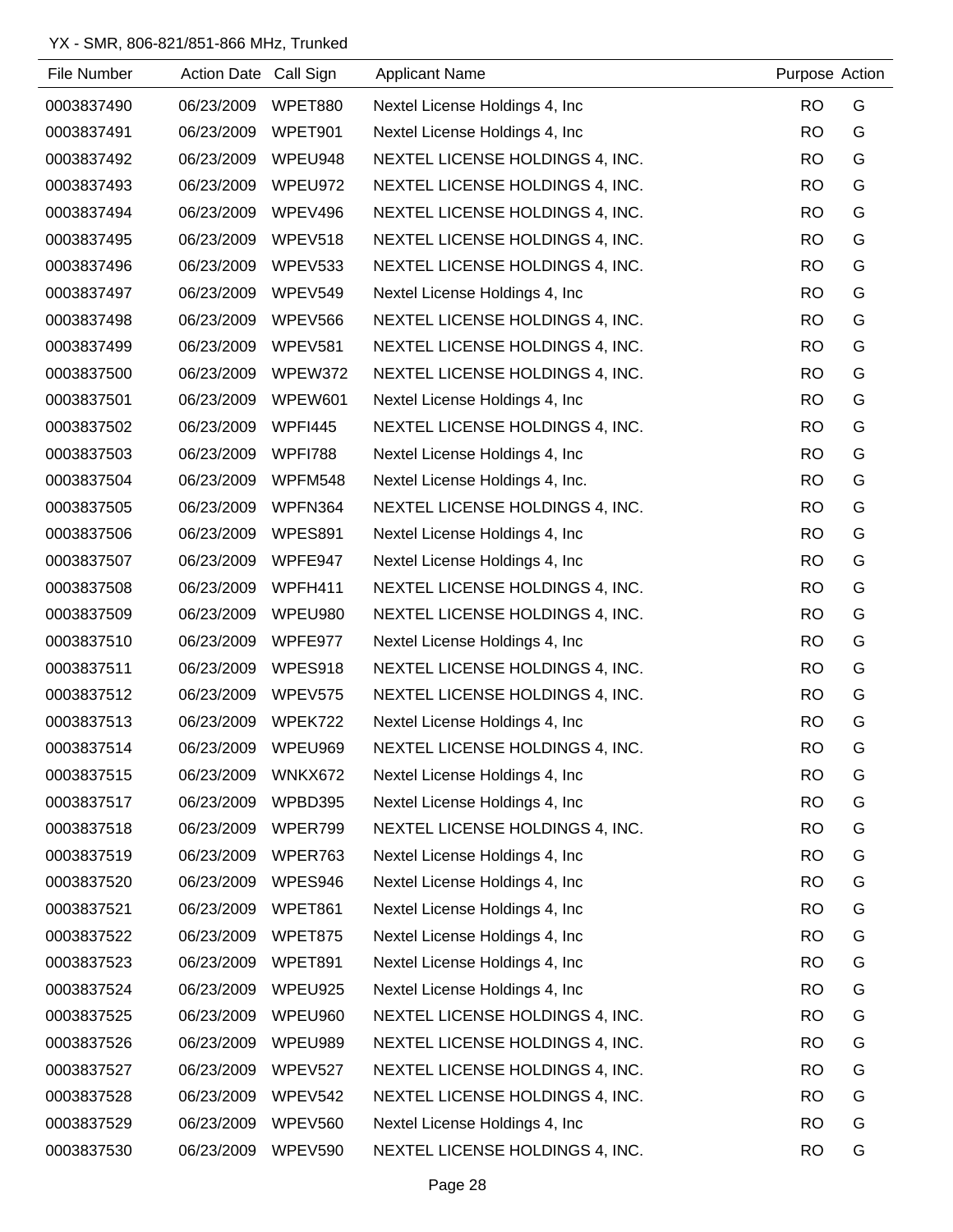| File Number | Action Date Call Sign |                | <b>Applicant Name</b>           | Purpose Action |   |
|-------------|-----------------------|----------------|---------------------------------|----------------|---|
| 0003837531  | 06/23/2009            | WPEW378        | Nextel License Holdings 4, Inc. | <b>RO</b>      | G |
| 0003837532  | 06/23/2009            | WPEW598        | Nextel License Holdings 4, Inc. | <b>RO</b>      | G |
| 0003837533  | 06/23/2009            | WPFE985        | Nextel License Holdings 4, Inc. | <b>RO</b>      | G |
| 0003837534  | 06/23/2009            | WPFI484        | Nextel License Holdings 4, Inc. | <b>RO</b>      | G |
| 0003837535  | 06/23/2009            | WPFN289        | Nextel License Holdings 4, Inc. | <b>RO</b>      | G |
| 0003837536  | 06/23/2009            | WPMZ793        | Nextel License Holdings 4, Inc. | <b>RO</b>      | G |
| 0003837538  | 06/23/2009            | WPET860        | NEXTEL LICENSE HOLDINGS 4, INC. | <b>RO</b>      | G |
| 0003837539  | 06/23/2009            | WPEV554        | NEXTEL LICENSE HOLDINGS 4, INC. | <b>RO</b>      | G |
| 0003837540  | 06/23/2009            | <b>WNPS623</b> | Nextel License Holdings 4, Inc. | <b>RO</b>      | G |
| 0003837541  | 06/23/2009            | <b>WPEV505</b> | Nextel License Holdings 4, Inc. | <b>RO</b>      | G |
| 0003837542  | 06/23/2009            | WPEW596        | NEXTEL LICENSE HOLDINGS 4, INC. | <b>RO</b>      | G |
| 0003837543  | 06/23/2009            | WPER745        | NEXTEL LICENSE HOLDINGS 4, INC. | <b>RO</b>      | G |
| 0003837544  | 06/23/2009            | WPEW567        | NEXTEL LICENSE HOLDINGS 4, INC. | <b>RO</b>      | G |
| 0003837545  | 06/23/2009            | WPER736        | NEXTEL LICENSE HOLDINGS 4, INC. | <b>RO</b>      | G |
| 0003837546  | 06/23/2009            | WPET888        | Nextel License Holdings 4, Inc. | <b>RO</b>      | G |
| 0003837547  | 06/23/2009            | WPFM712        | Nextel License Holdings 4, Inc. | <b>RO</b>      | G |
| 0003837548  | 06/23/2009            | WPER742        | Nextel License Holdings 4, Inc. | <b>RO</b>      | G |
| 0003837549  | 06/23/2009            | WPET913        | NEXTEL LICENSE HOLDINGS 4, INC. | <b>RO</b>      | G |
| 0003837550  | 06/23/2009            | WPEW573        | NEXTEL LICENSE HOLDINGS 4, INC. | <b>RO</b>      | G |
| 0003837553  | 06/23/2009            | <b>WXF550</b>  | NEXTEL LICENSE HOLDINGS 4, INC. | <b>RO</b>      | G |
| 0003837556  | 06/23/2009            | KNBB714        | Nextel License Holdings 4, Inc. | <b>RO</b>      | G |
| 0003837557  | 06/23/2009            | <b>WNNH803</b> | Nextel License Holdings 4, Inc. | <b>RO</b>      | G |
| 0003837559  | 06/23/2009            | WPER797        | Nextel License Holdings 4, Inc. | <b>RO</b>      | G |
| 0003837560  | 06/23/2009            | WPES907        | NEXTEL LICENSE HOLDINGS 4, INC. | <b>RO</b>      | G |
| 0003837561  | 06/23/2009            | WPET874        | Nextel License Holdings 4, Inc. | <b>RO</b>      | G |
| 0003837562  | 06/23/2009            | WPET887        | Nextel License Holdings 4, Inc. | <b>RO</b>      | G |
| 0003837563  | 06/23/2009            | WPET905        | Nextel License Holdings 4, Inc. | <b>RO</b>      | G |
| 0003837564  | 06/23/2009            | WPEU921        | NEXTEL LICENSE HOLDINGS 4, INC. | <b>RO</b>      | G |
| 0003837565  | 06/23/2009            | WPEU957        | NEXTEL LICENSE HOLDINGS 4, INC. | <b>RO</b>      | G |
| 0003837566  | 06/23/2009            | WPEV501        | NEXTEL LICENSE HOLDINGS 4, INC. | <b>RO</b>      | G |
| 0003837567  | 06/23/2009            | WPEV522        | NEXTEL LICENSE HOLDINGS 4, INC. | <b>RO</b>      | G |
| 0003837568  | 06/23/2009            | WPEV587        | NEXTEL LICENSE HOLDINGS 4, INC. | <b>RO</b>      | G |
| 0003837569  | 06/23/2009            | WPEW377        | Nextel License Holdings 4, Inc. | <b>RO</b>      | G |
| 0003837570  | 06/23/2009            | <b>WPEW591</b> | Nextel License Holdings 4, Inc. | <b>RO</b>      | G |
| 0003837571  | 06/23/2009            | <b>WPEW605</b> | Nextel License Holdings 4, Inc. | <b>RO</b>      | G |
| 0003837572  | 06/23/2009            | WPFI480        | Nextel License Holdings 4, Inc. | <b>RO</b>      | G |
| 0003837573  | 06/23/2009            | WPFI748        | Nextel License Holdings 4, Inc. | <b>RO</b>      | G |
| 0003837574  | 06/23/2009            | KNGF994        | Nextel License Holdings 4, Inc. | <b>RO</b>      | G |
| 0003837575  | 06/23/2009            | <b>WNWJ512</b> | Nextel License Holdings 4, Inc. | <b>RO</b>      | G |
| 0003837576  | 06/23/2009            | WPEK743        | Nextel License Holdings 4, Inc. | <b>RO</b>      | G |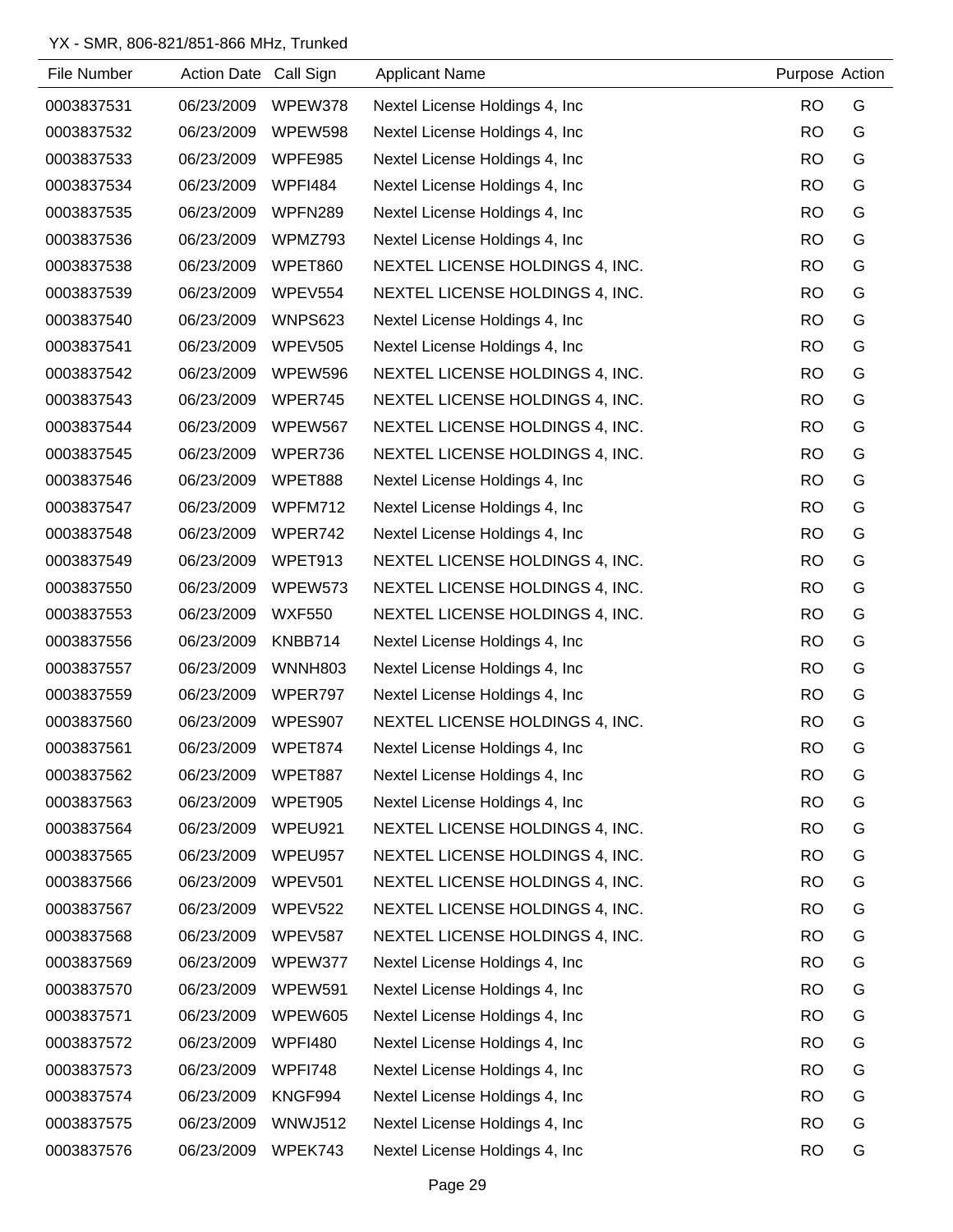| File Number | Action Date Call Sign |                | <b>Applicant Name</b>                             | Purpose Action |   |
|-------------|-----------------------|----------------|---------------------------------------------------|----------------|---|
| 0003837577  | 06/23/2009            | WPER790        | Nextel License Holdings 4, Inc.                   | <b>RO</b>      | G |
| 0003837578  | 06/23/2009            | WPET848        | NEXTEL LICENSE HOLDINGS 4, INC.                   | <b>RO</b>      | G |
| 0003837579  | 06/23/2009            | WPET889        | Nextel License Holdings 4, Inc.                   | <b>RO</b>      | G |
| 0003837580  | 06/23/2009            | WPET907        | Nextel License Holdings 4, Inc.                   | <b>RO</b>      | G |
| 0003837581  | 06/23/2009            | WPEU949        | NEXTEL LICENSE HOLDINGS 4, INC.                   | <b>RO</b>      | G |
| 0003837582  | 06/23/2009            | WPEU984        | Nextel License Holdings 4, Inc.                   | <b>RO</b>      | G |
| 0003837583  | 06/23/2009            | WPEV556        | Nextel License Holdings 4, Inc.                   | <b>RO</b>      | G |
| 0003837584  | 06/23/2009            | WPEW373        | NEXTEL LICENSE HOLDINGS 4, INC.                   | <b>RO</b>      | G |
| 0003837585  | 06/23/2009            | WPEW608        | NEXTEL LICENSE HOLDINGS 4, INC.                   | <b>RO</b>      | G |
| 0003837586  | 06/23/2009            | WPFH429        | Nextel License Holdings 4, Inc.                   | <b>RO</b>      | G |
| 0003837587  | 06/23/2009            | <b>WPFI756</b> | Nextel License Holdings 4, Inc.                   | <b>RO</b>      | G |
| 0003837588  | 06/23/2009            | WPFK359        | Nextel License Holdings 4, Inc.                   | <b>RO</b>      | G |
| 0003837589  | 06/23/2009            | WPFN376        | Nextel License Holdings 4, Inc.                   | <b>RO</b>      | G |
| 0003837590  | 06/23/2009            | <b>WNIY228</b> | NEXTEL LICENSE HOLDINGS 4, INC.                   | <b>RO</b>      | G |
| 0003837592  | 06/23/2009            | WPER814        | NEXTEL LICENSE HOLDINGS 4, INC.                   | <b>RO</b>      | G |
| 0003837593  | 06/23/2009            | WPET858        | NEXTEL LICENSE HOLDINGS 4, INC.                   | <b>RO</b>      | G |
| 0003837594  | 06/23/2009            | WPET879        | Nextel License Holdings 4, Inc.                   | <b>RO</b>      | G |
| 0003837595  | 06/23/2009            | WPEU913        | Nextel License Holdings 4, Inc.                   | <b>RO</b>      | G |
| 0003837596  | 06/23/2009            | WPEV520        | NEXTEL LICENSE HOLDINGS 4, INC.                   | <b>RO</b>      | G |
| 0003837597  | 06/23/2009            | WPEV548        | NEXTEL LICENSE HOLDINGS 4, INC.                   | <b>RO</b>      | G |
| 0003837598  | 06/23/2009            | WPEV585        | NEXTEL LICENSE HOLDINGS 4, INC.                   | <b>RO</b>      | G |
| 0003837617  | 06/23/2009            | WPBB313        | NEXTEL OF CALIFORNIA INC                          | <b>RO</b>      | G |
| 0003837618  | 06/23/2009            | WPFF715        | NEXTEL OF CALIFORNIA INC                          | <b>RO</b>      | G |
| 0003837619  | 06/23/2009            | WPFF722        | NEXTEL OF CALIFORNIA, INC.                        | <b>RO</b>      | G |
| 0003837620  | 06/23/2009            | WPFF723        | NEXTEL OF CALIFORNIA INC                          | <b>RO</b>      | G |
| 0003837621  | 06/23/2009            | WPFF724        | NEXTEL OF CALIFORNIA INC                          | RO.            | G |
| 0003837651  | 06/23/2009            | WPFH383        | NEXTEL OF NEW YORK INC                            | <b>RO</b>      | G |
| 0003837652  | 06/23/2009            | WPFH381        | NEXTEL OF NEW YORK INC                            | RO.            | G |
| 0003837653  | 06/23/2009            | WPER702        | NEXTEL OF NEW YORK INC                            | RO.            | G |
| 0003837654  | 06/23/2009            | WPER707        | NEXTEL OF NEW YORK INC                            | <b>RO</b>      | G |
| 0003837655  | 06/23/2009            | WPER701        | NEXTEL OF NEW YORK INC                            | <b>RO</b>      | G |
| 0003837656  | 06/23/2009            | WNSR592        | NEXTEL OF NEW YORK INC                            | <b>RO</b>      | G |
| 0003837666  | 06/23/2009            | WPFD648        | NEXTEL OF TEXAS, INC. DBA NEXTEL COMMUNICATION RO |                | G |
| 0003837668  | 06/23/2009            | WPFE975        | NEXTEL OF TEXAS INC DBA NEXTEL COMMUNICATIONS RO  |                | G |
| 0003837669  | 06/23/2009            | WPFH403        | NEXTEL OF TEXAS, INC. DBA NEXTEL COMMUNICATION RO |                | G |
| 0003837671  | 06/23/2009            | WPFE951        | NEXTEL OF TEXAS INC DBA NEXTEL COMMUNICATIONS RO  |                | G |
| 0003837672  | 06/23/2009            | WPFE995        | NEXTEL OF TEXAS INC DBA NEXTEL COMMUNICATIONS RO  |                | G |
| 0003837673  | 06/23/2009            | WPFI458        | NEXTEL OF TEXAS, INC. DBA NEXTEL COMMUNICATION RO |                | G |
| 0003837674  | 06/23/2009            | KNBP744        | NEXTEL OF TEXAS INC DBA NEXTEL COMMUNICATIONS RO  |                | G |
| 0003837675  | 06/23/2009            | KNHA567        | NEXTEL OF TEXAS INC DBA NEXTEL COMMUNICATIONS RO  |                | G |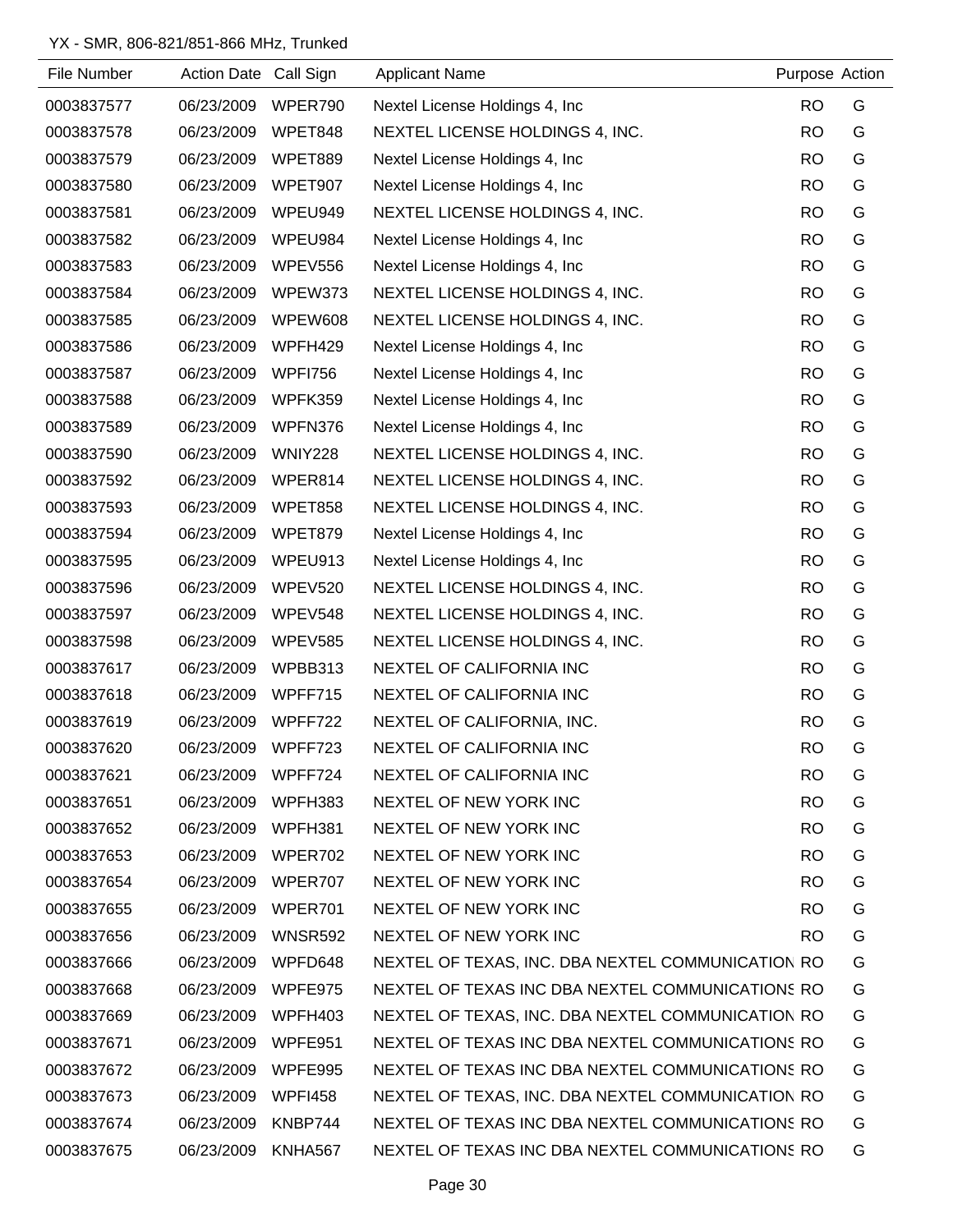| File Number | <b>Action Date</b> | Call Sign      | <b>Applicant Name</b>                             |           | Purpose Action |
|-------------|--------------------|----------------|---------------------------------------------------|-----------|----------------|
| 0003837676  | 06/23/2009         | KNHH628        | NEXTEL OF TEXAS INC DBA NEXTEL COMMUNICATIONS RO  |           | G              |
| 0003837677  | 06/23/2009         | WNPQ519        | NEXTEL OF TEXAS INC DBA NEXTEL COMMUNICATIONS RO  |           | G              |
| 0003837678  | 06/23/2009         | WNPW244        | NEXTEL OF TEXAS INC DBA NEXTEL COMMUNICATIONS RO  |           | G              |
| 0003837679  | 06/23/2009         | WPBE398        | NEXTEL OF TEXAS INC DBA NEXTEL COMMUNICATIONS RO  |           | G              |
| 0003837680  | 06/23/2009         | WPFE955        | NEXTEL OF TEXAS INC DBA NEXTEL COMMUNICATION: RO  |           | G              |
| 0003837681  | 06/23/2009         | WPFE959        | NEXTEL OF TEXAS INC DBA NEXTEL COMMUNICATIONS RO  |           | G              |
| 0003837682  | 06/23/2009         | WPFE963        | NEXTEL OF TEXAS INC DBA NEXTEL COMMUNICATIONS RO  |           | G              |
| 0003837683  | 06/23/2009         | WPFE983        | NEXTEL OF TEXAS INC DBA NEXTEL COMMUNICATIONS RO  |           | G              |
| 0003837684  | 06/23/2009         | WPFE967        | NEXTEL OF TEXAS INC DBA NEXTEL COMMUNICATIONS RO  |           | G              |
| 0003837685  | 06/23/2009         | WPFE971        | NEXTEL OF TEXAS INC DBA NEXTEL COMMUNICATIONS RO  |           | G              |
| 0003837686  | 06/23/2009         | WPFE981        | NEXTEL OF TEXAS, INC. DBA NEXTEL COMMUNICATION RO |           | G              |
| 0003837687  | 06/23/2009         | WPFE987        | NEXTEL OF TEXAS INC DBA NEXTEL COMMUNICATIONS RO  |           | G              |
| 0003837688  | 06/23/2009         | WPFH394        | Nextel of Texas, Inc                              | RO.       | G              |
| 0003837689  | 06/23/2009         | WPFH395        | NEXTEL OF TEXAS, INC. DBA NEXTEL COMMUNICATION RO |           | G              |
| 0003837690  | 06/23/2009         | WPFH396        | NEXTEL OF TEXAS INC DBA NEXTEL COMMUNICATIONS RO  |           | G              |
| 0003837691  | 06/23/2009         | WPFH404        | NEXTEL OF TEXAS, INC. DBA NEXTEL COMMUNICATION RO |           | G              |
| 0003837692  | 06/23/2009         | WPFH413        | NEXTEL OF TEXAS INC                               | <b>RO</b> | G              |
| 0003837693  | 06/23/2009         | WPFH414        | NEXTEL OF TEXAS, INC. DBA NEXTEL COMMUNICATION RO |           | G              |
| 0003837694  | 06/23/2009         | <b>WPFI497</b> | NEXTEL OF TEXAS INC DBA NEXTEL COMMUNICATIONS RO  |           | G              |
| 0003837695  | 06/23/2009         | WPFM560        | NEXTEL OF TEXAS INC                               | RO.       | G              |
| 0003837696  | 06/23/2009         | WPFN308        | NEXTEL OF TEXAS INC                               | RO.       | G              |
| 0003837697  | 06/23/2009         | WPFE991        | NEXTEL OF TEXAS INC                               | <b>RO</b> | G              |
| 0003837698  | 06/23/2009         | WPFH423        | NEXTEL OF TEXAS INC DBA NEXTEL COMMUNICATIONS RO  |           | G              |
| 0003837699  | 06/23/2009         | <b>WNAY562</b> | NEXTEL OF TEXAS INC DBA NEXTEL COMMUNICATIONS RO  |           | G              |
| 0003837700  | 06/23/2009         | WPFE979        | NEXTEL OF TEXAS INC DBA NEXTEL COMMUNICATIONS RO  |           | G              |
| 0003837701  | 06/23/2009         | WPFI500        | NEXTEL OF TEXAS INC DBA NEXTEL COMMUNICATIONS RO  |           | G              |
| 0003837702  | 06/23/2009         | WPFH397        | NEXTEL OF TEXAS, INC. DBA NEXTEL COMMUNICATION RO |           | G              |
| 0003837703  | 06/23/2009         | WNSS493        | NEXTEL OF TEXAS INC DBA NEXTEL COMMUNICATIONS RO  |           | G              |
| 0003837704  | 06/23/2009         | WPFI457        | NEXTEL OF TEXAS, INC. DBA NEXTEL COMMUNICATION RO |           | G              |
| 0003837972  | 06/23/2009         | WPAI709        | NEXTEL WIP LICENSE CORP.                          | <b>RO</b> | G              |
| 0003837973  | 06/23/2009         | WPBJ663        | NEXTEL WIP LICENSE CORP.                          | <b>RO</b> | G              |
| 0003837974  | 06/23/2009         | WPEU929        | NEXTEL WIP LICENSE CORP.                          | <b>RO</b> | G              |
| 0003837975  | 06/23/2009         | WPEW622        | NEXTEL WIP LICENSE CORP.                          | <b>RO</b> | G              |
| 0003837976  | 06/23/2009         | WPFK364        | NEXTEL WIP LICENSE CORP.                          | <b>RO</b> | G              |
| 0003837977  | 06/23/2009         | WPFK365        | NEXTEL WIP LICENSE CORP.                          | <b>RO</b> | G              |
| 0003837978  | 06/23/2009         | WPFK360        | NEXTEL WIP LICENSE CORP.                          | <b>RO</b> | G              |
| 0003837979  | 06/23/2009         | WNCE576        | NEXTEL WIP LICENSE CORP.                          | <b>RO</b> | G              |
| 0003837980  | 06/23/2009         | WNJX805        | NEXTEL WIP LICENSE CORP.                          | <b>RO</b> | G              |
| 0003837981  | 06/23/2009         | WNPU556        | NEXTEL WIP LICENSE CORP.                          | <b>RO</b> | G              |
| 0003837982  | 06/23/2009 WNPW239 |                | NEXTEL WIP LICENSE CORP.                          | <b>RO</b> | G              |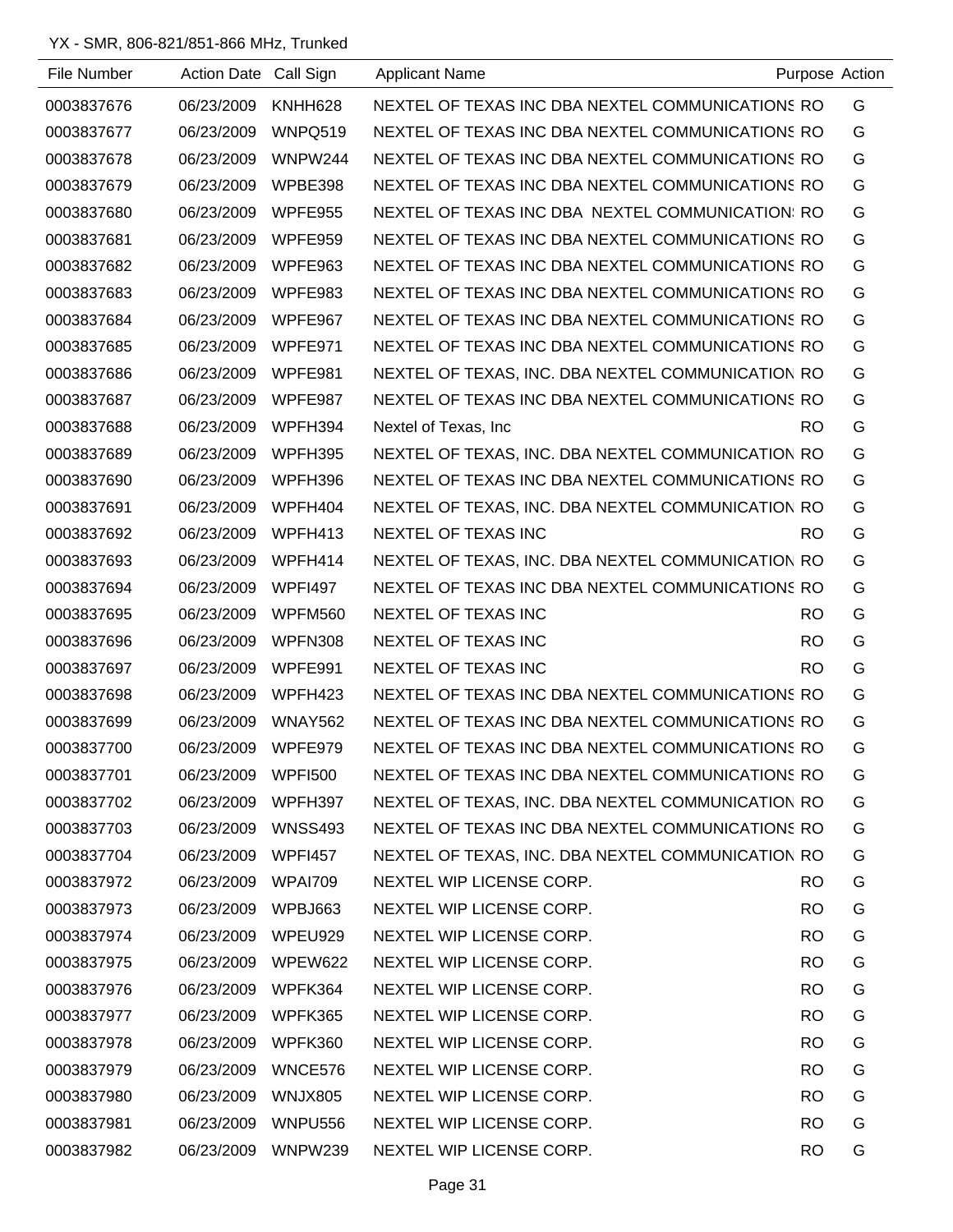| File Number | Action Date Call Sign |                | <b>Applicant Name</b>          | Purpose Action |   |
|-------------|-----------------------|----------------|--------------------------------|----------------|---|
| 0003837983  | 06/23/2009            | WNPW643        | NEXTEL WIP LICENSE CORP.       | <b>RO</b>      | G |
| 0003837984  | 06/23/2009            | WPFK361        | NEXTEL WIP LICENSE CORP.       | <b>RO</b>      | G |
| 0003837985  | 06/23/2009            | WPFK362        | NEXTEL WIP LICENSE CORP.       | <b>RO</b>      | G |
| 0003837986  | 06/23/2009            | WPFN286        | NEXTEL WIP LICENSE CORP.       | <b>RO</b>      | G |
| 0003837987  | 06/23/2009            | <b>WYQ418</b>  | NEXTEL WIP LICENSE CORP.       | <b>RO</b>      | G |
| 0003838105  | 06/23/2009            | WPFH431        | NEXTEL WIP EXPANSION CORP.     | <b>RO</b>      | G |
| 0003838117  | 06/23/2009            | KNDC532        | Nextel WIP Expansion Two Corp. | <b>RO</b>      | G |
| 0003838118  | 06/23/2009            | <b>WNCW365</b> | Nextel WIP Expansion Two Corp. | <b>RO</b>      | G |
| 0003838119  | 06/23/2009            | WNMJ433        | Nextel WIP Expansion Two Corp. | <b>RO</b>      | G |
| 0003838120  | 06/23/2009            | <b>WNPU505</b> | Nextel WIP Expansion Two Corp. | <b>RO</b>      | G |
| 0003838121  | 06/23/2009            | WNYU397        | Nextel WIP Expansion Two Corp. | <b>RO</b>      | G |
| 0003838122  | 06/23/2009            | WPQW762        | Nextel WIP Expansion Two Corp. | <b>RO</b>      | G |
| 0003838123  | 06/23/2009            | WPQW765        | Nextel WIP Expansion Two Corp. | <b>RO</b>      | G |
| 0003838124  | 06/23/2009            | WPQW773        | Nextel WIP Expansion Two Corp. | <b>RO</b>      | G |
| 0003838125  | 06/23/2009            | <b>WPQW808</b> | Nextel WIP Expansion Two Corp. | <b>RO</b>      | G |
| 0003838126  | 06/23/2009            | WPQW809        | Nextel WIP Expansion Two Corp. | <b>RO</b>      | G |
| 0003838127  | 06/23/2009            | WPQW811        | Nextel WIP Expansion Two Corp. | <b>RO</b>      | G |
| 0003838128  | 06/23/2009            | WPQW812        | Nextel WIP Expansion Two Corp. | <b>RO</b>      | G |
| 0003838129  | 06/23/2009            | WPQW813        | Nextel WIP Expansion Two Corp. | <b>RO</b>      | G |
| 0003838130  | 06/23/2009            | WPQW814        | Nextel WIP Expansion Two Corp. | <b>RO</b>      | G |
| 0003838131  | 06/23/2009            | WPQW815        | Nextel WIP Expansion Two Corp. | <b>RO</b>      | G |
| 0003838132  | 06/23/2009            | WPQW821        | Nextel WIP Expansion Two Corp. | <b>RO</b>      | G |
| 0003840038  | 06/23/2009            | WPTJ821        | KA-COMM, INC.                  | <b>RO</b>      | G |
| 0003840144  | 06/23/2009            | WPTJ820        | <b>KACOMM INC</b>              | <b>RO</b>      | G |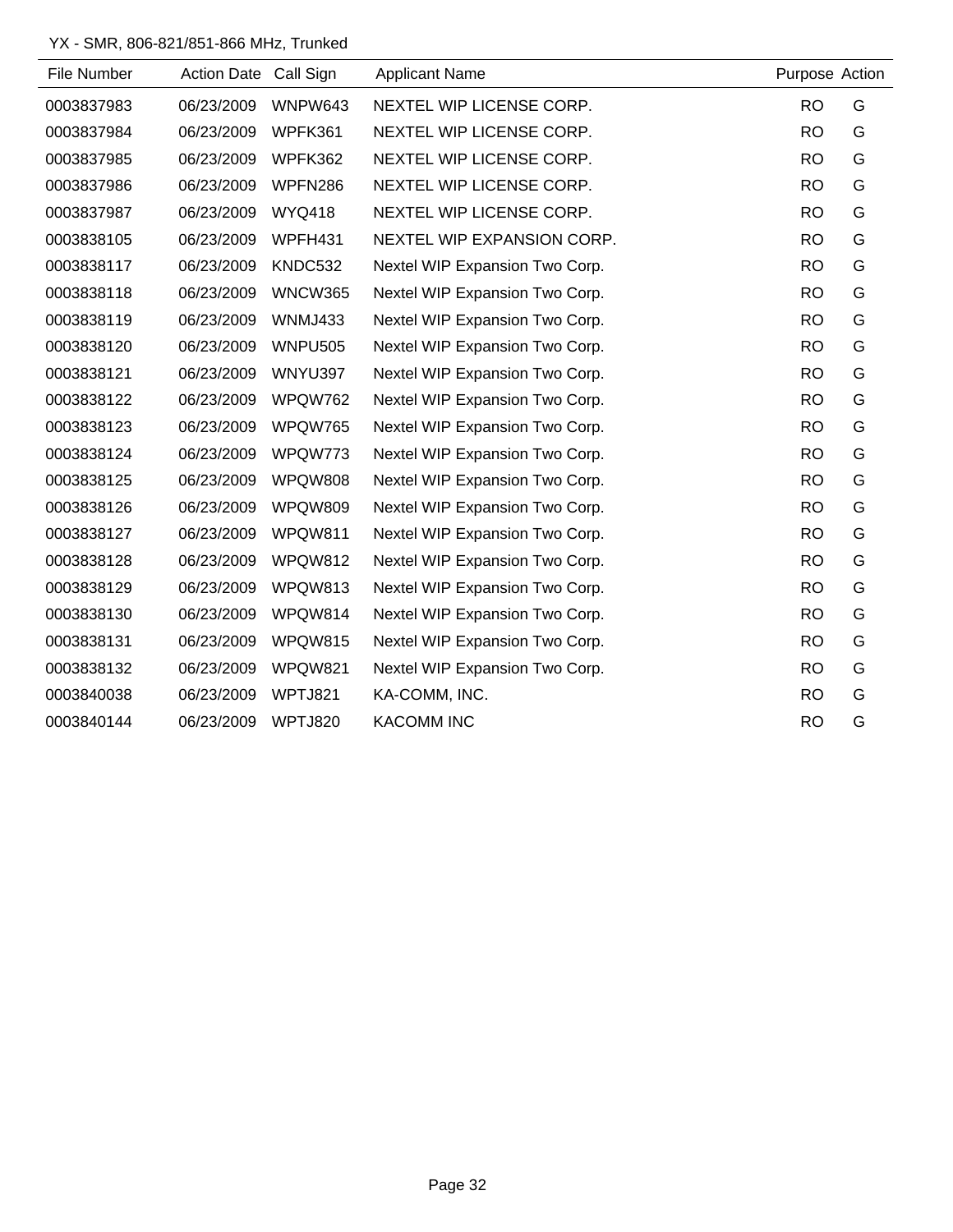### **Below is a listing of licenses that have been acted upon by the Commission.**

AS - Aural Studio Transmitter Link

| Licensee Name                                          | <b>Action Date</b> | Call Sign       | Act. |
|--------------------------------------------------------|--------------------|-----------------|------|
| CITICASTERS LICENSES, INC.                             | 06/27/2009         | WPOQ898         | M    |
| CONVENANT BROADCASTING COMPANY                         | 06/24/2009         | <b>WHY914</b>   | M    |
| EDUCATIONAL MEDIA FOUNDATION                           | 06/27/2009         | WPNF791         | м    |
| <b>J&amp;B WCNZ/WVOI, LLC</b>                          | 06/25/2009         | <b>WBK236</b>   | M    |
| <b>J&amp;B WCNZ/WVOI, LLC</b>                          | 06/25/2009         | <b>WLF866</b>   | M    |
| JAB BROADCASTING, LLC                                  | 06/26/2009         | WQHA239         | M    |
| REAL LIFE RADIO FOUNDATION, INC.                       | 06/26/2009         | WQKC947         | M    |
| WACCAMAW BROADCASTING, LLC                             | 06/24/2009         | <b>WLJ237</b>   | M    |
| CL - Cellular                                          |                    |                 |      |
| Licensee Name                                          | <b>Action Date</b> | Call Sign       | Act. |
| W. Stephen Cannon, Management Trustee                  | 06/23/2009         | L000004946      | Τ    |
| W. Stephen Cannon, Management Trustee                  | 06/25/2009         | L000004845      | Τ    |
| LP - Broadcast Auxiliary Low Power                     |                    |                 |      |
| Licensee Name                                          | <b>Action Date</b> | Call Sign       | Act. |
| KIAH INC., DEBTOR-IN-POSSESSION                        | 06/26/2009         | <b>BLP00439</b> | M    |
| KIAH INC., DEBTOR-IN-POSSESSION                        | 06/26/2009         | BLP01357        | M    |
| RP - Broadcast Auxiliary Remote Pickup                 |                    |                 |      |
| Licensee Name                                          | <b>Action Date</b> | Call Sign       | Act. |
| CITICASTERS LICENSES, INC.                             | 06/27/2009         | <b>WPXX920</b>  | M    |
| EDUCATIONAL MEDIA FOUNDATION                           | 06/27/2009         | WQEC738         | M    |
| EDUCATIONAL MEDIA FOUNDATION                           | 06/27/2009         | <b>KPL747</b>   | M    |
| <b>J&amp;B WMYR, LLC</b>                               | 06/25/2009         | KB97345         | M    |
| KIAH INC., DEBTOR-IN-POSSESSION                        | 06/26/2009         | KS5734          | M    |
| KIAH INC., DEBTOR-IN-POSSESSION                        | 06/26/2009         | <b>KGT647</b>   | M    |
| KIAH INC., DEBTOR-IN-POSSESSION                        | 06/26/2009         | <b>KGT646</b>   | м    |
| SOUTHWEST MEDIA, LLC                                   | 06/26/2009         | KPL244          | M    |
| TRIBUNE BROADCAST HOLDINGS, INC., DEBTOR-IN-POSSESSION | 06/26/2009         | <b>KPK261</b>   | м    |
| WACCAMAW BROADCASTING, LLC                             | 06/24/2009         | KPL726          | м    |
| WACCAMAW BROADCASTING, LLC                             | 06/24/2009         | <b>KIU402</b>   | M    |
|                                                        |                    |                 |      |

TI - TV Intercity Relay

| Licensee Name                                          | <b>Action Date</b> | Call Sign | Act. |
|--------------------------------------------------------|--------------------|-----------|------|
| KIAH INC., DEBTOR-IN-POSSESSION                        | 06/26/2009         | WPYT242   | м    |
| SOUTHWEST MEDIA, LLC                                   | 06/26/2009         | WLE721    | м    |
| TRIBUNE BROADCAST HOLDINGS, INC., DEBTOR-IN-POSSESSION | 06/26/2009         | WQEI314   | м    |